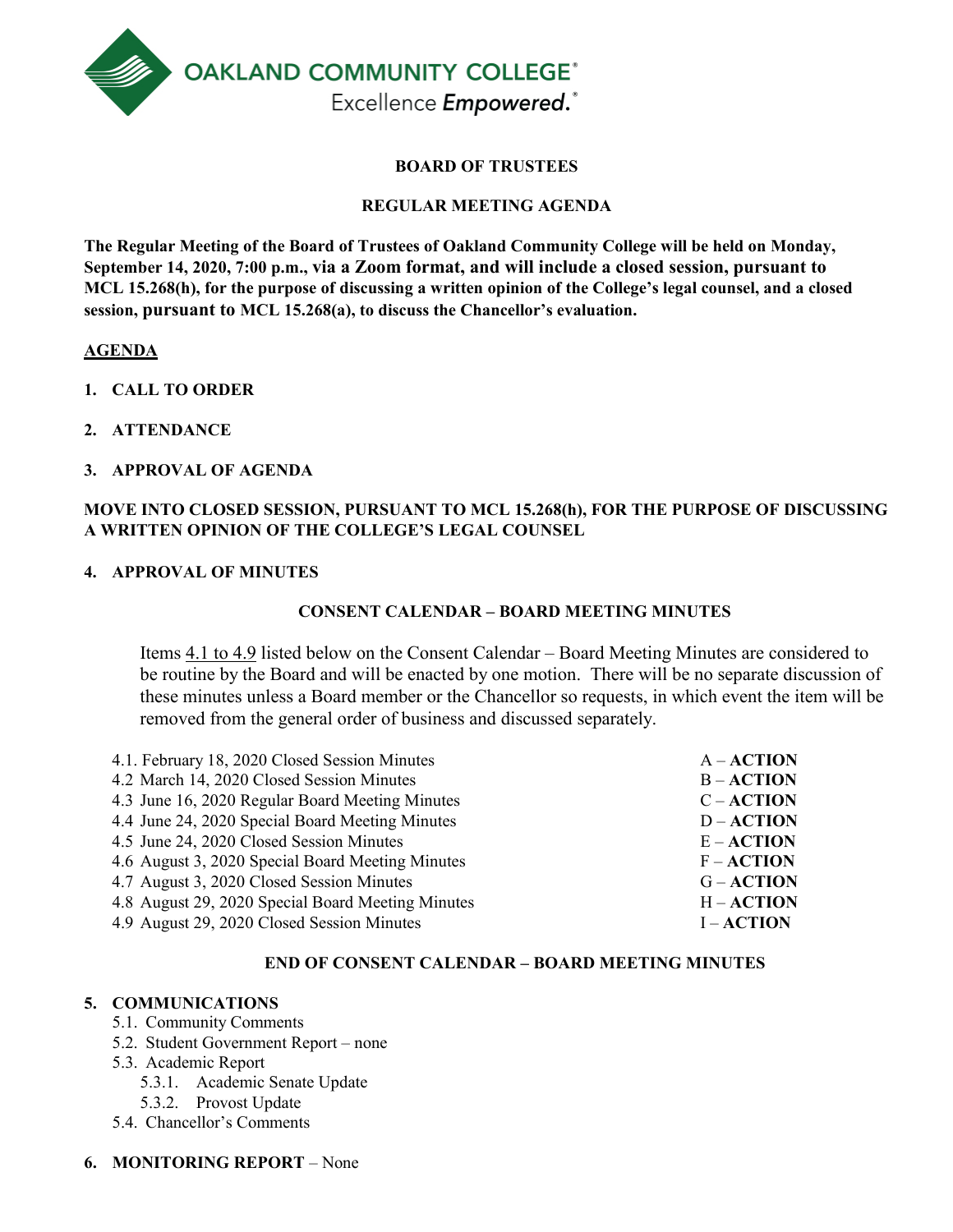#### **7. ACTION ITEMS**

| 7.1. State of Michigan Appropriation Local Strategic Value Resolution | $J - ACTION$ |
|-----------------------------------------------------------------------|--------------|
| 7.2. SEMCOG Alternate Delegate                                        | $K-ACTION$   |

#### **8. INFORMATION ITEMS**

#### **CONSENT CALENDAR – INFORMATION ITEMS**

Items 8.1 to 8.5 listed below on the Consent Calendar – Information Items are considered to be routine by the Board and will be enacted by one motion. There will be no separate discussion of these items unless a Board member or the Chancellor so requests, in which event the item will be removed from the general order of business and discussed separately.

| 8.1. Finance Quarterly Report                | <b>L</b> - <b>INFORMATION</b> |
|----------------------------------------------|-------------------------------|
| 8.2. College Facilities Quarterly Report     | <b>M-INFORMATION</b>          |
| 8.3. Information Technology Quarterly Report | N - INFORMATION               |
| 8.4. OCC Foundation Quarterly Report         | <b>O-INFORMATION</b>          |
| 8.5. Strategic Plan Update                   | <b>P-INFORMATION</b>          |

#### **END OF CONSENT CALENDAR – INFORMATION ITEMS**

#### **MOVE INTO CLOSED SESSION, PURSUANT TO MCL 15.268(a), FOR THE PURPOSE OF DISCUSSING THE CHANCELLOR'S EVALUATION**

#### **9. BOARD COMMENTS**

#### **10. ADJOURNMENT**

**Mission:** OCC is committed to empowering our students to succeed and advancing our community.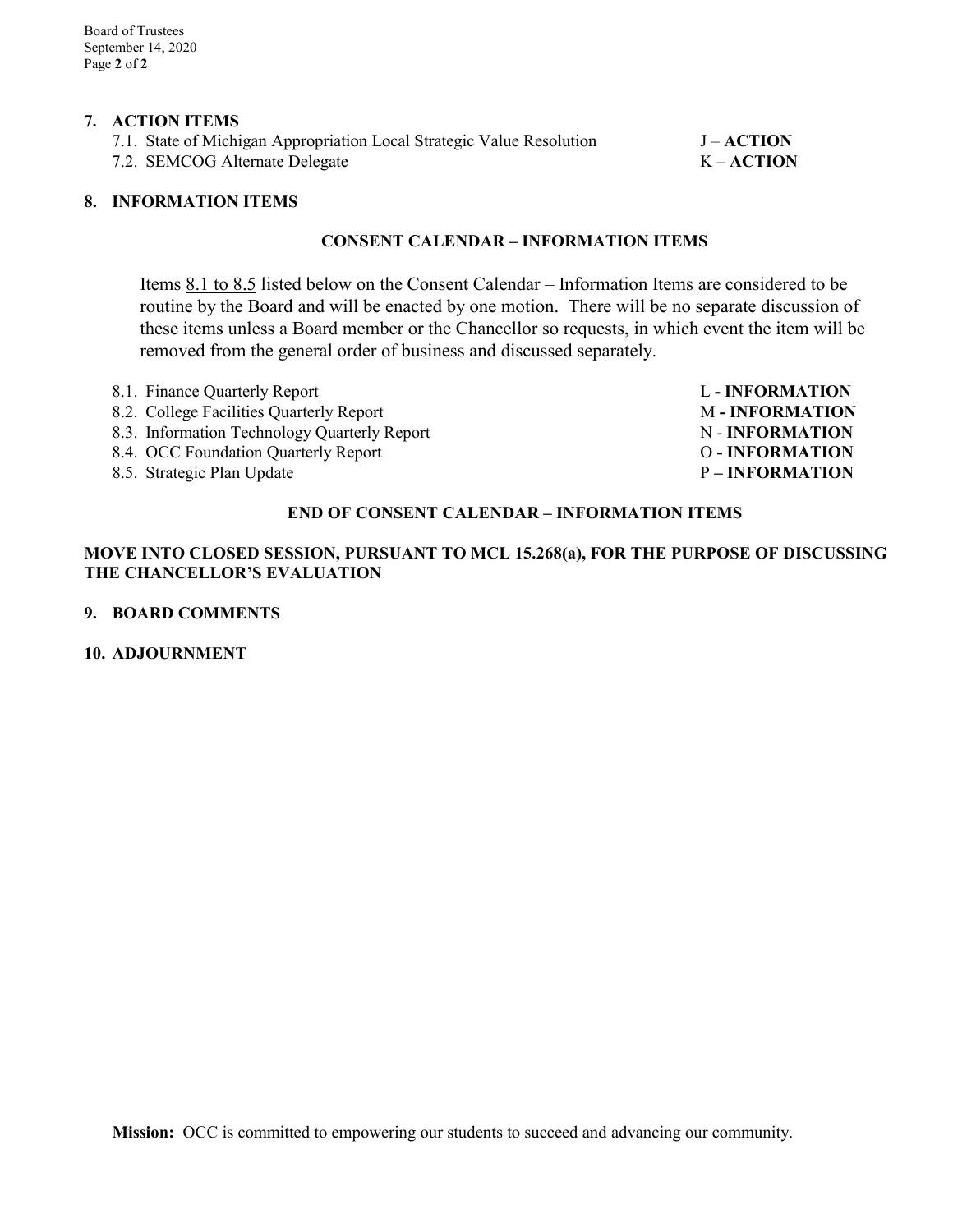



# **FEBRUARY 18, 2020 CLOSED SESSION MINUTES**

Per the Open Meetings Act, while closed session minutes must be approved in an open meeting (with contents of the minutes kept confidential), the Board may meet in closed session to consider approving the minutes. Therefore, these minutes will be shared during closed session.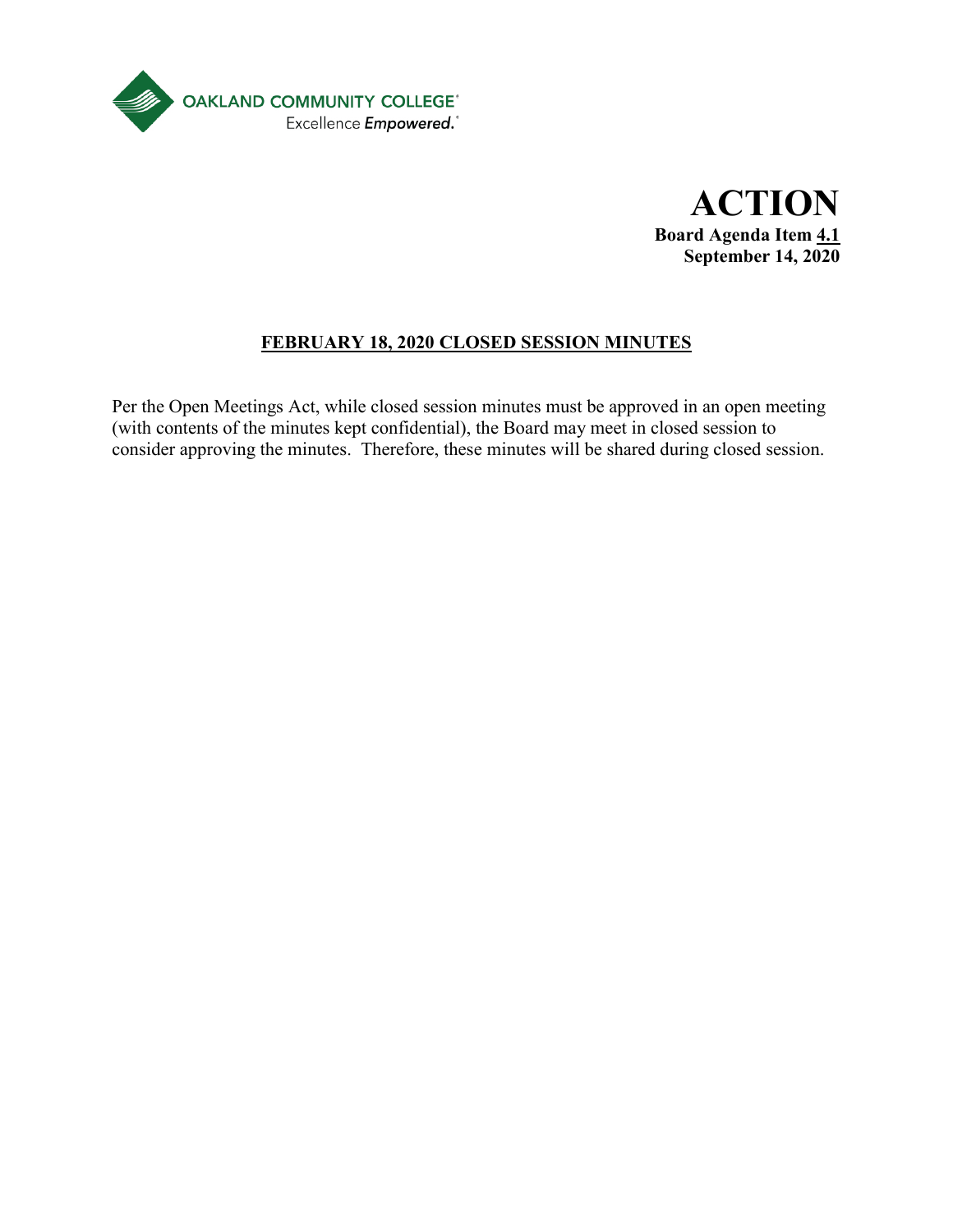

**ACTION Board Agenda Item 4.2 September 14, 2020**

# **MARCH 14, 2020 CLOSED SESSION MINUTES**

Per the Open Meetings Act, while closed session minutes must be approved in an open meeting (with contents of the minutes kept confidential), the Board may meet in closed session to consider approving the minutes. Therefore, these minutes will be shared during closed session.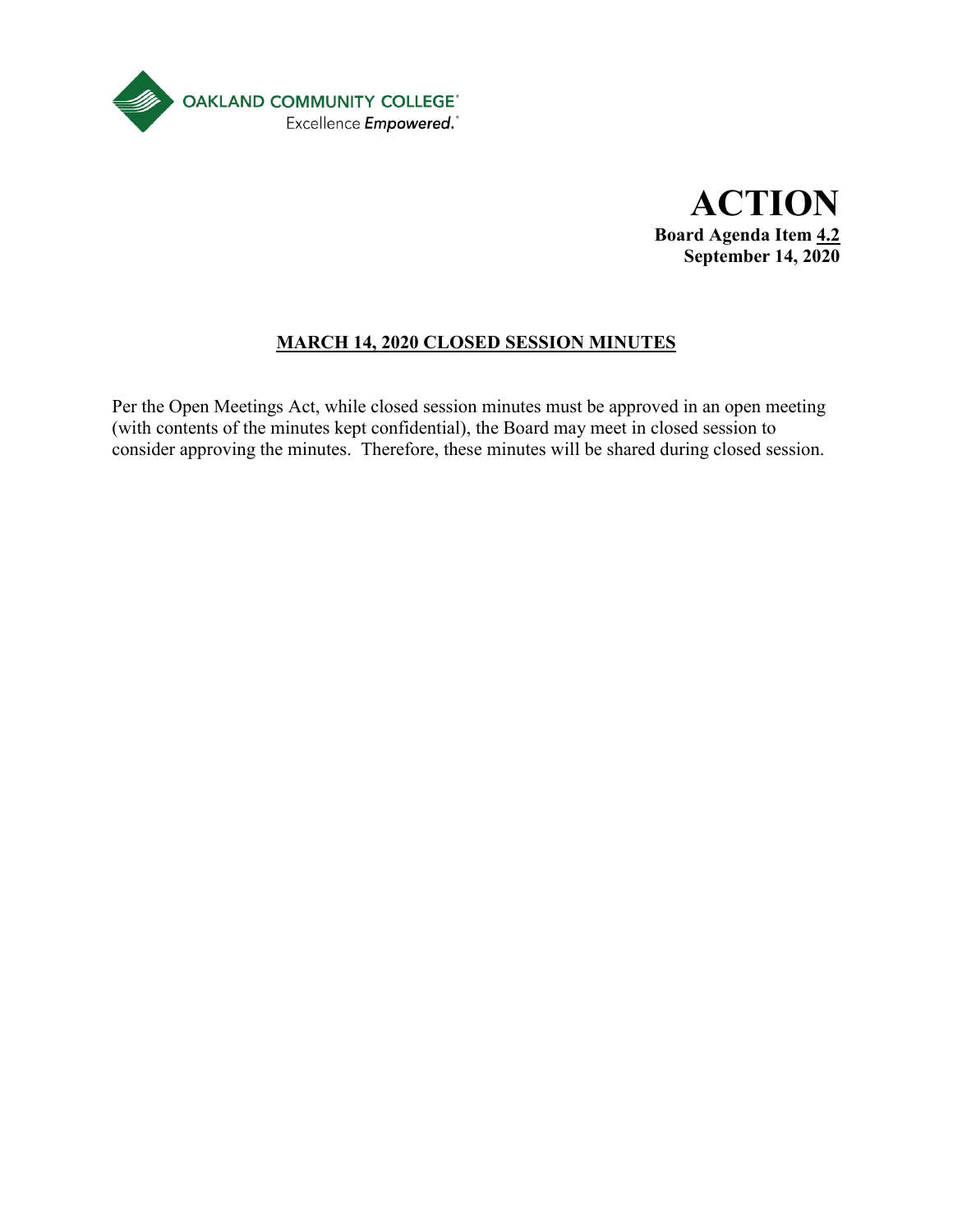

# **BOARD OF TRUSTEES REGULAR MEETING MINUTES – VIA ZOOM June 16, 2020 Oakland Community College 2480 Opdyke Road Bloomfield Hills, Michigan**

#### **1. CALL TO ORDER**

Chair McCulloch called the Zoom meeting to order at 6:30 p.m.

#### **2. ATTENDANCE**

ROLL CALL VOTE:

Present: John P. McCulloch, Chair Pamala M. Davis, Vice Chair (mic muted until 7:05 p.m.) Susan E. Anderson, Treasurer Pamela S. Jackson, Secretary Kathleen A. Bertolini, Trustee

Absent: Shirley Bryant, Trustee Christine M. O'Sullivan, Trustee

#### 3. **APPROVAL OF AGENDA**

Trustee Anderson MOVED to approve the agenda, and Trustee Jackson seconded.

ROLL CALL VOTE:

AYES: Anderson, Bertolini, Jackson, McCulloch

#### **4. MINUTES**

4.1 May 19, 2020 Regular Board Meeting Minutes A – **ACTION**

Trustee Jackson MOVED to approve the May 19, 2020 Regular Board Meeting Minutes. Trustee Bertolini seconded.

ROLL CALL VOTE:

AYES: Anderson, Bertolini, Jackson, McCulloch

NAYS: None Motion Carried

NAYS: None Motion Carried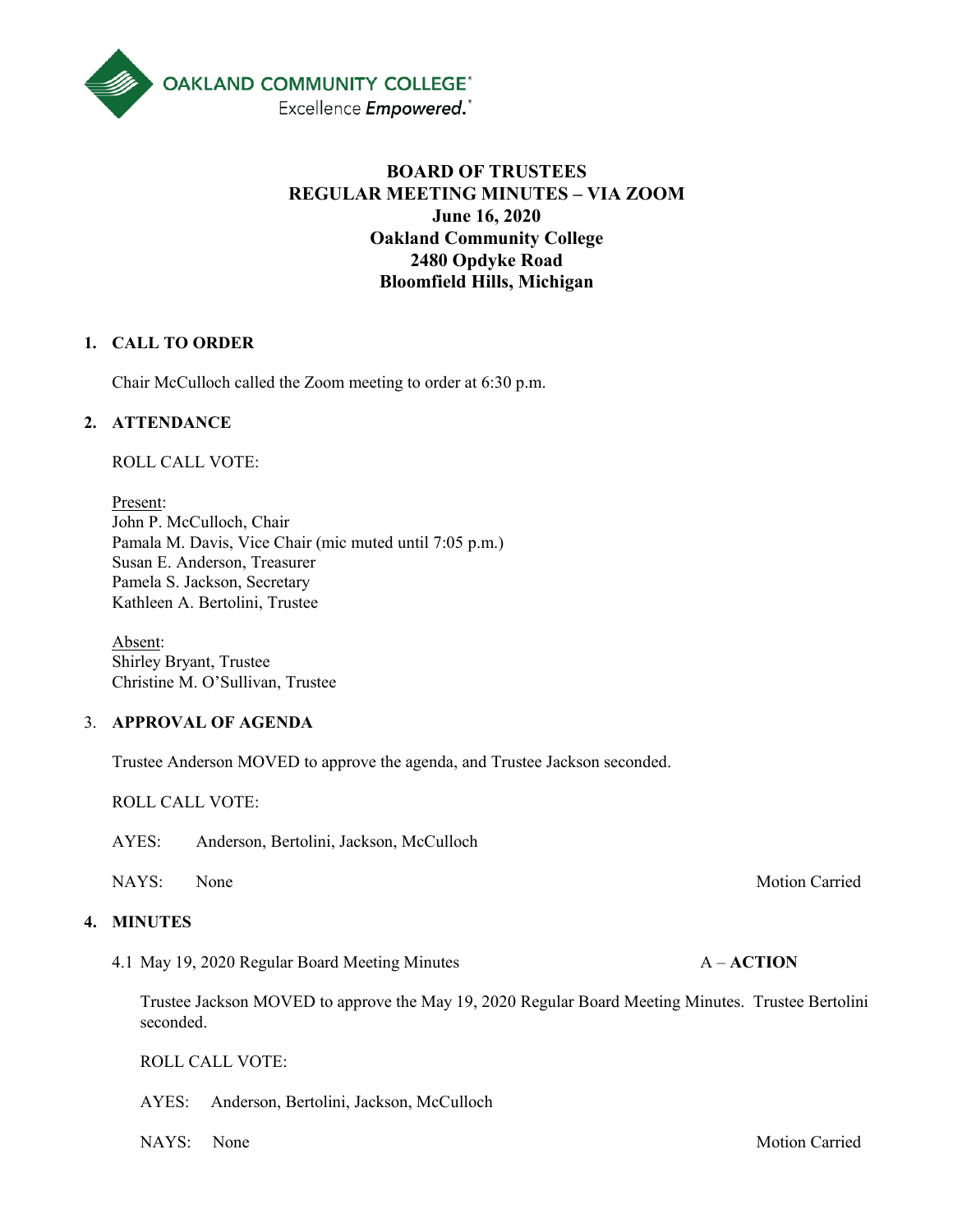#### **5. COMMUNICATIONS**

- 5.1. Community Comments none
- 5.2. Student Government Comments no report
- 5.3. Academic Report
	- 5.3.1. Academic Senate Update

Academic Senate Chair John Mitchell provided the annual Senate 2019-2020 Activity Update Report. Some of the items discussed included:

- The Ad Hoc Professional Development Committee created plans and options for the faculty teaching and learning enhancement
- Senate engaged more fully with data via presentations and collaboration with Institutional Effectiveness
- Empowering Students in Need expanded its scope in serving our students and has now grown beyond the ad hoc committee stage. Senate is recommending it as a College priority in meeting the strategic objectives.
- Continued to work on removing barriers to student success as they looked at a variety of specific academic issues; i.e., the development of transfer syllabi to facilitate more seamless transferability of courses
- Via virtual meetings, Senate continued to conduct crucial curricular and academic business during the COVID-19 crisis
- Provided updates on the Senate Standing Committees
- Plans for 2020-2021:
	- o Major emphasis on faculty professional development and distance learning
	- o Increase Senate involvement with DATA relevant to academics and involvement with the Strategic Plan
	- o Complete and ratify a revised Senate Constitution
	- $\circ$  Continue to enhance collaborative decision making, cascading communication, and trust

Trustee Jackson thanked the faculty and support staff for all their hard work during this time. Trustee Bertolini echoed Trustee Jackson's sentiments, and noted she has received a lot of positive comments from the community,

5.3.2. Provost Update

Provost Jennifer Berne advised the Board that significant progress has been made in designing the Fall schedule that honors our dual commitments to public health and public education. In prioritizing safety, students will be allowed to continue the trajectory of their studies, so that they are ready to go to work or to transfer as they had planned.

Across our offerings, OCC will be mostly remote this fall, offering the opportunity for students and faculty to continue teaching and learning without a physical presence on campus. Our high touch courses-health careers, culinary, public safety, the skilled trades and some art classes will combine face-to-face lab work with remote content delivery. Those faculty and students will be on campus to the extent they must in order to fulfill course outcomes. We are preparing these spaces for safety and will require students and faculty to comply with CDC guidelines. At this time, those include the requirements to maintain social distance, wear masks, wash hands, and remain home when feeling ill.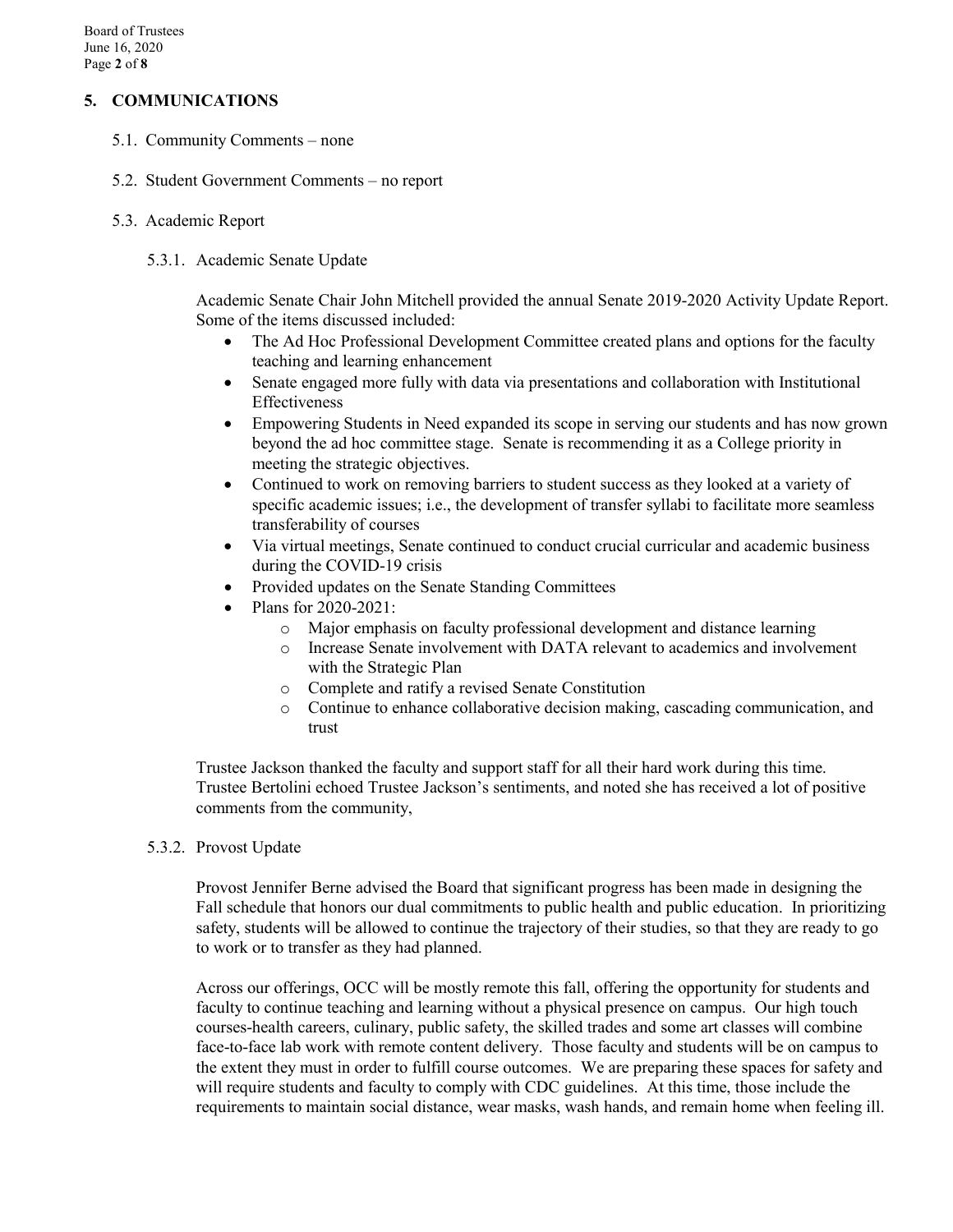As our facilities, maintenance, and safety professionals ready the campus for a soft opening, the faculty are spending time this summer engaging with new tools for teaching and learning. Full-time and adjunct faculty are participating in a remote ready course that began yesterday. This self-paced professional learning experience is designed to provide faculty guidance and tools as they continue to work with the means of remote instruction.

Faculty experienced in online education are already busy increasing the amount of online offerings we will provide students in the Fall. We expect these offerings may double what we offered last Fall given the current context. Faculty who teach in high-enrollment courses are designing supportive templates to be used by adjunct and full-time colleagues to guide their remote instruction. This collaborative effort will result in a large number of high-quality online guides that can put some structure behind our online strategy moving forward.

Dr. Berne continued that we will never go back to the either/or conversations around online and inperson education. Instead, we will use what we have learned from the requirement to teach behind screens to be very thoughtful about what actually might work a little better (this way) and what pieces are better suited to a more traditional modality. Our faculty are well suited to make decisions about how content is optimally delivered; and once the public health threat is lifted and the choice returned to them, they will make these decisions. Moving forward, we will be left with a stronger array of courses with many more options for students and the ability to traverse different modalities of teaching and learning to respond to any number of unknowns.

She reminded everyone of our shared responsibility to students for whom the adjustments required of our current circumstances creates additional stress. We know there are students who do not have reliable access to internet services, a quiet place to study, or the mental and physical stamina to continue their education at this life moment. It is our obligation to think creatively about how to lift these students up and place them at the center of our community.

On behalf of her faculty colleagues, Dr. Berne expressed that COVID has not been the only crisis affecting teaching and learning. Our Chancellor shared in comments earlier this month that OCC stands in solidarity with the Black Community, the Black lives matter movement, and those who are hurt and exhausted by the historic barriers of racism. As an institution of educators and researchers, we shoulder an extra responsibility in these efforts. We have committed to a set of general education outcomes that include effective communications, global understanding, personal development, critical thinking and social responsibility. These goals are foundational to our shared values and have always been upheld with integrity. However, they are also not stagnate, and changing social and political contexts require faculty to continuously reflect on their place in the curriculum and pedagogy of our courses and programs. To do so, we must reignite our commitment to tend to our own learning about unconscious bias, culturally relevant pedagogy and our responsibility in rejecting structures and practices that contribute to systemic racism.

Chair McCulloch inquired as to the faculty online training and how things are monitored if an individual is to train at their own pace. Dr. Berne replied that if faculty have questions or require assistance, there are discussion boards available, conversations may be had via Zoom meetings, or open hours are available.

#### 5.4. Chancellor's Comments

Mr. Provenzano commented on the following:

- Ten retirees were recognized for their service at OCC:
	- o Keith Zumbrunnen, Public Safety, 9 years
	- o John Halstead, Facility Technician, 10 years
	- o Daniel Jazowski, Paraprofessional, 12 years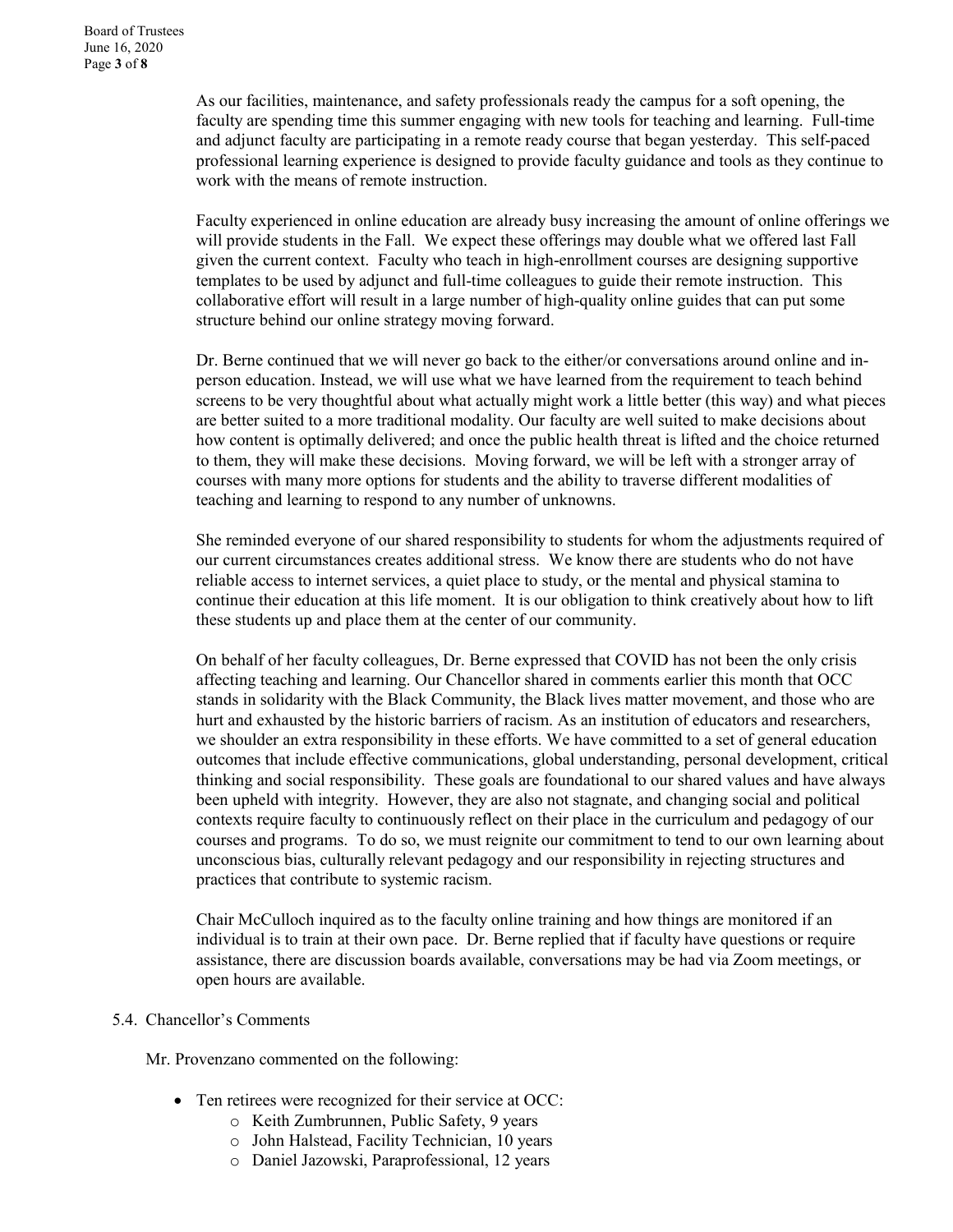- o Bonnie Rider, Custodian, 15 years
- o Donna Heath, Student Services Specialist, 16 years
- o Jayasri Rangarajan, Web Application Specialist, 22 years
- o Benny Stubenrauch, Facility Technician, 23 years
- o Darryl Wood, Communications Specialist, 33 years
- o John Sefcovic, Faculty, 35 years
- o Dwight Evans, Facility Technician, 37 years
- One new employee was recognized:
	- o Hannah Reed, Custodian, Orchard Ridge Campus
- Response to the Racial Injustice in the Death of George Floyd
	- o Emails were sent to both our employees and students
	- o A special listening session was held with OCC African American opinion leaders on June 2 to advise the Chancellor on creating more diversity and inclusion at the College
	- o A press release from the Chancellor regarding College Community Concerning Recent Events was posted on our website and intranet
	- o A moment of silence was held during the Board meeting
- Caring for our Students
	- o When OCC moved to remote learning in the Spring, we worked very hard to support our students and keep them safe
	- o A student's email was shared thanking OCC for offering the summer semester on line and allowing her to continue her education
	- $\circ$  A thank you was extended to our amazing faculty for continuing to provide outstanding instruction remotely and online for our students
- Media Shout Outs
	- o On May 10, the Chancellor was quoted in the *Community College Daily* newsletter in an article discussing how schools were preparing students and the community for recovery from the pandemic
	- o The Chancellor was interviewed for an article appearing in *Mlive* on May 23
- CARES Act
	- o OCC was approved for \$3.7 million to assist students impacted by COVID19
	- o Notifying Students
		- 30,000 emails were sent to Winter 2020 students
		- Nearly 6,000 students reached via social media
		- A special website was created
	- o 5,400 students were eligible, with \$500 per student awarded on a first-come, first-served basis
	- o As of June 9, 2020, nearly \$2 million was awarded to 3,968 students
- Virtual Commencement (approximately 2,000 graduates)
	- o Takes place on August 8 at 10:00 a.m.
	- o Will feature brief congratulatory remarks
	- o Recognition of every graduate
		- **Personal message and photos and videos from graduates**
		- Grad Box sent to each graduate
- Faculty and Staff Excellence
	- o Kelly Flores, coordinator for the American Sign Language program, co-authored a new textbook to be used this Fall in our ASL classes
	- o CIS faculty member Ken Sigler co-authored an article "Cybersecurity Education and Practice: Never Stop Learning," published on June 5 in the *National Cyber Security News Today*
	- o This past May, Julie Gunkelman was named president of the Michigan affiliate of the American Mathematical Association of Two-Year Colleges MichMATYC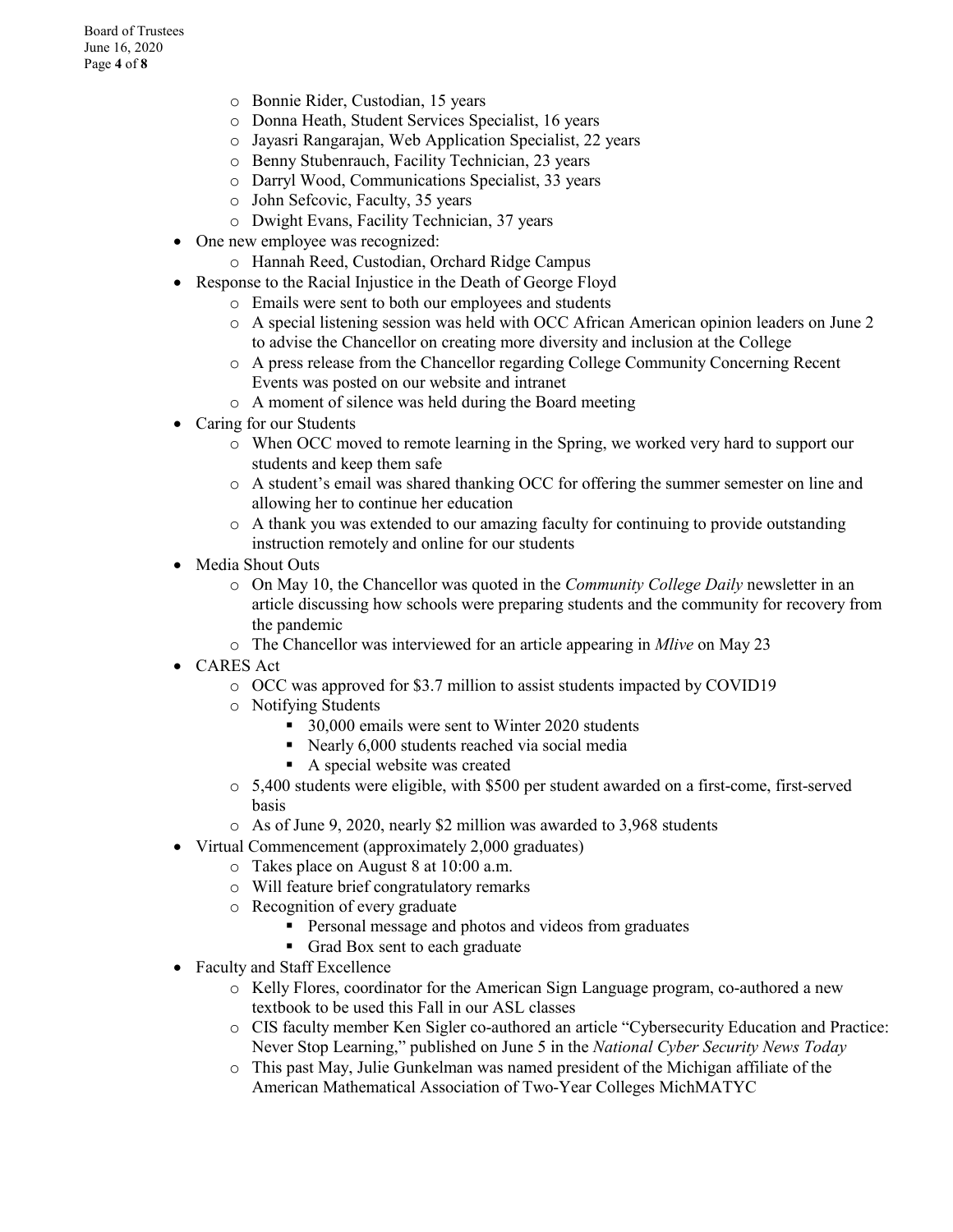- Nationally Honored Alums
	- o Eden Konja, an information and academic technology director at Notre Dame Preparatory School and Marist Academy, was named one of *EdScoop's* 2020 Next Gen: Emerging EdTech Leaders
	- o Salway Georges was honored with the Pulitzer Price for Explanatory Journalism for his work with *The Washington Post* photo staff's "2°C: Beyond the Limit" series

(Report on file)

5.5. Summer/Fall Marketing Update

Vice Chancellor for Marketing & Communications Liz Schnell cited the following:

#### Summer:

- There has been a 10-25 percent decrease in enrollment nationwide, with Michigan community colleges reporting declines in the double digits
- From last Summer, OCC's Summer semester showed a .27 percent decrease, but a 6 percent increase in credit hours
- Summary of Activities for Summer 2020 included:
	- o Recruiting
	- o Retention
	- o Recovery
- Platform Messaging Targets for Ads included:
	- o Facebook
	- o Twitter
	- o Instagram
	- o Snapchat
	- o YouTube
- Numerous platforms were used to reach current/future students during the Pre-Covid19 and the Pandemic, including:
	- o Emails
	- o Texts
- Sample Digital Banners and Ads were shared

Fall:

- Outlined 2020 Course Options
	- o Online
	- o Remote
	- o Hybrid
	- o In-Person
- Advertising Strategy
	- $\circ$  6 percent increase in credit hours = engagement and conversion
	- o Ads similar to summer messaging of disruption due to COVID
	- o Continue to hit hard on safe, high-quality, mostly remote messages
	- o Aligning with Chief Strategy Officer on strategy and measurement
	- o Review what other colleges are doing
	- o Digital allows for quick pivots
	- o Considering Pandora and Spotify to reach niche audience and ethnic communities
	- o Utilize same platform messaging as used for Summer semester
- Previewed Brand Platform

Trustee Jackson noted she rarely sees advertising with people represented in the ads over the age of 40. Ms. Schnell said she would look into that.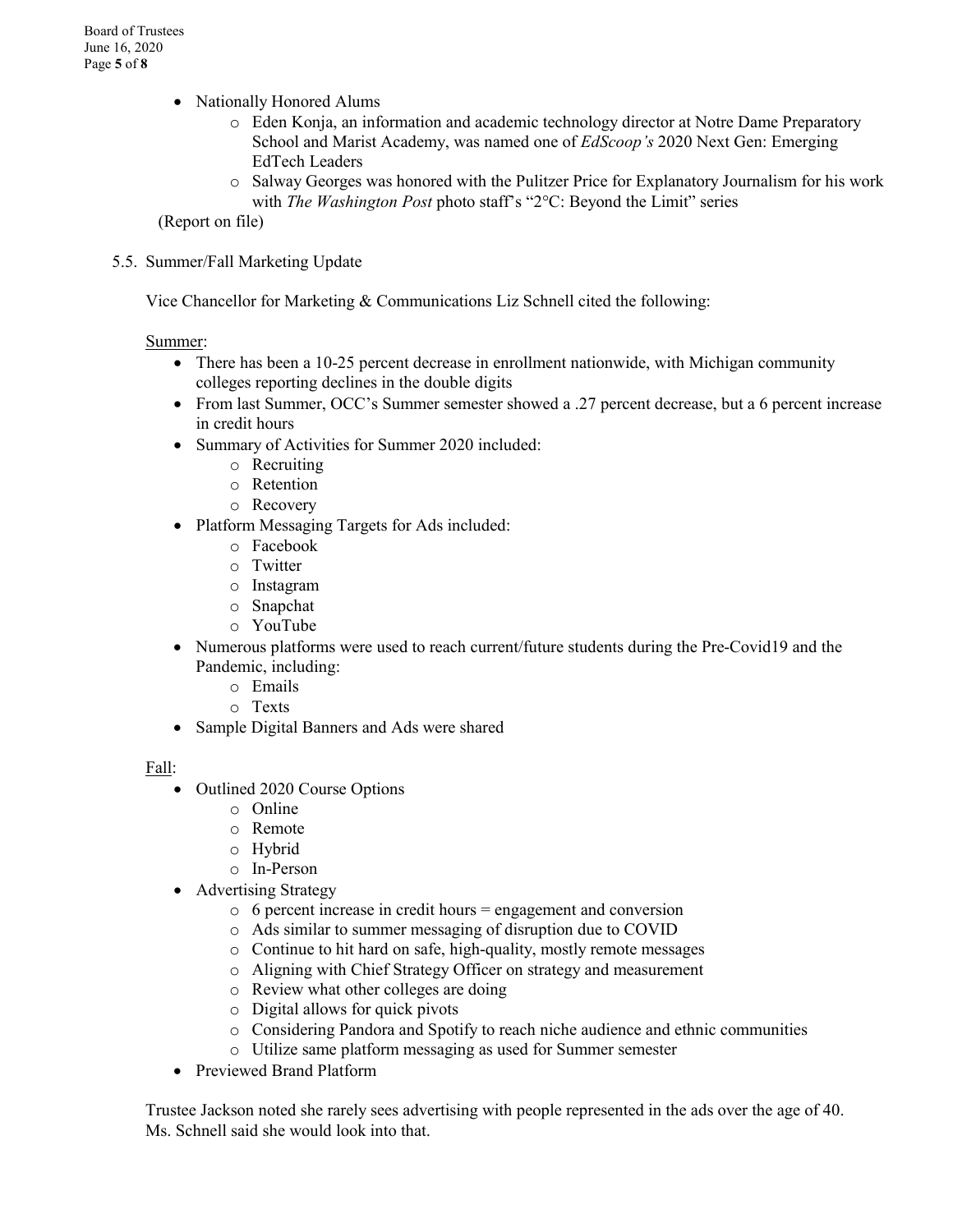#### **6. MONITORING REPORT**

6.1 Winter 2020 Monitoring Report B **- INFORMATION**

Chief Strategy Officer Dr. Steve Simpson stated in fulfilling our Mission that "OCC is committed to empowering our students to succeed and advancing our community," the Winter 2020 mission meant:

- Adapting all instruction and services to a remote format to preserve health and educational continuity
- Outreaching thousands of students assessing their needs and quickly adapting to fill them
- Directly providing scholarships, technology, and an application process for CARES Act funding

• Remaining agile and dedicated to the rapidly evolving needs of students and the community Other areas addressed by Dr. Simpson:

- Winter 2020 KPIs and Enrollment
	- Enrollment
		- o Strategies
		- o Targets
		- o 2019-2020 Actions
		- o Winter Semester Conversion Rate
		- o Winter Semester New Student Enrollment stats for the past five years
	- Strategic Initiatives for 2020-2021
		- o Targeted recruiting
		- o Increase online courses and programs
		- o Maximize current effective practice
		- o Improve data systems and communication flows
	- Course Success and Retention
	- Completion
	- Summary
		- o Fall semester sets the foundation for many students and Winter is about progress and maintaining momentum
		- $\circ$  In terms of new students, Winter 2020 showed gains in admission conversion (up 11) percentage points over 4 years) and enrollment (closer to maintaining Fall semester levels)
		- o Fall to Winter retention stable; equity of progress across student population to be analyzed and addressed
		- o Building dynamic data structures to inform continuous improvement across diverse institutional needs
		- o Driving toward improved completion for attainment of credentials, technical skills, and transfer goals

Chair McCulloch inquired as to establishing the 2021 head count enrollment forecast and providing the Board with information as to what the target is. Dr. Simpson responded that in addition to the data, he speaks with the various teams regarding the forecast and sets a goal that is data driven. He will provide the Board with an update as to the target goal. Since the CTE technical skills parameters have changed, Chair McCulloch requested a brief update as to what the new reference point is. Dr. Simpson will also provide the Board with an update on the reference point. Trustee Jackson pointed out the way the terms "target" and "forecast" are sometimes being used, and the term "target" should be changed when actually referring to a "forecast."

Trustee Anderson MOVED to receive and file the report. Trustee Jackson seconded.

ROLL CALL VOTE:

AYES: Anderson, Bertolini, Davis, Jackson, McCulloch

(Report on file)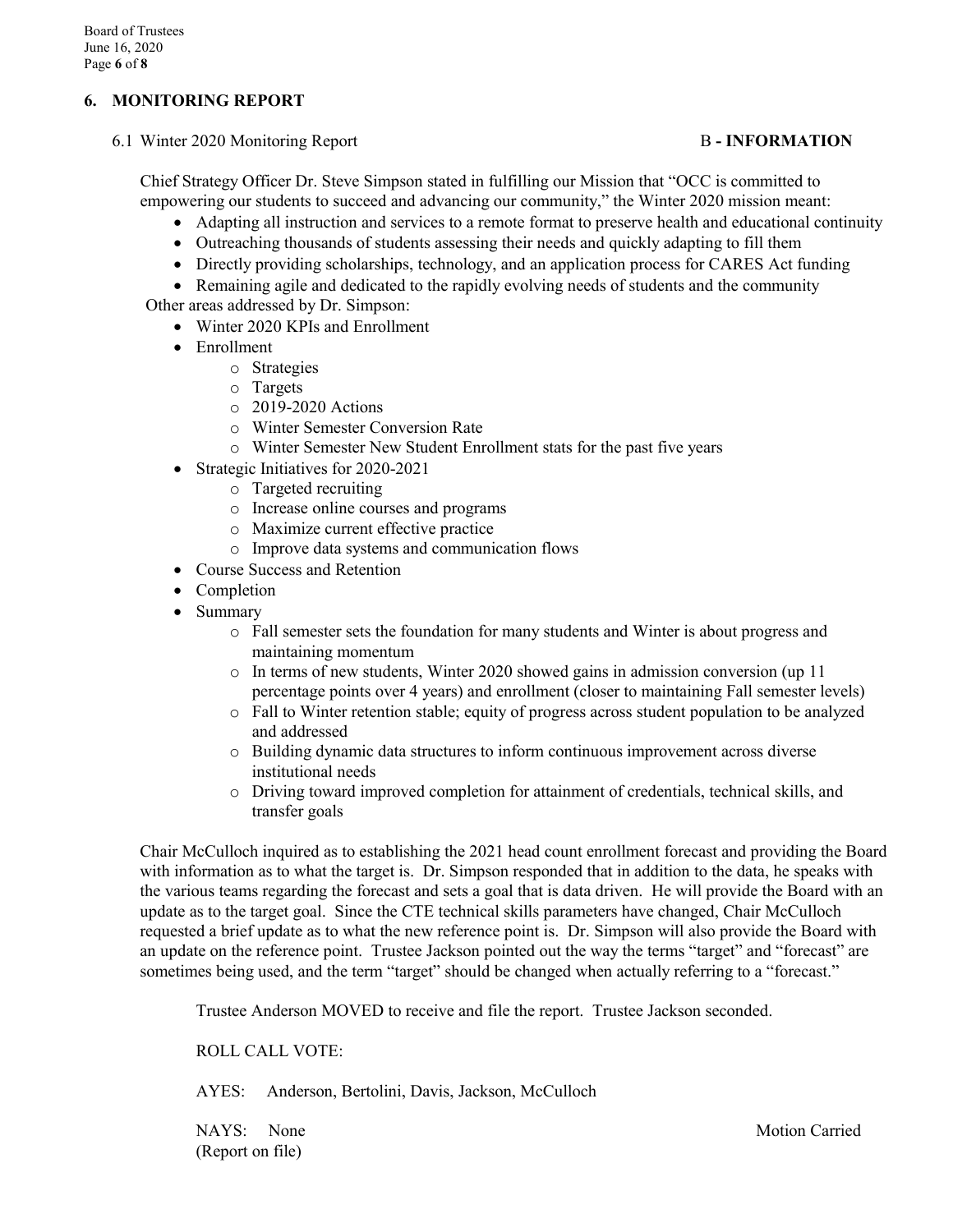#### **7. ACTION ITEMS** - none

#### **8. INFORMATION ITEMS**

#### 8.1 Strategic Plan C **– INFORMATION**

Dr. Simpson noted there were no changes to OCC's Mission, Values or Vision statements. Topics he touched on included:

- Process Summary 2019-2020:
	- o Summer and Fall 2019 interdepartmental groups met in planning
	- o Diverse stakeholder voices to include administration, faculty leadership, and staff
	- o Fall 2019 agreed to revise language of VFO to Strategic Direction and Strategic Objective, Initiative changed to Action Plan
	- o Fall 2019: A consensus process led to the editing of Directions and Objectives
	- Spring 2020: Interdepartmental committees met to refine, align, and include new voices
- Strategic Direction and Strategic Objective Revisions:
	- $\circ$  Optimize educational offerings and opportunities to meet the needs of the community  $\circ$  Improve Institutional Culture and Climate
	- Improve Institutional Culture and Climate
- 2020-2021 Action Plans:
	- o Removing barriers to College admissions and enrollment
	- o Evolving civility and respect policy and practice
	- o Creating a Student Lifecycle Data Center
	- o Expanding the online portfolio
	- o Improving college readiness and success
- Next Steps:
	- o Summer 2020 Action teams convene
	- $\circ$  August 2020 Board of trustees receives an update on the 2020-2021 action team initiatives
	- $\circ$  February to March 2021 Both 2022 planning and 2020-2021 metrics evaluation begin
	- $\circ$  April to May 2021 Institutional Effectiveness prepares the Strategic Plan annual report
	- o June 2021 Sharing of annual report

Trustee Jackson referenced the 2020-2021 Action Plan, bullet point 1, and inquired if they have a list of the perceived barriers for the College's admission and enrollment. Dr. Simpson broke down the admission process and how they go through the process will tell where the stalling points are.

#### **9. BOARD COMMENTS**

Trustee Anderson asked Vice Chancellor for Student Services Lori Przymusinski if the Fall registration will list how the different types of classes will be taught; i.e., their method of delivery. Ms. Przymusinski acknowledged that will be the case; students will know when registering how the class will be taught.

Trustee Jackson complimented the OCC team for keeping everything together during this pandemic time.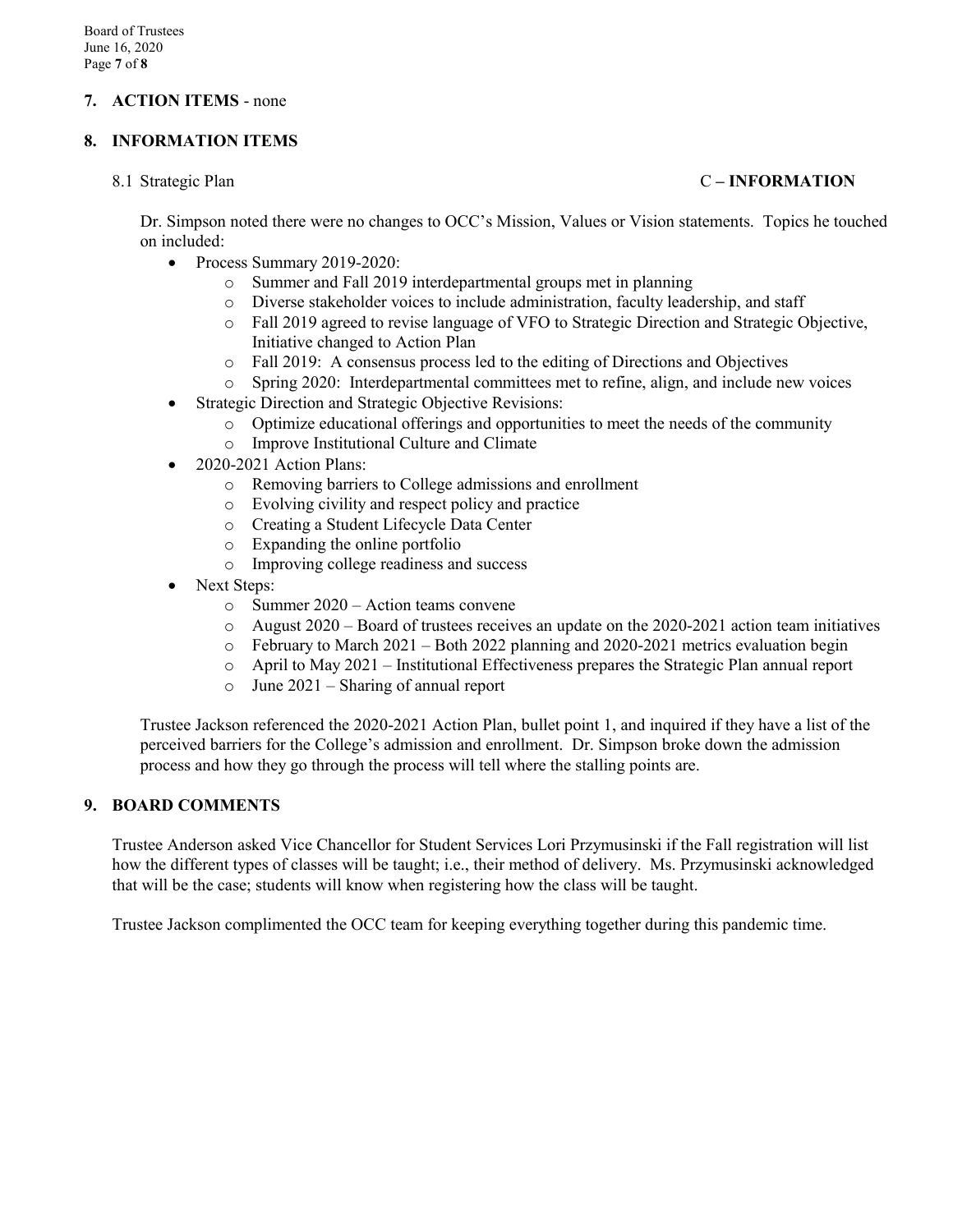Board of Trustees June 16, 2020 Page **8** of **8**

#### **10. ADJOURNMENT**

There being no further business, Chair McCulloch adjourned the meeting at 8:19 p.m.

Cherie A. Foster

Date

John P. McCulloch, Chair

 $\mathcal{L}_\text{max}$  , where  $\mathcal{L}_\text{max}$  and  $\mathcal{L}_\text{max}$  and  $\mathcal{L}_\text{max}$ 

 $\mathcal{L}_\text{max}$  , where  $\mathcal{L}_\text{max}$  and  $\mathcal{L}_\text{max}$  and  $\mathcal{L}_\text{max}$ 

 $\mathcal{L}_\text{max}$  , where  $\mathcal{L}_\text{max}$  and  $\mathcal{L}_\text{max}$  and  $\mathcal{L}_\text{max}$ 

 $\mathcal{L}_\text{max}$  , where  $\mathcal{L}_\text{max}$  is the set of  $\mathcal{L}_\text{max}$ 

Pamela S. Jackson, Secretary

**Mission**: OCC is committed to empowering our students to succeed and advancing our community.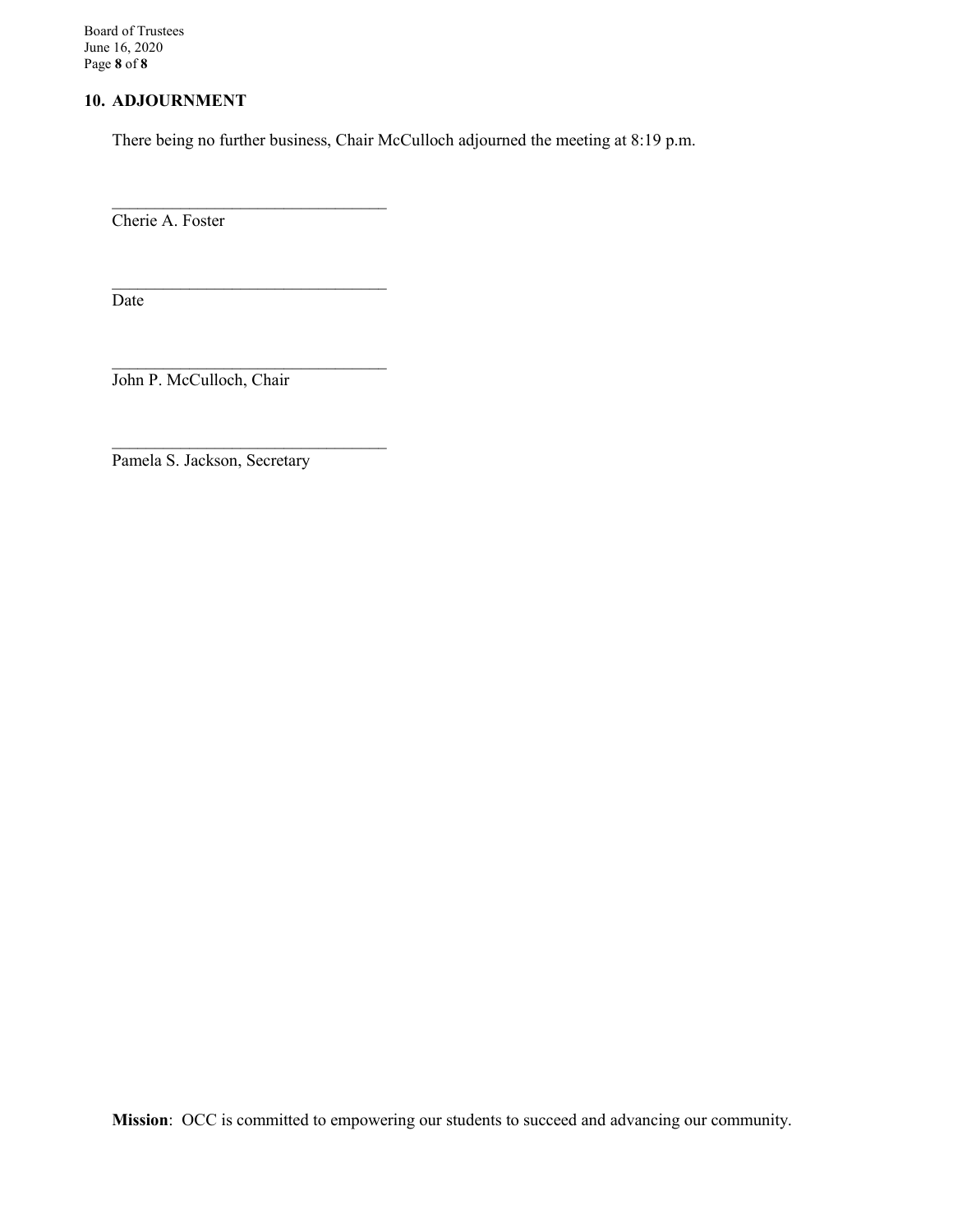

# **BOARD OF TRUSTEES SPECIAL MEETING MINUTES – VIA ZOOM Oakland Community College 2480 Opdyke Road Bloomfield Hills, MI 48304 June 24, 2020**

# **1. GENERAL FUNCTIONS**

1.1. Call to Order and Welcome

Chair McCulloch called the special meeting to order at 5:00 p.m. for the purpose of going into closed session, pursuant to MCL 15.268, Sec. 8(c), to discuss labor negotiations and to return to open session to further discuss labor negotiations.

### 1.2. Attendance

ROLL CALL VOTE:

Present John P. McCulloch, Chair

Pamela S. Jackson, Secretary Susan E. Anderson, Treasurer Kathleen A. Bertolini, Trustee

Absent Pamala M. Davis, Vice Chair Shirley J. Bryant, Trustee Christine M. O'Sullivan, Trustee

Chair McCulloch noted a correction needed to be made to the agenda under item 1.4.1., changing AFSCME Local 2042 "Maintenance" Bargaining Unit to "Classified" Bargaining Unit. With this change, the Chair asked for a motion to approve the revised meeting agenda. Trustee Anderson so MOVED, and Trustee Jackson seconded.

ROLL CALL VOTE:

AYES: Anderson, Bertolini, Jackson, McCulloch

NAYS: None Motion Carried

1.3. Public Comments/Petitions – None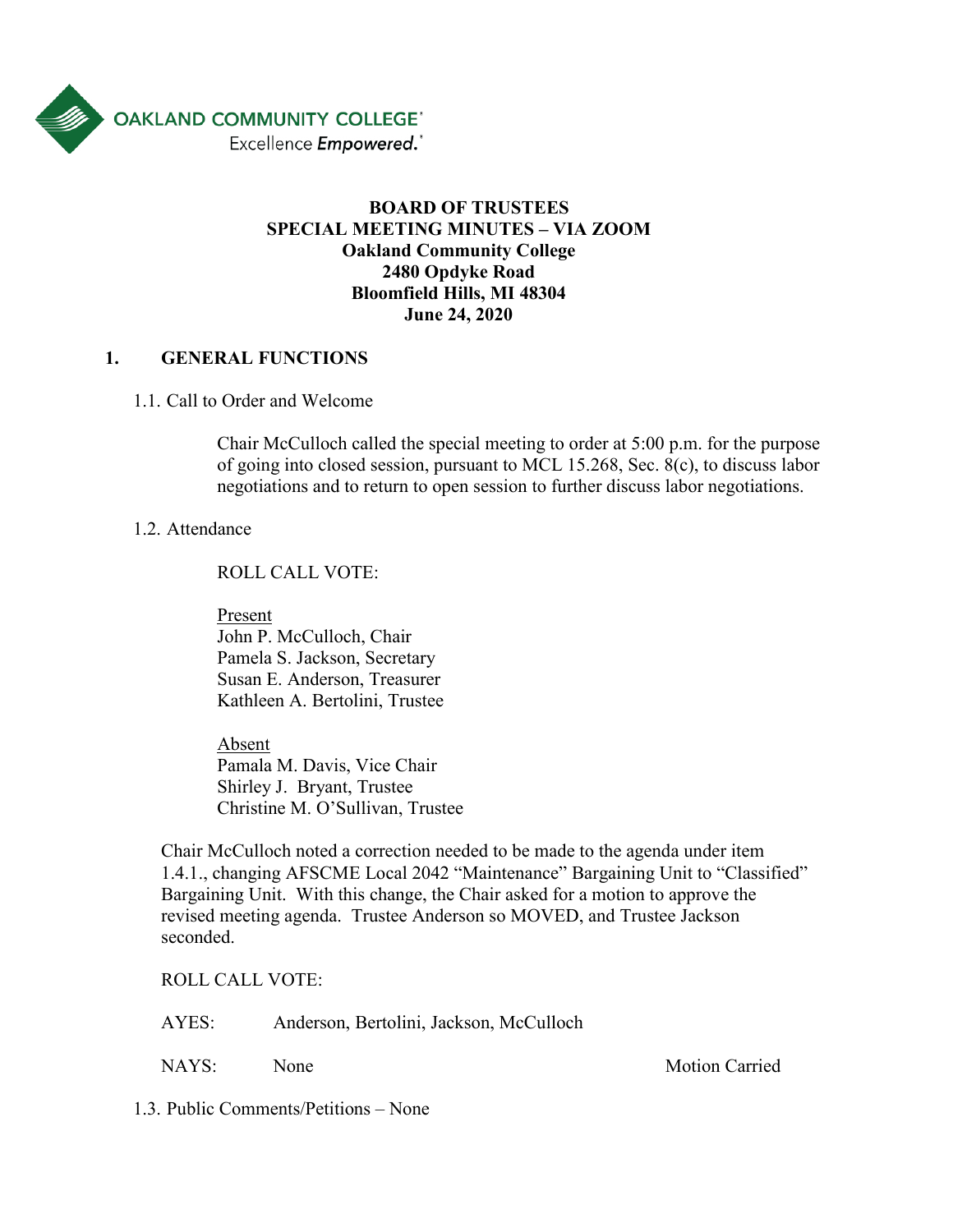.

MOVE INTO CLOSED SESSION FOR THE PURPOSE OF DISCUSSING LABOR NEGOTIATIONS PURSUANT TO MCL 15.268, SEC. 8(C)

Chair McCulloch asked for a motion to go into closed session for the purpose of discussing labor negotiations.

Trustee Bertolini so MOVED, and Trustee Jackson seconded.

ROLL CALL VOTE:

AYES: Anderson, Bertolini, Jackson, McCulloch

NAYS: None Motion Carried

The Board moved into closed session at 5:04 p.m.

The Board returned to open session at 5:29 p.m.

1.4. Move into Open Session to further discuss Labor Negotiations

1.4.1 OCC and AFSCME Local 2042 Classified Bargaining Unit Labor Agreement

Chair McCulloch asked for a motion for the Board of Trustees to approve an extension of the collective bargaining agreement with the American Federation of State, County and Municipal Employees Local 2042 Classified Staff covering the period of July 1, 2020 through June 30, 2021. Trustee Jackson so MOVED, and Trustee Bertolini seconded.

ROLL CALL VOTE:

AYES: Bertolini, Jackson, McCulloch

NAYS: Anderson Motion Failed

1.4.2 OCC and Police Officers Labor Council Unit Labor Agreement

Chair McCulloch asked for a motion for the Board of Trustees to approve the collective bargaining agreement with the Police Officers Labor Council covering the period of July 1, 2020 through June 30, 2021. Trustee Anderson so MOVED, and Trustee Jackson seconded.

ROLL CALL VOTE:

AYES: Anderson, Bertolini, Jackson, McCulloch

NAYS: None Motion Carried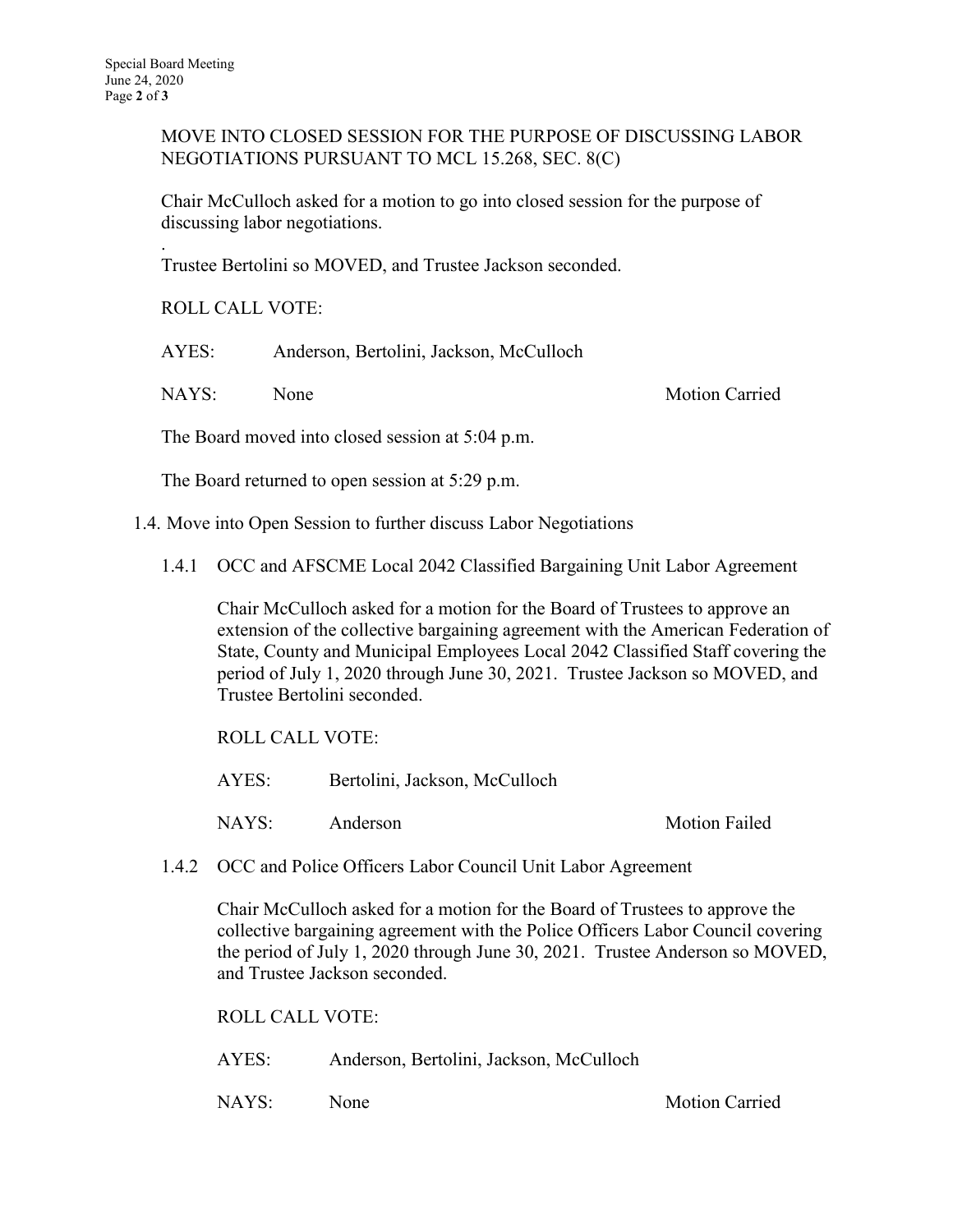1.4.3 OCC and Teamsters State, County & Municipal Workers Local 214 Administrative and Management Staff Unit Labor Agreement

Chair McCulloch asked for a motion for the Board of Trustees to approve the collective bargaining agreement with the Teamsters State, County & Municipal Workers Local 214 Administrative and Management Staff covering the period of July 1, 2020 to June 30, 2021. Trustee Bertolini so MOVED, and Trustee Jackson seconded.

ROLL CALL VOTE:

 $\mathcal{L}_\mathcal{L}$ 

\_\_\_\_\_\_\_\_\_\_\_\_\_\_\_\_\_\_\_\_\_\_\_\_\_\_\_\_\_\_

| AYES: | Anderson, Bertolini, Jackson, McCulloch |                       |
|-------|-----------------------------------------|-----------------------|
| NAYS: | None                                    | <b>Motion Carried</b> |

# **2. ADJOURNMENT**

There being no further business, Chair McCulloch adjourned the special meeting at 5:32 p.m.

Cherie A. Foster

Date

John P. McCulloch, Chair

Pamela S. Jackson, Secretary

**Mission**: OCC is committed to empowering our students to succeed and advancing our community.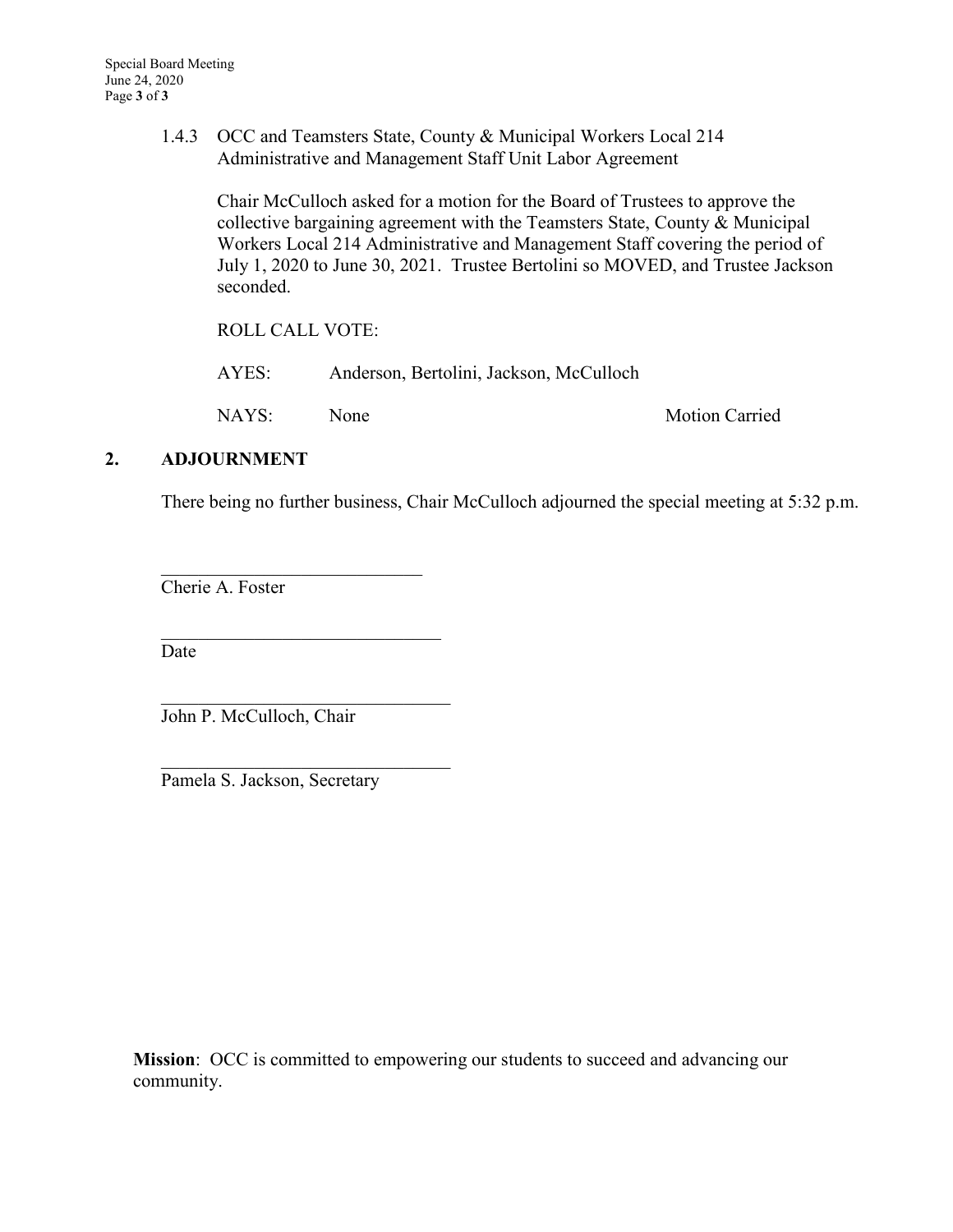

**ACTION Board Agenda Item 4.5 September 14, 2020**

# **JUNE 24, 2020 CLOSED SESSION MINUTES**

Per the Open Meetings Act, while closed session minutes must be approved in an open meeting (with contents of the minutes kept confidential), the Board may meet in closed session to consider approving the minutes. Therefore, these minutes will be shared during closed session.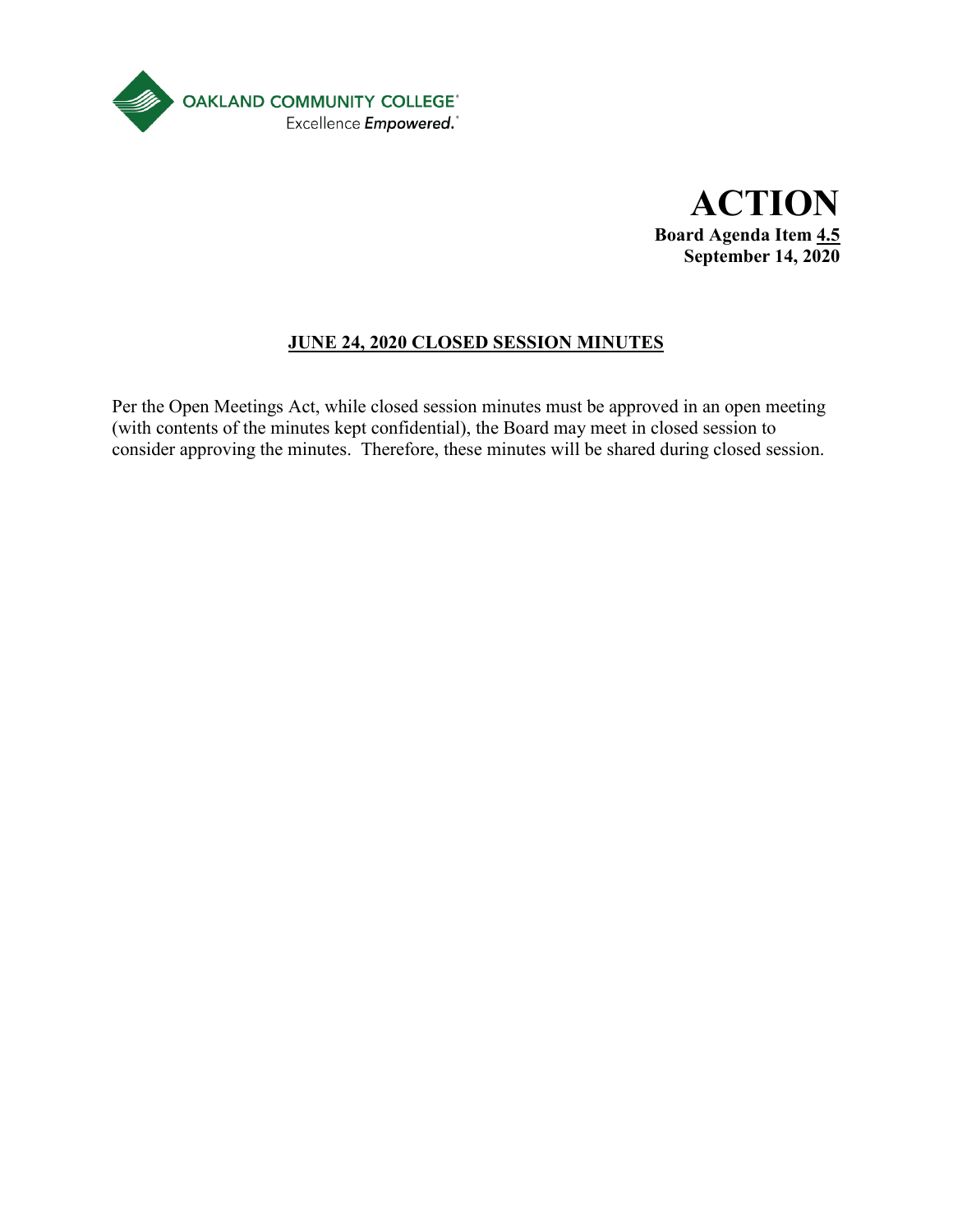

# **BOARD OF TRUSTEES SPECIAL MEETING MINUTES – VIA ZOOM Oakland Community College 2480 Opdyke Road Bloomfield Hills, MI 48304 August 3, 2020**

# **1. GENERAL FUNCTIONS**

#### 1.1. Call to Order and Welcome

Chair McCulloch called the special meeting to order at 5:30 p.m. for the purpose of receiving and discussing recommendations from the Board and CEO Evaluation Committee, and to go into closed session, per the request of Administration, pursuant to MCL 15.268, Sec. 8(c), to discuss negotiation strategy for collective bargaining agreements.

#### 1.2. Attendance

ROLL CALL VOTE:

Present

John P. McCulloch, Chair Pamala M. Davis, Vice Chair Pamela S. Jackson, Secretary Susan E. Anderson, Treasurer Kathleen A. Bertolini, Trustee Shirley J. Bryant, Trustee

Absent Christine M. O'Sullivan, Trustee

- 1.3. Public Comments/Petitions None
- 1.4. Proposed Revisions to CEO Evaluation Form, Board Calendar, and Related Policies and Bylaws

Trustee Anderson, Chair of the Board and CEO Evaluation Committee, reviewed a memo that was sent to OCC Board Chair McCulloch from the Board and CEO Evaluation Committee with proposed revisions to the CEO Evaluation Form, Board Calendar, Policies 1.12 and 2.4, and the Bylaws. Trustee Anderson and Vice Chancellor for Legal Affairs Eileen Husband addressed questions from the trustees regarding the proposed changes.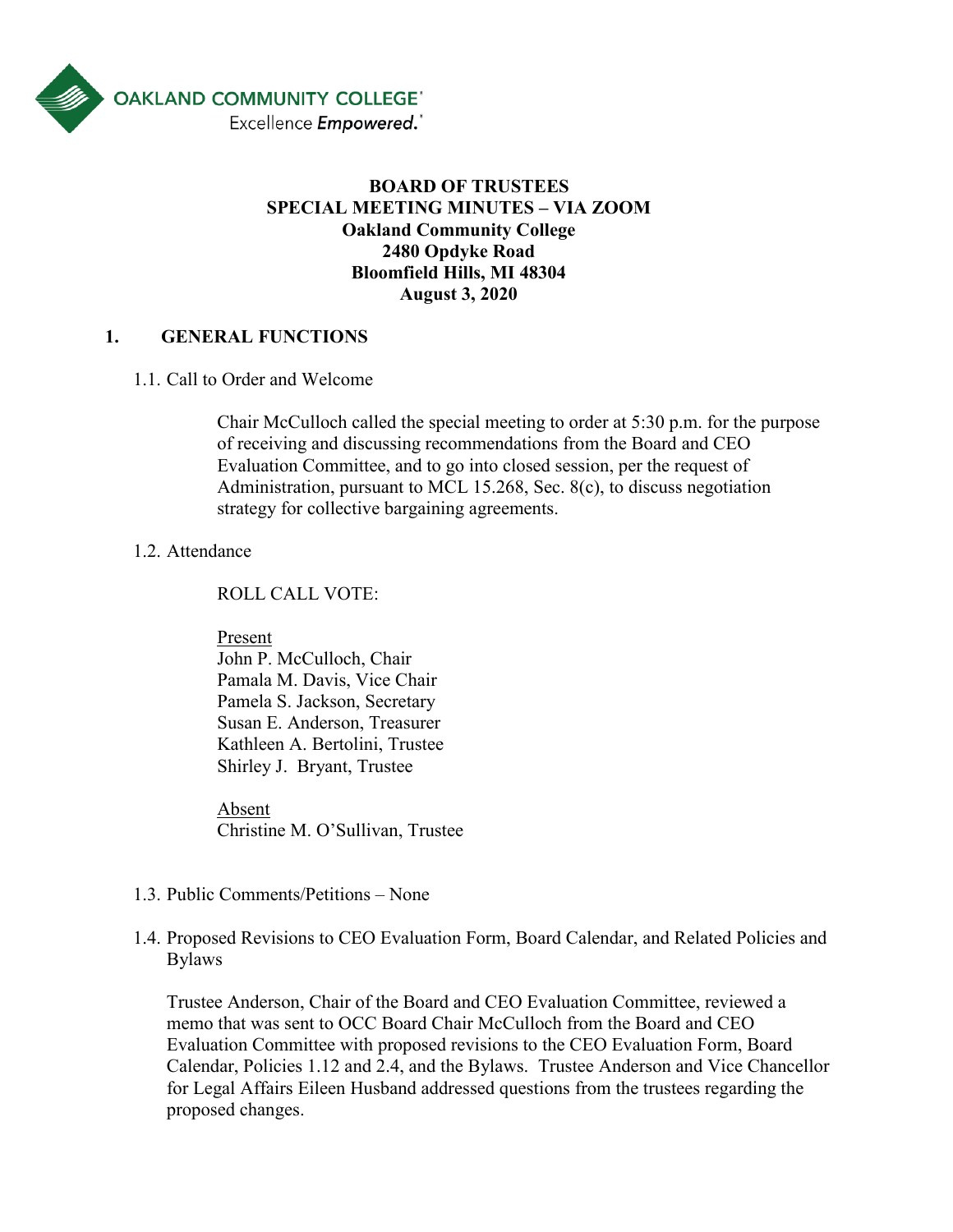Chair McCulloch asked for a motion to approve the revised CEO Evaluation Form as recommended by the Board and CEO Evaluation Committee. Trustee Jackson so MOVED, and Trustee Bryant seconded.

### ROLL CALL VOTE:

AYES: Anderson, Bertolini, Bryant, Davis, Jackson, McCulloch

NAYS: None Motion Carried

Chair McCulloch asked for a motion to amend Policies 1.12 Board Planning Cycle, 2.4 Monitoring CEO and Board Effectiveness, and Board Bylaw Article IV Section 4.a. to reflect the recommendations of the Board and CEO Evaluation Committee. Trustee Bryant so MOVED, and Trustee Davis seconded.

ROLL CALL VOTE:

AYES: Anderson, Bertolini, Bryant, Davis, Jackson, McCulloch

NAYS: None Motion Carried

MOVE INTO CLOSED SESSION, PER THE REQUEST OF ADMINISTRATION, PURSUANT TO MCL 15.268, SEC. 8(C), TO DISCUSS NEGOTIATION STRATEGY FOR COLLECTIVE BARGAINING AGREEMENTS.

Chair McCulloch asked for a motion to go into closed session, per the request of Administration, pursuant to MCL 15.268, Sec. 8(C), to discuss negotiation strategy for collective bargaining agreements.

. Trustee Anderson so MOVED, and Trustee Davis seconded.

ROLL CALL VOTE:

AYES: Anderson, Bertolini, Bryant, Davis, Jackson, McCulloch

NAYS: None Motion Carried

The Board moved into closed session at 5:54 p.m.

The Board returned to open session at 6:39 p.m.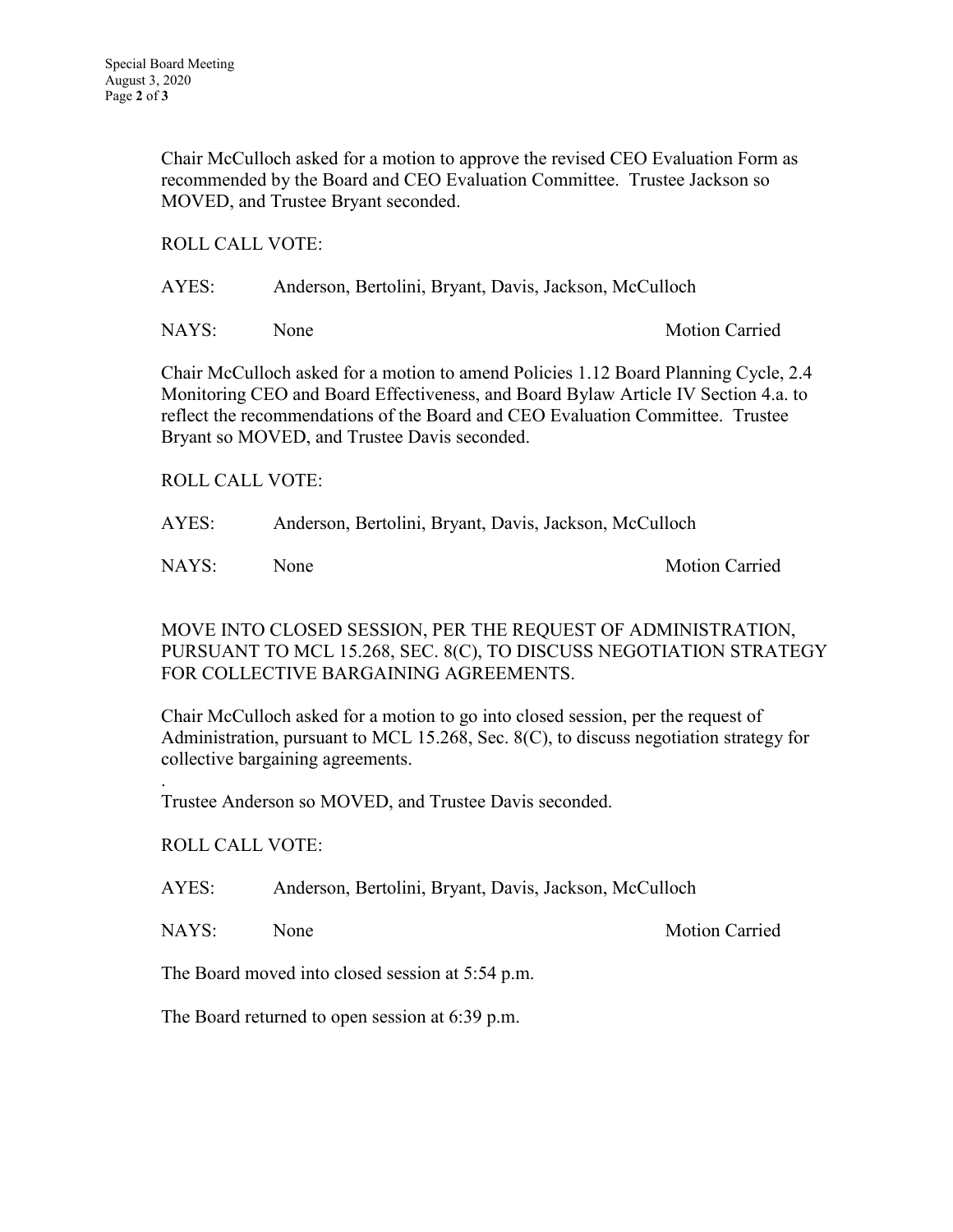Special Board Meeting August 3, 2020 Page **3** of **3**

# **2. ADJOURNMENT**

There being no further business, Chair McCulloch adjourned the special meeting at 6:39 p.m.

Cherie A. Foster

Date

John P. McCulloch, Chair

\_\_\_\_\_\_\_\_\_\_\_\_\_\_\_\_\_\_\_\_\_\_\_\_\_\_\_\_\_\_

 $\mathcal{L}_\mathcal{L}$ 

 $\mathcal{L}_\mathcal{L}$ 

Pamela S. Jackson, Secretary

**Mission**: OCC is committed to empowering our students to succeed and advancing our community.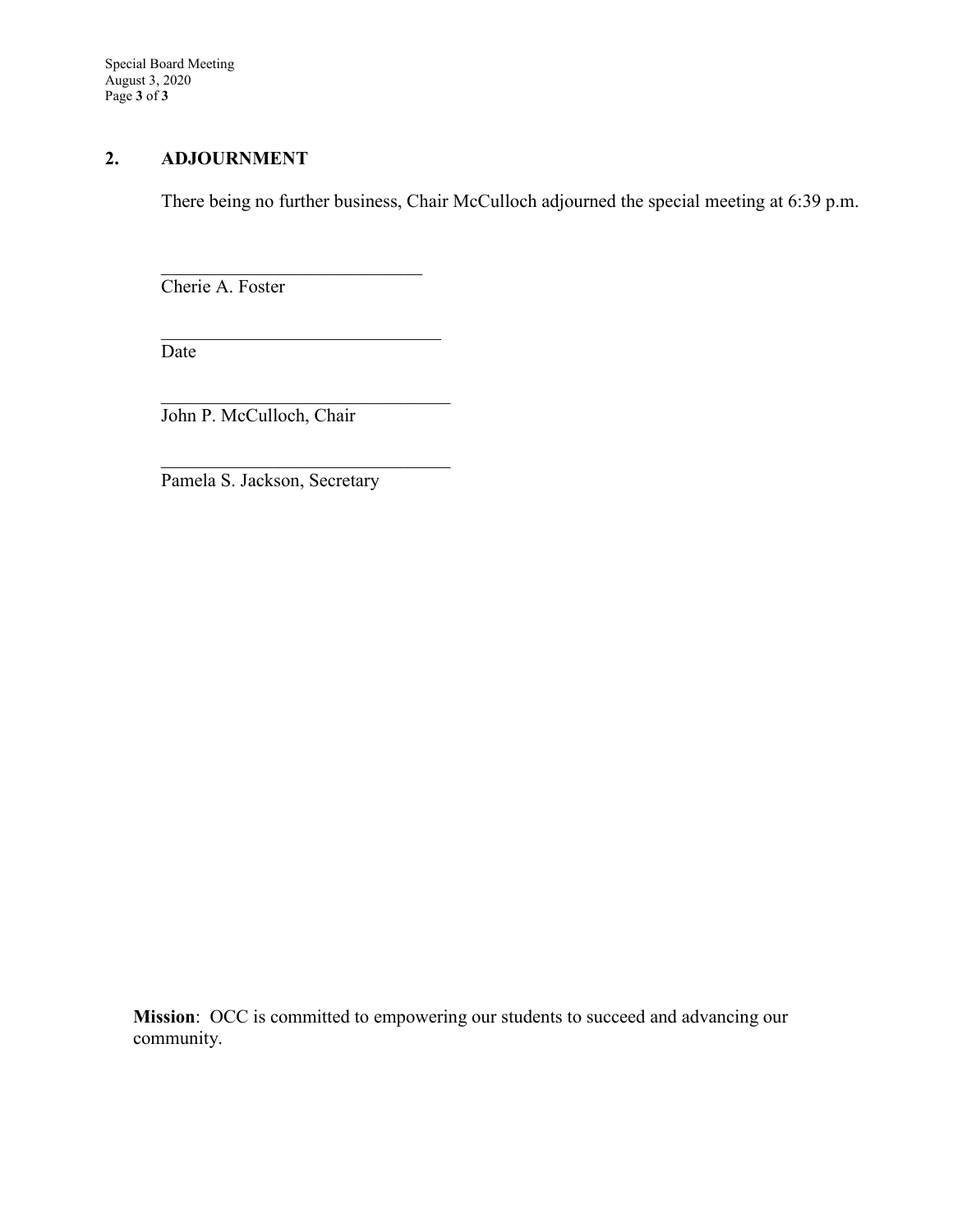

**ACTION Board Agenda Item 4.7 September 14, 2020**

# **AUGUST 3, 2020 CLOSED SESSION MINUTES**

Per the Open Meetings Act, while closed session minutes must be approved in an open meeting (with contents of the minutes kept confidential), the Board may meet in closed session to consider approving the minutes. Therefore, these minutes will be shared during closed session.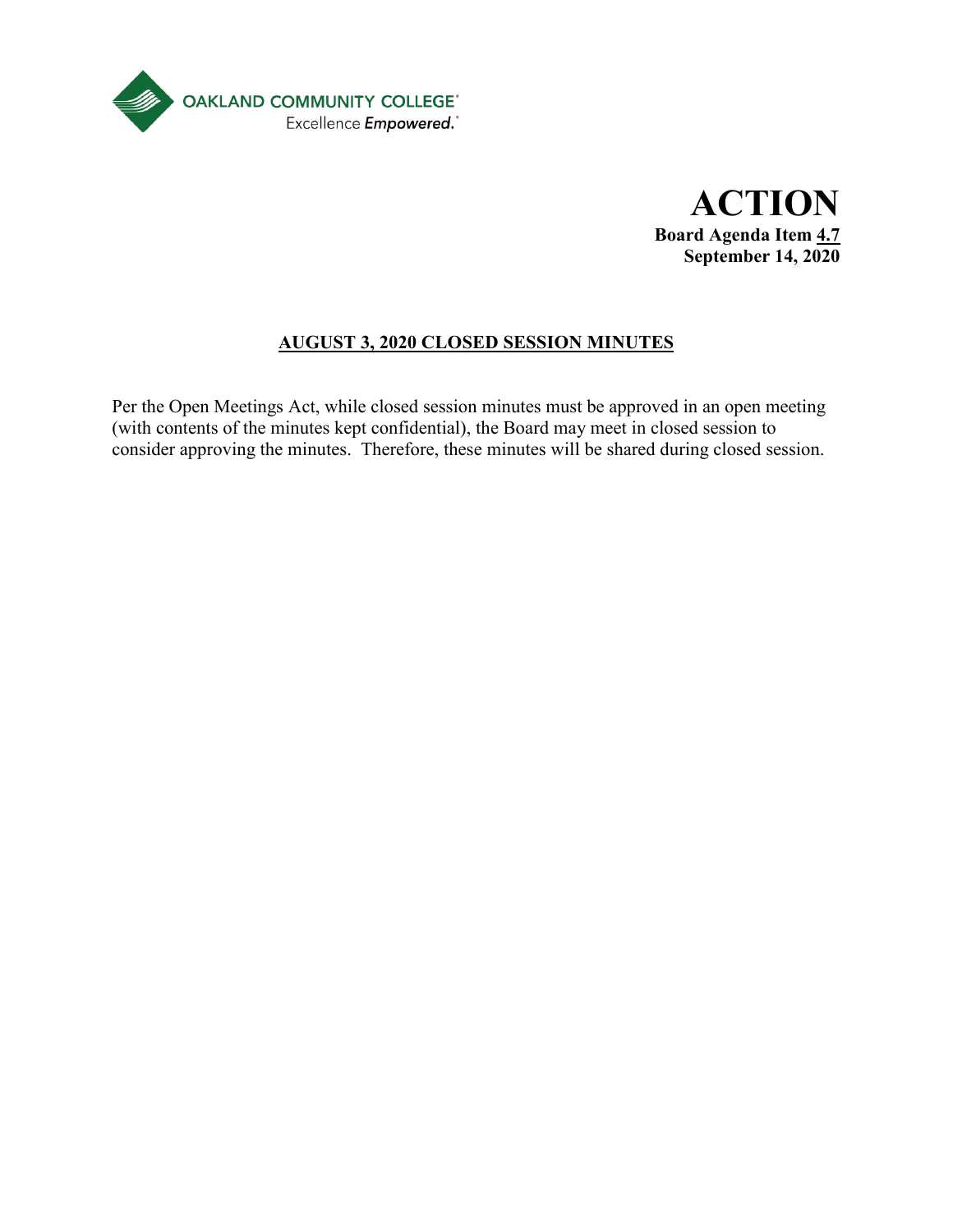

# **BOARD OF TRUSTEES SPECIAL MEETING/RETREAT MINUTES – VIA ZOOM Oakland Community College 2480 Opdyke Road Bloomfield Hills, MI 48304 August 29, 2020**

#### **1. GENERAL FUNCTIONS**

#### 1.1 **CALL TO ORDER**

Chair McCulloch called the special meeting to order at 8:33 a.m. for the purpose of holding a retreat to review the Annual Monitoring Report, to receive an update on Institutional Advancement, to discuss the Board Meeting and Conference Schedule for 2020 to 2021, to discuss the Board's Self-Evaluation, and to enter into closed session: to consult with the College's legal counsel regarding trial and/or settlement strategy in the pending lawsuit Gutierrez v. Oakland Community College, et al, (Case No. 19-12732), pursuant to MCL 15.268, Sec.  $8(e)$ , as a discussion in an open meeting would have a detrimental financial effect on the litigation or settlement position of the College; to discuss a written opinion of the College's legal counsel pursuant to MCL 15.268, Sec. 8(h); and to discuss, per the administration's request, negotiation strategy for collective bargaining agreements pursuant to MCL 15.268, Sec. 8(c).

#### 1.2 **ATTENDANCE**

ROLL CALL VOTE:

Present John P. McCulloch, Chair Pamala M. Davis, Vice Chair Susan E. Anderson, Treasurer Pamela S. Jackson, Secretary Kathleen A. Bertolini, Trustee Shirley J. Bryant, Trustee

Absent Christine M. O'Sullivan, Trustee

#### 1.3 **PUBLIC COMMENTS/PETITIONS** – None

#### 1.4 **RETREAT**

#### 1.4.a Annual Monitoring Report

The following individuals participated in the Annual Monitoring Report presentation: Chief Strategy Officer Steven Simpson; Provost Jennifer Berne; Associate Provost Joseph Petrosky; Vice Chancellor for Marketing & Communications Elizabeth Schnell; Vice Chancellor for Student Services Lori Przymusinski; and Chancellor Peter Provenzano.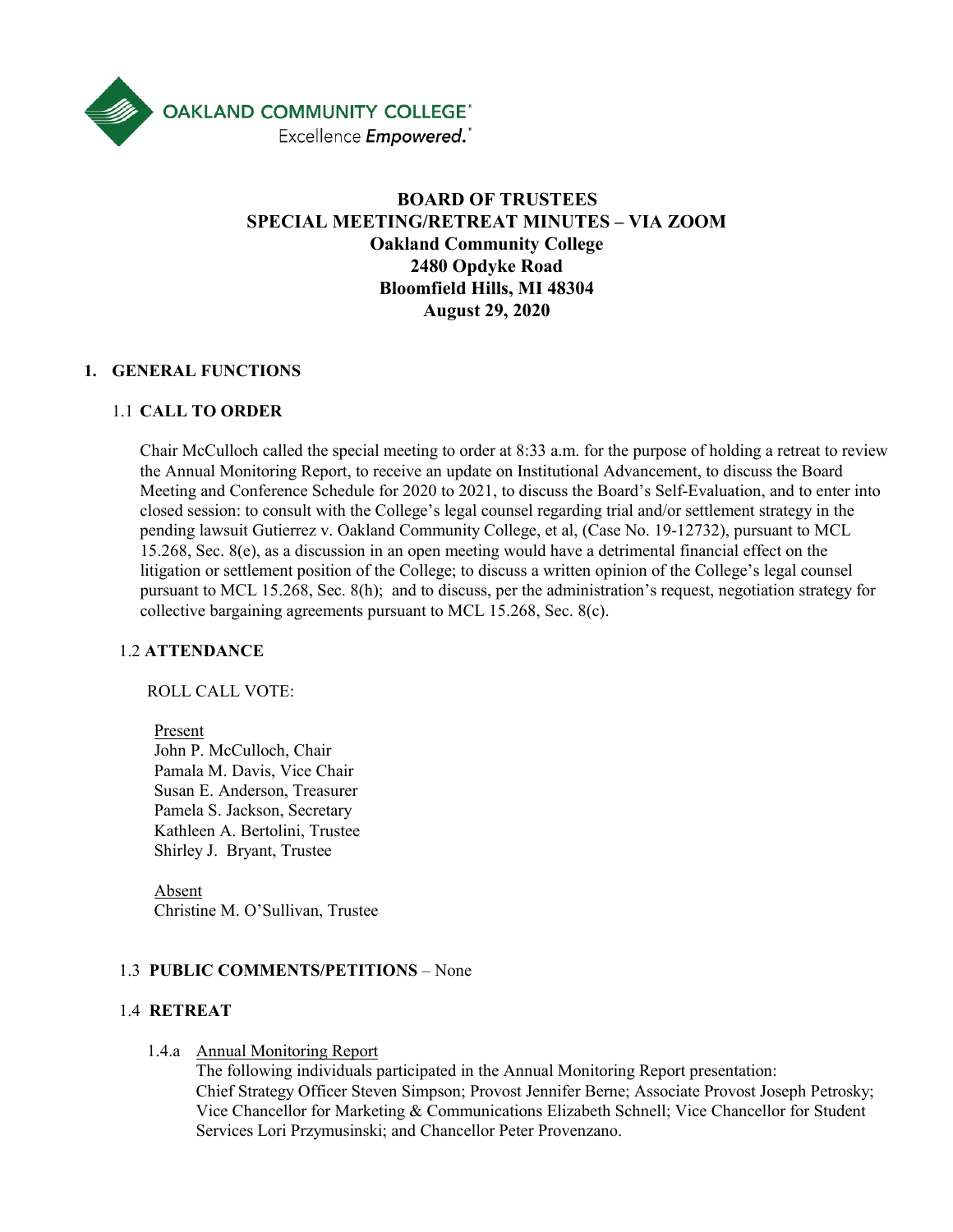Topics addressed included:

Introduction, Agenda, Monitoring Report (Simpson) Online Education Environmental Study and Roadmap (Berne and Simpson) CTE/Workforce Non-credit (Berne and Petrosky)

o Some programs suggested by trustees for consideration included accounting/bookkeeping, construction/HVAC, aviation, and programs for incarcerated individuals

Enrollment, Recruiting, Retention and Marketing (Przymusinski and Schnell) Conclusion and Final Monitoring Reports/Strategy Questions (Simpson) Conclusions (Simpson, Provenzano)

Trustee Anderson MOVED to receive and file the Annual Monitoring Report. Trustee Jackson seconded.

Chair McCulloch extended kudos to everyone for a job well done.

ROLL CALL VOTE:

AYES: Anderson, Bertolini, Bryant, Davis, Jackson, McCulloch

NAYS: None Motion Carried (Report on file)

#### 1.4.b Institutional Advancement Update

Vice Chancellor for Advancement Daniel Jenuwine provided an update on strategy and institutional considerations for 2020-2021, as well as government and community relations goals.

The Trustees indicated they would like more involvement in these areas, as well as to be kept up to date on these issues that affect OCC. Specifically, Trustee Bryant would like to know more about the duties that will be assigned to Doug Smith's replacement, and what they can do to assist that individual. Chair McCulloch noted we need to improve what the communications strategy is as it relates to the Board regarding community relations and government relations. Trustee Jackson mentioned we do have a lot of connections with MCCA and SEMCOG, but there are other areas that can be addressed. She indicated she could forward the Board MCCA and SEMCOG updates. Trustee Bryant mentioned some organizations the Board could get involved with include the Women's Official Network and Oakland County Senior Citizen Council. Trustee Bertolini suggested the Oakland 80 Initiative. Chair McCulloch said it would be helpful to receive legislative updates from Mr. Jenuwine on what OCC is pursuing and what our position is.

Chancellor Provenzano stated he and Mr. Jenuwine would discuss this request and get back to the Trustees with suggestions and a plan, part of which would include email updates on these areas to the Board on a consistent basis.

1.4.c Board Meeting and Conference Schedule for 2020 to 2021

Chair McCulloch asked for a motion to approve the September 2020 to December 2021 Board of Trustees Regular Meeting and Conference Schedule dated August 29, 2020. Trustee Jackson so MOVED, and Trustee Bryant seconded.

Trustee Bryant asked if the January 19, 2021 meeting could be moved to January 12, 2021. Chair McCulloch asked if the September, October, and November 2020 meetings could be moved from the third Tuesday of the month to the third Monday of the month, as he will be teaching Tuesday evenings this semester.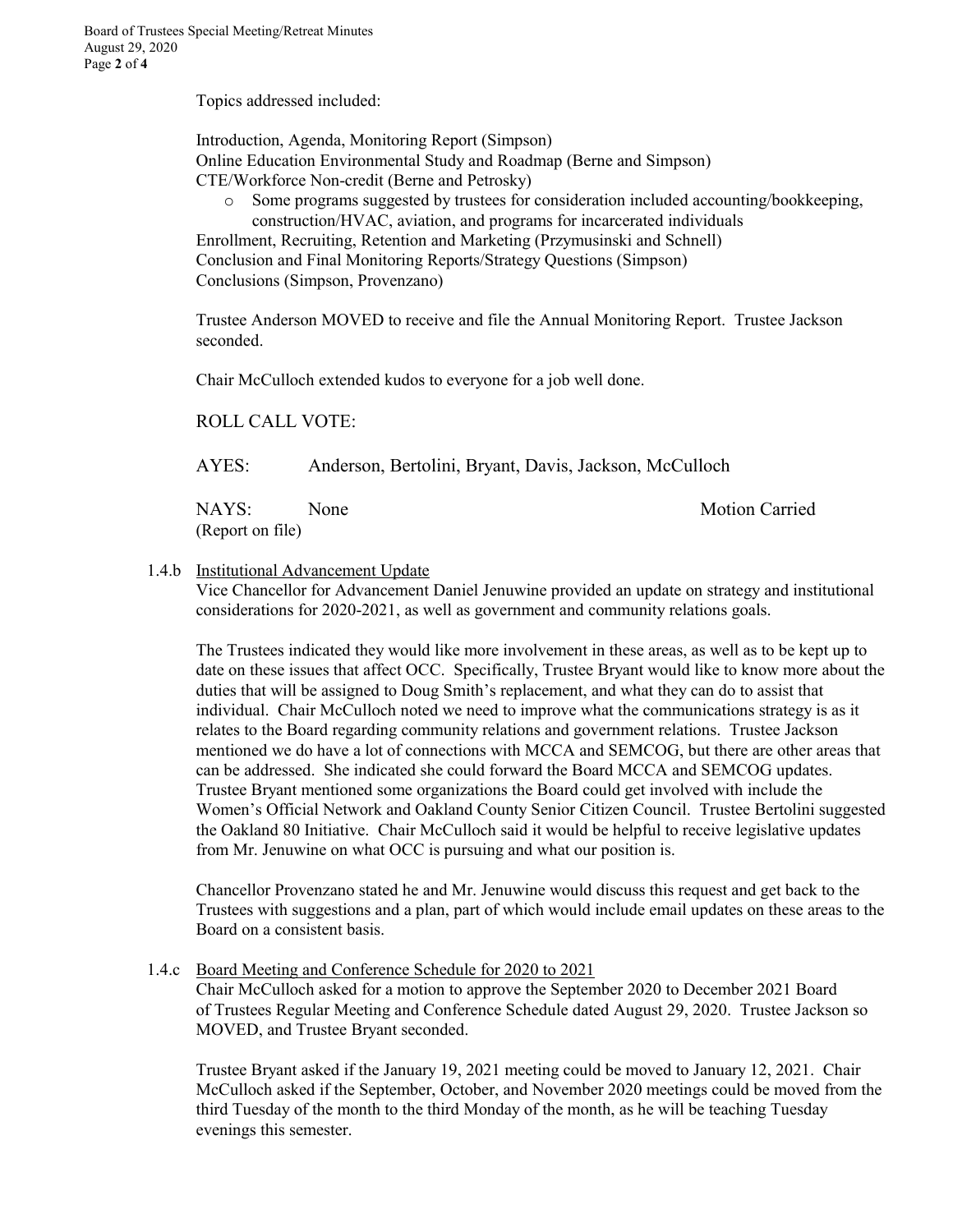Trustee Anderson MOVED to approve the amendments, and Trustee Davis seconded.

ROLL CALL VOTE: AYES: Anderson, Bertolini, Bryant, Davis, Jackson, McCulloch NAYS: None Motion Carried The Board voted on approving the September 2020 to December 2021 Board of Trustees Regular

Meeting and Conference Schedule with the January 19, 2021 meeting date being changed to January 12, 2021 and changing the September, October, and November 2020 meeting dates to the third Monday of the month.

ROLL CALL VOTE:

AYES: Anderson, Bertolini, Bryant, Davis, Jackson, McCulloch

NAYS: None Motion Carried

1.4.d Board Self-Evaluation

Vice Chancellor for Legal Services Eileen Husband addressed the Board regarding the Board Self-Evaluation compilation, which they received electronically today during the meeting.

Chair McCulloch encouraged the Board to review the results at their convenience. If further discussion is warranted, Trustees should let him know and he will add it to an upcoming meeting agenda.

He then asked for a motion to receive and file the report. Trustee Bryant so MOVED, and Trustee Jackson seconded.

ROLL CALL VOTE:

AYES: Anderson, Bertolini, Bryant, Davis, Jackson, McCulloch

NAYS: None Motion Carried

Chair McCulloch asked for a motion to go into closed session to consult with the College's legal counsel regarding trial and/or settlement strategy in the pending lawsuit Gutierrez v. Oakland Community College, et al, (Case No. 19-12732), pursuant to MCL 15.268, Sec. 8(e), as a discussion in an open meeting would have a detrimental financial effect on the litigation or settlement position of the College; also to discuss a written opinion of the College's legal counsel pursuant to MCL 15.268, Sec. 8(h); and to discuss, per the administration's request, negotiation strategy for collective bargaining agreements pursuant to MCL 15.268, Sec. 8(c). Trustee Davis so MOVED, and Trustee Jackson seconded.

ROLL CALL VOTE:

AYES: Anderson, Bertolini, Bryant, Davis, Jackson, McCulloch

NAYS: None Motion Carried

The Board adjourned into closed session at 11:40 a.m.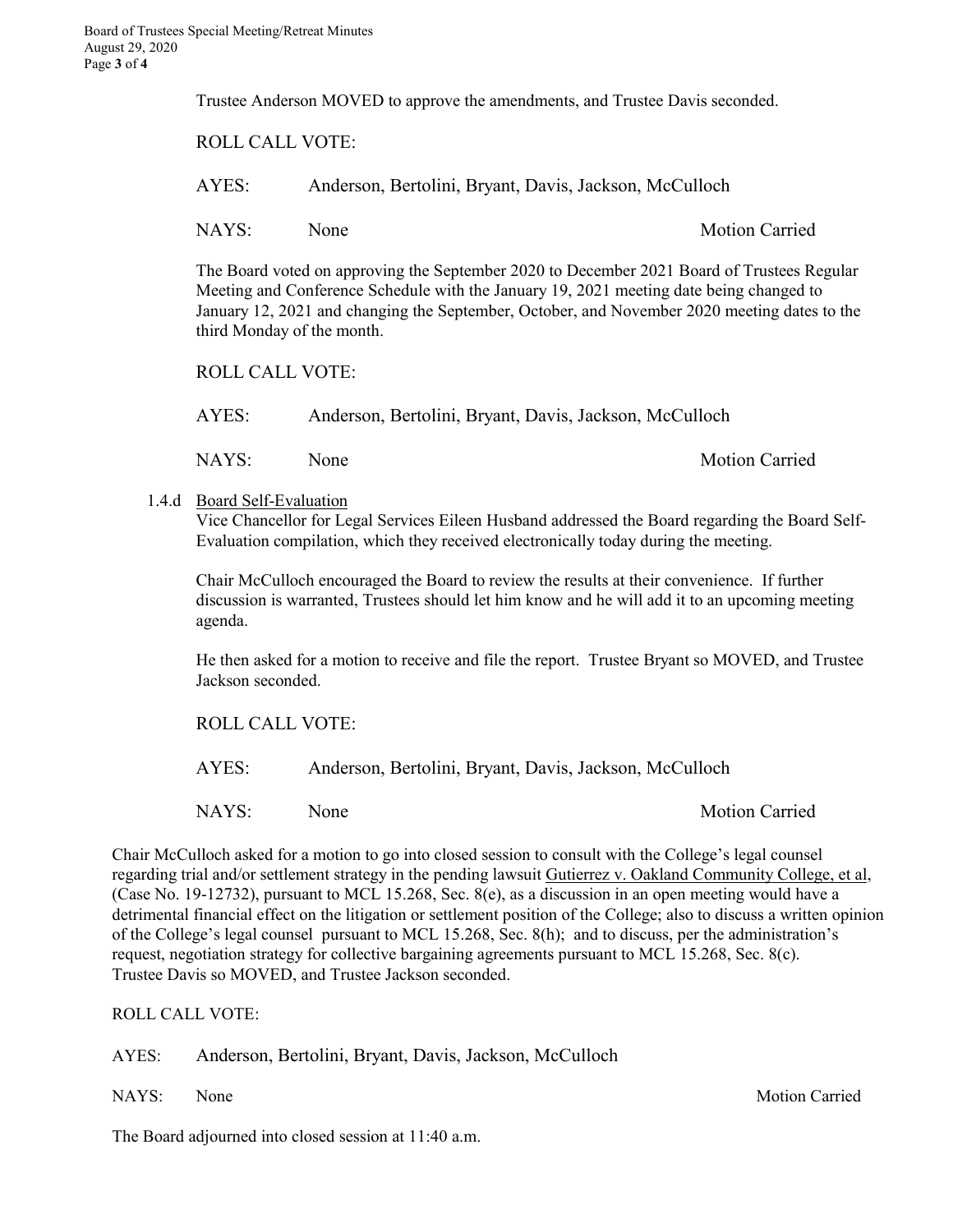The Board returned to open session at 12:38 p.m.

1.4.e Oakland Community College and Oakland Community College Faculty Association Chair McCulloch noted the Board had received an update on this matter during the closed session. He asked for a motion for the Board of Trustees to approve an extension of the collective bargaining agreement with the Oakland Community College Faculty Association covering the period of August 26, 2020 through August 31, 2021. Trustee Jackson so MOVED, and Trustee Davis seconded.

ROLL CALL VOTE:

| AYES: | Anderson, Bertolini, Bryant, Davis, Jackson, McCulloch |
|-------|--------------------------------------------------------|
|-------|--------------------------------------------------------|

NAYS: None Motion Carried

1.4.f Pending Lawsuit of Gutierrez v. Oakland Community College, et al, (Case No. 19-12732) Chair McCulloch noted the Board received an update on this matter during closed session and a proposed settlement offer has been submitted for Board approval regarding the pending litigation. Chair McCulloch asked for a motion for the Board of Trustees to authorize counsel to agree to the proposed settlement offer in the pending lawsuit *Gutierrez v. Oakland Community College, et al*, Case No. 19-12732, within the certain parameters discussed during the closed session as part of the College's trial and/or settlement strategy. Trustee Anderson so MOVED, and Trustee Jackson seconded.

ROLL CALL VOTE:

| AYES: | Anderson, Bertolini, Bryant, Davis, Jackson, McCulloch |
|-------|--------------------------------------------------------|
|-------|--------------------------------------------------------|

NAYS: None Motion Carried

#### **2. ADJOURNMENT**

There being no further business, Chair McCulloch adjourned the special meeting/retreat at 12:42 p.m.

Cherie A. Foster

**Date** 

John P. McCulloch, Chair

 $\mathcal{L}_\mathcal{L}$ 

 $\mathcal{L}_\mathcal{L}$ 

 $\mathcal{L}_\mathcal{L}$ 

Pamela S. Jackson, Secretary

**Mission:** OCC is committed to empowering our students to succeed and advancing our community.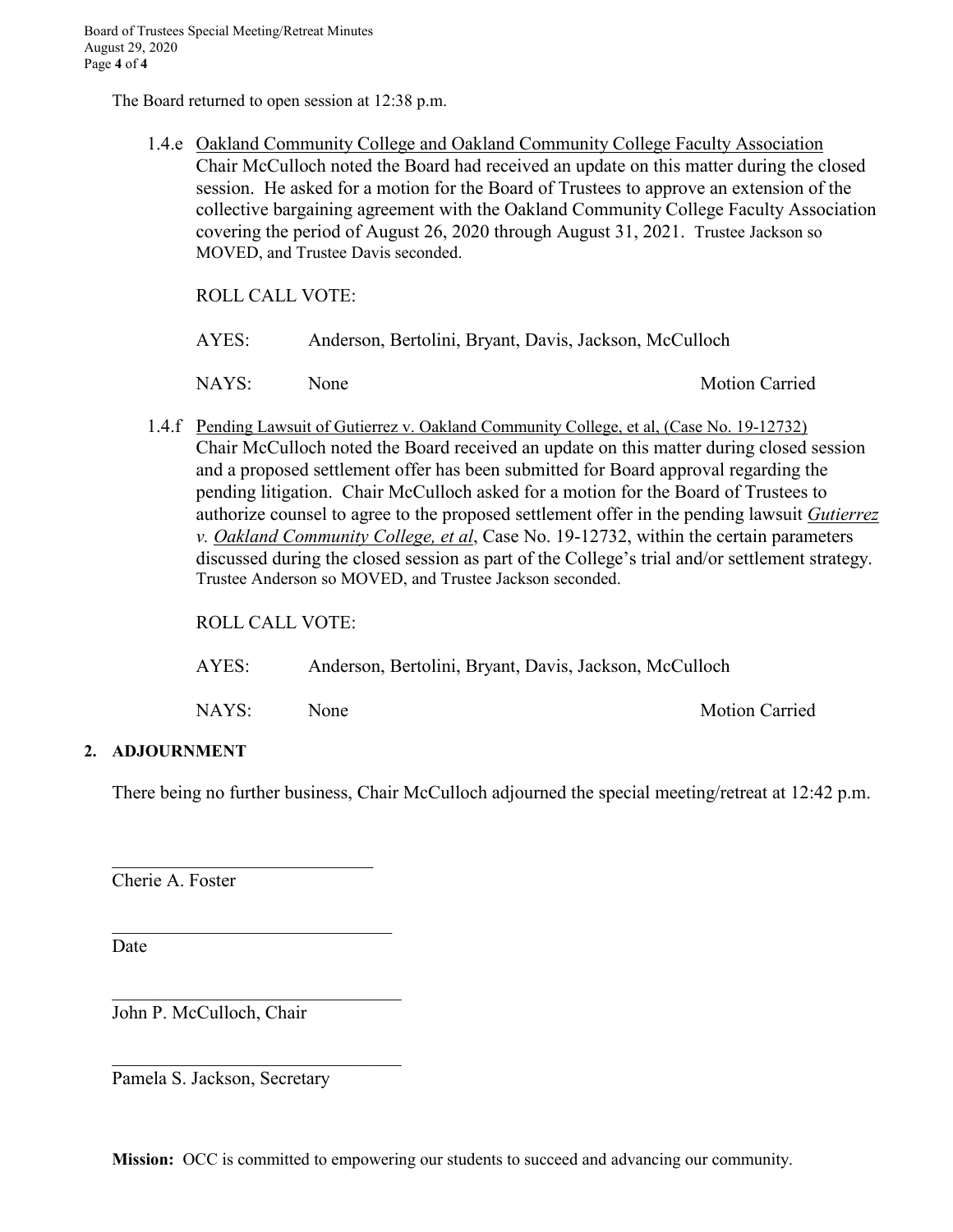

**ACTION Board Agenda Item 4.9 September 14, 2020**

# **AUGUST 29, 2020 CLOSED SESSION MINUTES**

Per the Open Meetings Act, while closed session minutes must be approved in an open meeting (with contents of the minutes kept confidential), the Board may meet in closed session to consider approving the minutes. Therefore, these minutes will be shared during closed session.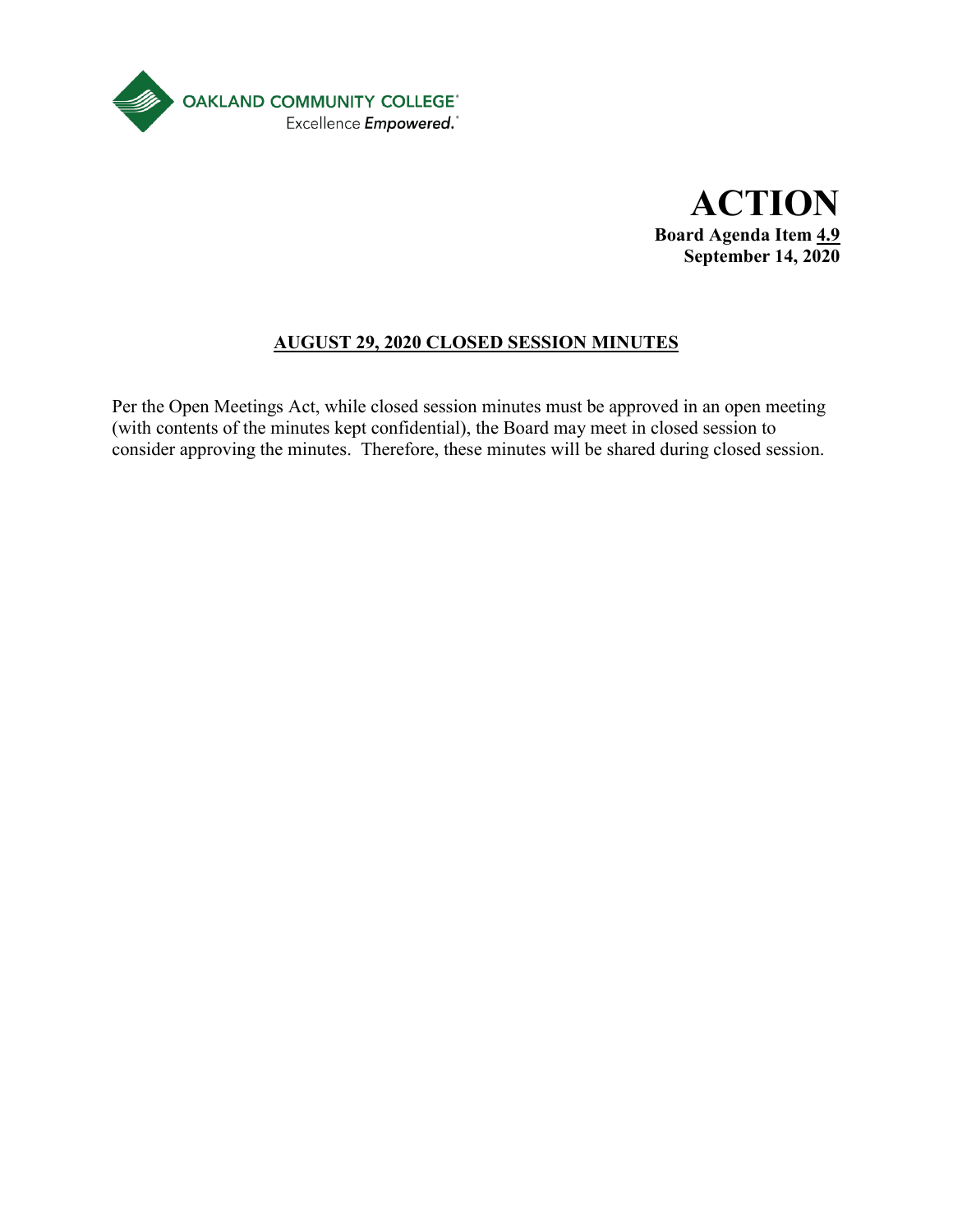

**ACTION**

**Board Agenda Item 7.1 September 14, 2020**

#### **STATE OF MICHIGAN APPROPRIATION LOCAL STRATEGIC VALUE RESOLUTION**

# **PROBLEM/NEEDS STATEMENT**

In order for the College to receive its full appropriation from the State of Michigan, the Board of Trustees must adopt a resolution that certifies to the state budget director the College has met at least four of five best practices listed in three categories of local strategic value:

- a. Economic, Business or Industry Partnerships
- b. Educational Partnerships
- c. Community Services

# **MOTION**

Move the Board of Trustees approve the attached State of Michigan Appropriation Local Strategic Value Resolution.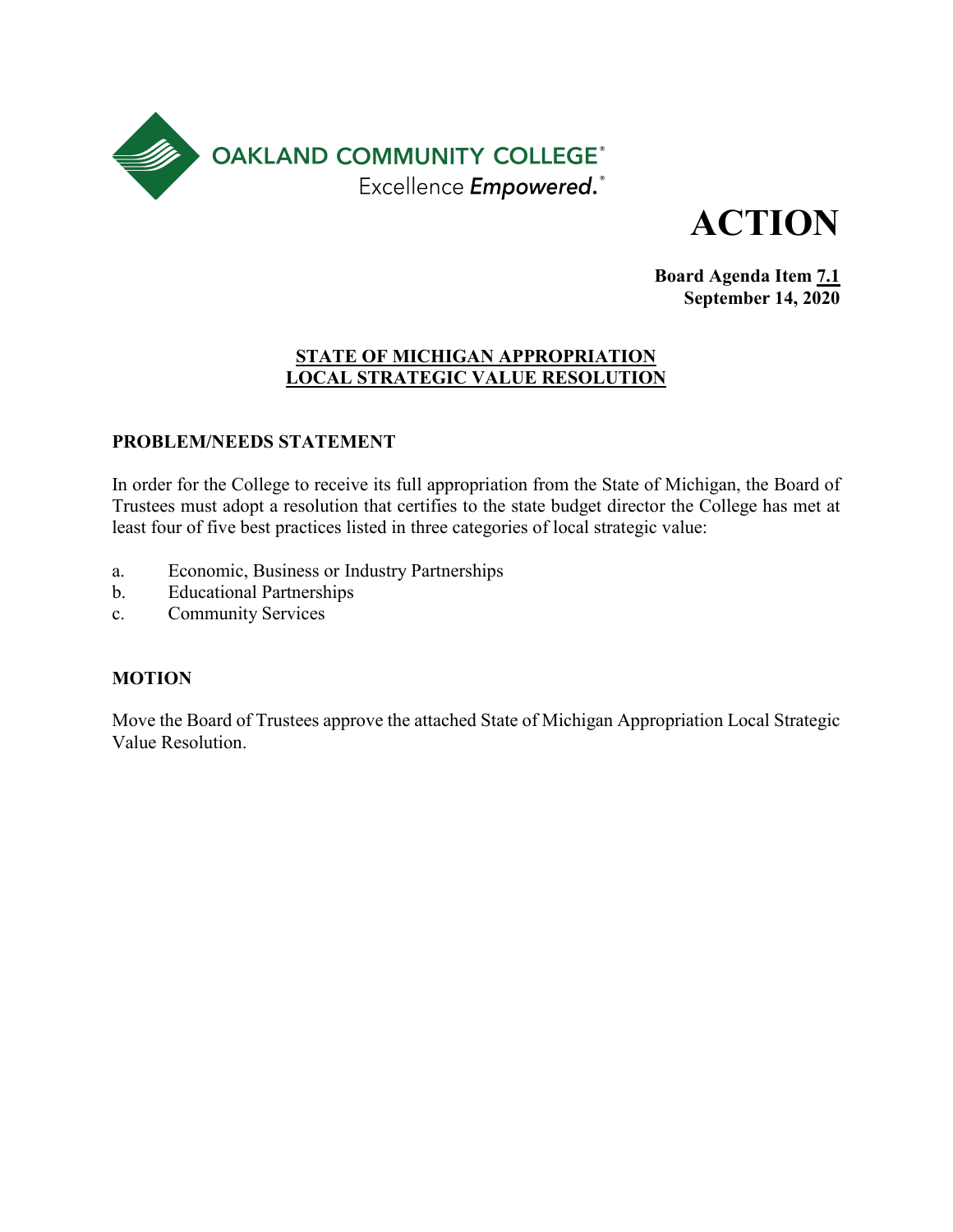#### **OAKLAND COMMUNITY COLLEGE**

At a regular meeting of the Board of Trustees of Oakland Community College, State of Michigan, held on the 14<sup>th</sup> day of September 2020 at 7:00 p.m. Eastern Daylight Savings time, via Zoom meeting format, there were:

| PRESENT:       |                                                        |     |
|----------------|--------------------------------------------------------|-----|
|                |                                                        |     |
|                |                                                        |     |
|                |                                                        |     |
|                |                                                        |     |
| <b>ABSENT:</b> |                                                        |     |
|                |                                                        |     |
|                | The following preambles and resolution were offered by | and |

WHEREAS, Oakland Community College, State of Michigan (the "College") is a community college district organized and operating under Act 331, Public Acts of Michigan, 1966, as amended ("Act 331"); and

seconded by the second state  $\sim$ 

WHEREAS, under the provisions of Public Act 201 of 2012 the College receives State of Michigan appropriations; and

WHEREAS, the appropriation in PA 201 section  $201(2)(cc)$  for local strategic value, as developed in cooperation with the Michigan Community College Association, shall be allocated to each community college; and

WHEREAS, one-third of funding available under the strategic value component shall be allocated to each category described in PA 201 Section 230 subsection (4); and

WHEREAS, the following categories of best practices reflect functional activities of community colleges that have strategic value to the local communities and regional economies: Category A, economic development and business or industry partnerships; Category B, educational partnerships; and Category C, community services.

NOW, THEREFORE, BE IT RESOLVED by the Oakland Community College Board of Trustees, State of Michigan, the Board certifies to the state budget director the College meets or exceeds at least four out of five best practices listed in each category described in PA 201(230)(4) in the following specific ways:

#### **For Category A, Economic and Business or Industry Partnerships:**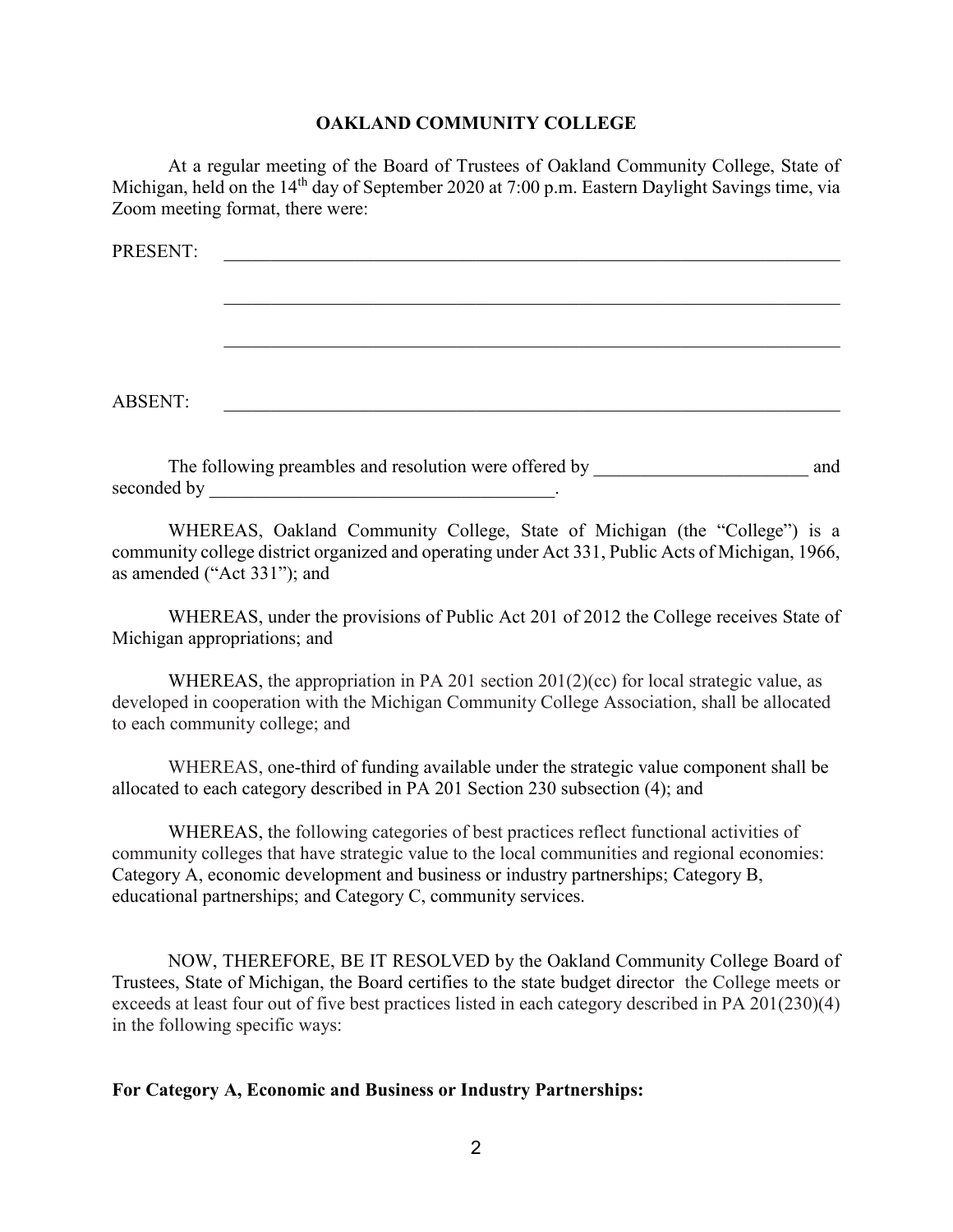|       | <b>Economic and Business or</b>                                                                                                                                                                                      |                                                                                                                                                                                                                                                                                                                                                                                                                                                                                                                                                                                                                                                                                            |
|-------|----------------------------------------------------------------------------------------------------------------------------------------------------------------------------------------------------------------------|--------------------------------------------------------------------------------------------------------------------------------------------------------------------------------------------------------------------------------------------------------------------------------------------------------------------------------------------------------------------------------------------------------------------------------------------------------------------------------------------------------------------------------------------------------------------------------------------------------------------------------------------------------------------------------------------|
|       | <b>Industry Partnerships</b>                                                                                                                                                                                         | <b>Examples of Oakland Community College Adherence</b>                                                                                                                                                                                                                                                                                                                                                                                                                                                                                                                                                                                                                                     |
| (i)   | The College has active<br>partnerships with local<br>employers including<br>hospitals and health care<br>providers.                                                                                                  | The College partners with local health systems and<br>hospitals, including as examples Ascension Providence,<br>Beaumont, the DMC, and St. Joseph Hospital, in such<br>programs as Health Administration, Nursing and Surgical<br>Technology. Additional partnerships with employers<br>centered on training in the skilled trades include FCA,<br>HURCO and Siemens, among others.                                                                                                                                                                                                                                                                                                        |
| (ii)  | The College provides<br>customized on-site training<br>for area companies,<br>employees, or both.                                                                                                                    | The College has 22 current Michigan New Jobs Training<br>(MNJT) Program contracts with area companies totaling<br>nearly \$5 million.<br>In addition, OCC also offers a variety of contract training<br>to business and industry, for example Leadership Series,<br>Management (PMP) Certification, LEAN,<br>Project<br>Microsoft Office, Apprenticeship Programs, Robotics,<br>Programmable Logic Controls (PLC), First Aid, CPR and<br>Teambuilding Courses.<br>Further, under the auspices of a grant with Oakland<br>County Michigan Works!, OCC provides professional<br>development classes such as Diversity & Inclusion to<br>Michigan Works Association and Oakland County staff. |
| (iii) | The College supports<br>entrepreneurship through a<br>small business assistance<br>center or other training or<br>consulting activities targeted<br>toward small businesses.                                         | The College provides lead faculty for the Goldman Sachs<br>10,000 Small Businesses initiative in partnership with<br>Detroit-area economic developers.<br>OCC hosts conference space for the Small Business<br>Development Center, Southeast Michigan Region at the<br>Royal Oak campus.                                                                                                                                                                                                                                                                                                                                                                                                   |
| (iv)  | The College supports<br>technological advancement<br>through industry<br>partnerships, incubation<br>activities, or operation of a<br>Michigan technical education<br>center or other advanced<br>technology center. | The College operates a Michigan Technical Education<br>Center (MTEC) at the Auburn Hills campus, specializing<br>the delivery of skilled training for Advanced<br>in<br>Manufacturing and other areas. This MTEC provides<br>skills training for companies and individuals in<br>manufacturing, Information Technologies, and other areas<br>with a focus on current and future skills in-demand by<br>employers.                                                                                                                                                                                                                                                                          |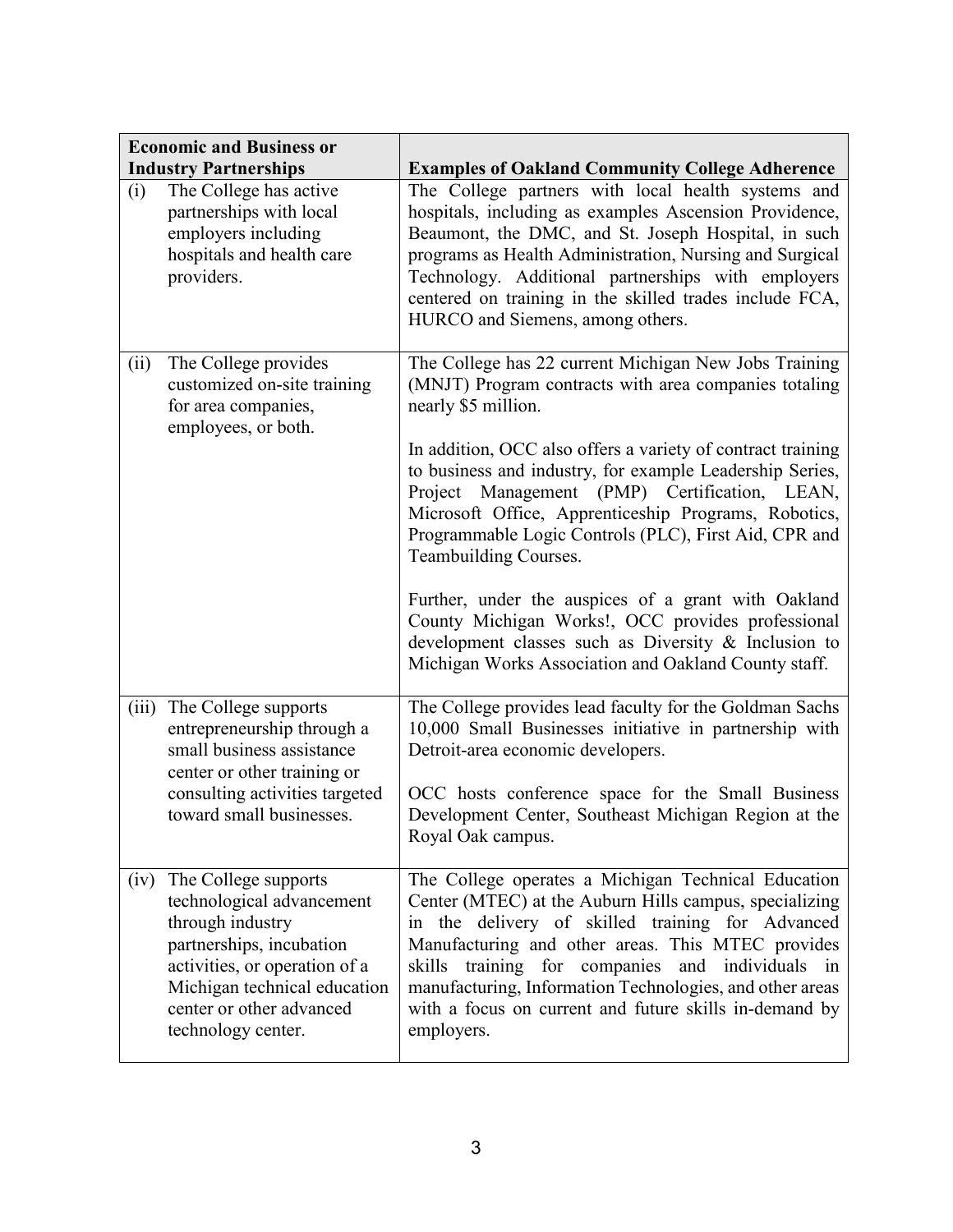| The College has active<br>(v)<br>partnerships with local or<br>regional workforce and<br>economic development<br>agencies. | The College is an active partner in workforce development<br>agencies such as the Workforce Intelligence Network for<br>Southeast Michigan (WIN), Michigan New Jobs Training<br>(MNJT) Program and Oakland County Michigan Works!.<br>OCC is a member of the Talent Development Coalition,<br>which received a Marshall Plan for Talent grant for<br>workforce development in Pontiac. OCC is the fiduciary<br>for a public-private partnership including WIN which<br>received a \$4 million Closing the Skills Gap grant from<br>the Department of Labor to expand apprenticeships. |
|----------------------------------------------------------------------------------------------------------------------------|---------------------------------------------------------------------------------------------------------------------------------------------------------------------------------------------------------------------------------------------------------------------------------------------------------------------------------------------------------------------------------------------------------------------------------------------------------------------------------------------------------------------------------------------------------------------------------------|
|                                                                                                                            | Economic development partnerships<br>include<br>organizations and agencies such as Automation Alley,<br>Medical Main Street, MMTC, Oakland Chamber Network<br>(OCN), Oakland County Economic Development &<br>Community Affairs, the OU-Pontiac Initiative, Pontiac<br>Collective Impact Leadership Group and Southeast<br>Michigan Council of Governments (SEMCOG).<br>OCC holds a seat on the boards of Automation Alley and<br>WIN.                                                                                                                                                |

# **For Category B, Educational Partnerships:**

| <b>Educational Partnerships</b>                                                                                                                                                                                                               | <b>Examples of Oakland Community College Adherence</b>                                                                                                                                                                                                                                                                                                                                                                                         |  |
|-----------------------------------------------------------------------------------------------------------------------------------------------------------------------------------------------------------------------------------------------|------------------------------------------------------------------------------------------------------------------------------------------------------------------------------------------------------------------------------------------------------------------------------------------------------------------------------------------------------------------------------------------------------------------------------------------------|--|
| (i)<br>The College has active<br>partnerships with regional<br>high schools, intermediate<br>school districts, and career-<br>tech centers to provide<br>instruction through dual<br>enrollment, direct credit,<br>middle college, or academy | Following the expiration of all secondary articulation<br>agreements in 2019, the College convened two<br>Articulation Adjustment and Action workshops allowing<br>for curriculum alignment between multiple school<br>districts and OCC faculty. As a result, the College has 18<br>active school district agreements covering 50 OCC<br>courses for a total of 21 career cluster pathways. These<br>agreements continue through August 2022. |  |
| programs.                                                                                                                                                                                                                                     | OCC offers dual enrollment for high school students, and<br>continues three early middle college programs:<br>Oakland Early College, a school of choice program<br>through the West Bloomfield School District (est.<br>$2008$ ;<br>• Oakland Accelerated College Experience (ACE, est.<br>2013), an early college program through Oakland<br>Schools for students in participating Oakland County<br>districts; and                           |  |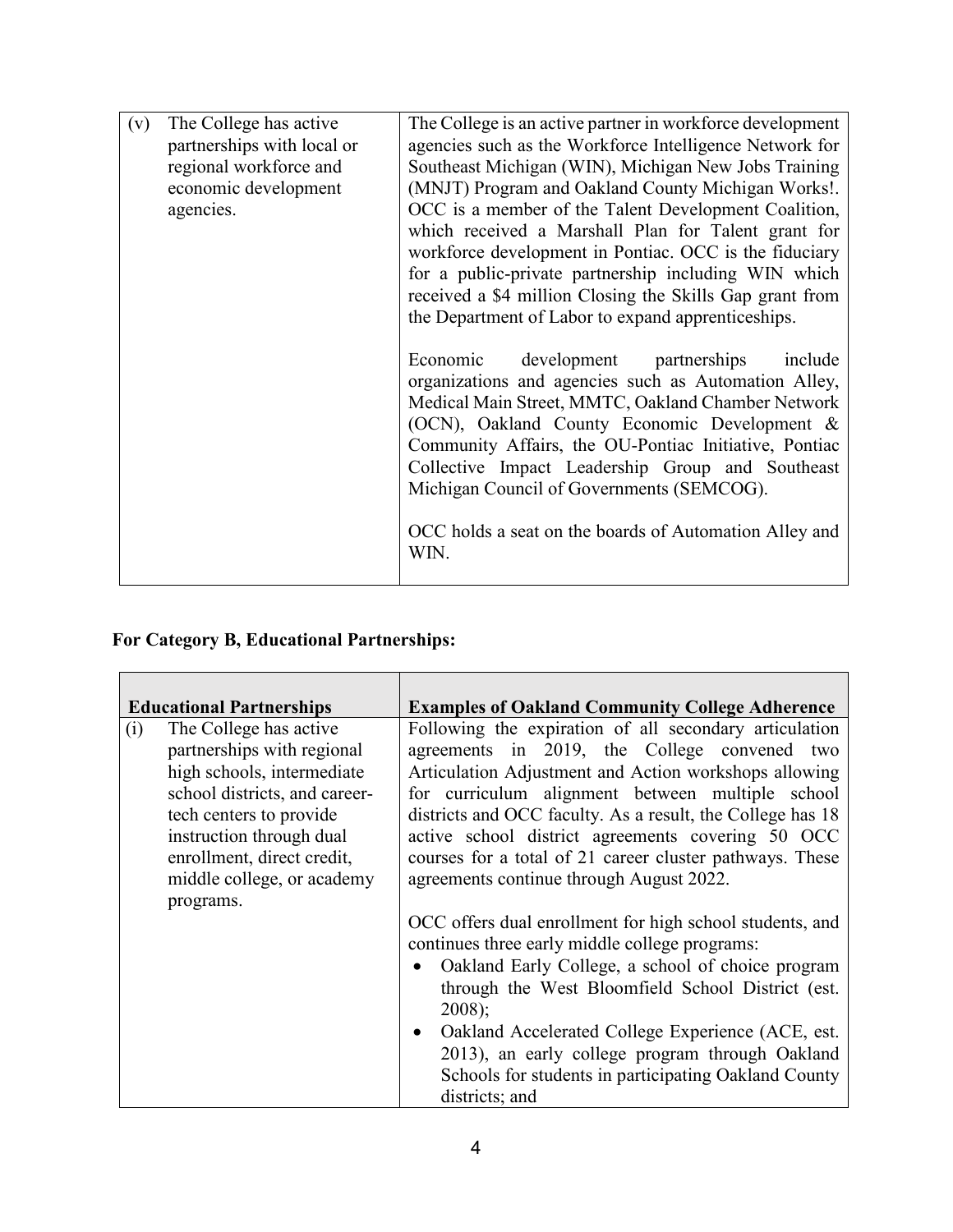|      |                                                                                                                                                                                              | Oakland Technical Early College (est. 2016) with<br>Oakland Schools ISD.<br>During the 2019-2020 school year (Fall 2019, Winter<br>2020, Summer 2020), a total of 982 students from 42<br>public school districts and public school academies, and<br>230 students from private schools participated in OCC's<br>high school dual enrollment and early middle college<br>opportunities.                                                                                                                                         |
|------|----------------------------------------------------------------------------------------------------------------------------------------------------------------------------------------------|---------------------------------------------------------------------------------------------------------------------------------------------------------------------------------------------------------------------------------------------------------------------------------------------------------------------------------------------------------------------------------------------------------------------------------------------------------------------------------------------------------------------------------|
|      |                                                                                                                                                                                              | In support of these partnerships, OCC hosts annual<br>professional development training for counselors from<br>Oakland County middle and high schools in collaboration<br>with Oakland Schools.                                                                                                                                                                                                                                                                                                                                 |
| (ii) | The College hosts, sponsors,<br>or participates in enrichment<br>programs for area K-12<br>students, such as college<br>days, summer or after-school<br>programming, or science<br>Olympiad. | The College hosted the first annual Collision Repair<br>Education Foundation (CREF) event in Fall 2019. This<br>event targets local high school and college students<br>interested in automotive collision repair and automotive<br>technology to increase skilled labor in this field.<br>Participants can secure scholarships for college study and<br>and national<br>with<br>local<br>jobs<br>automotive-related<br>employers. The event hosted over 450 students from 14<br>high schools and OCC, as well as 20 employers. |
|      |                                                                                                                                                                                              | OCC partners with the Michigan College Access Network<br>(MCAN, www.micollegeaccess.org) to increase college<br>readiness, participation and completion, particularly<br>among low-income students, first-generation college-<br>going students and students of color.                                                                                                                                                                                                                                                          |
|      |                                                                                                                                                                                              | OCC also participates in the Home School Connections<br>Partnership (HSC, mihomeschoolconnections.com) with a<br>liaison from the Counseling Department assisting the<br>organization and parents with higher education options<br>and resources as they educate their children at home.                                                                                                                                                                                                                                        |
|      |                                                                                                                                                                                              | OCC sponsors MiCareerQuest, which provides a hands-<br>on career exploration experience for high school students<br>in key workforce sectors. In 2019, more than 9,000 high<br>school students and chaperones from southeast Michigan<br>got a hands-on look at 200 in-demand occupations in<br>health<br>advanced<br>manufacturing,<br>care,<br>IT,<br>and<br>construction.                                                                                                                                                    |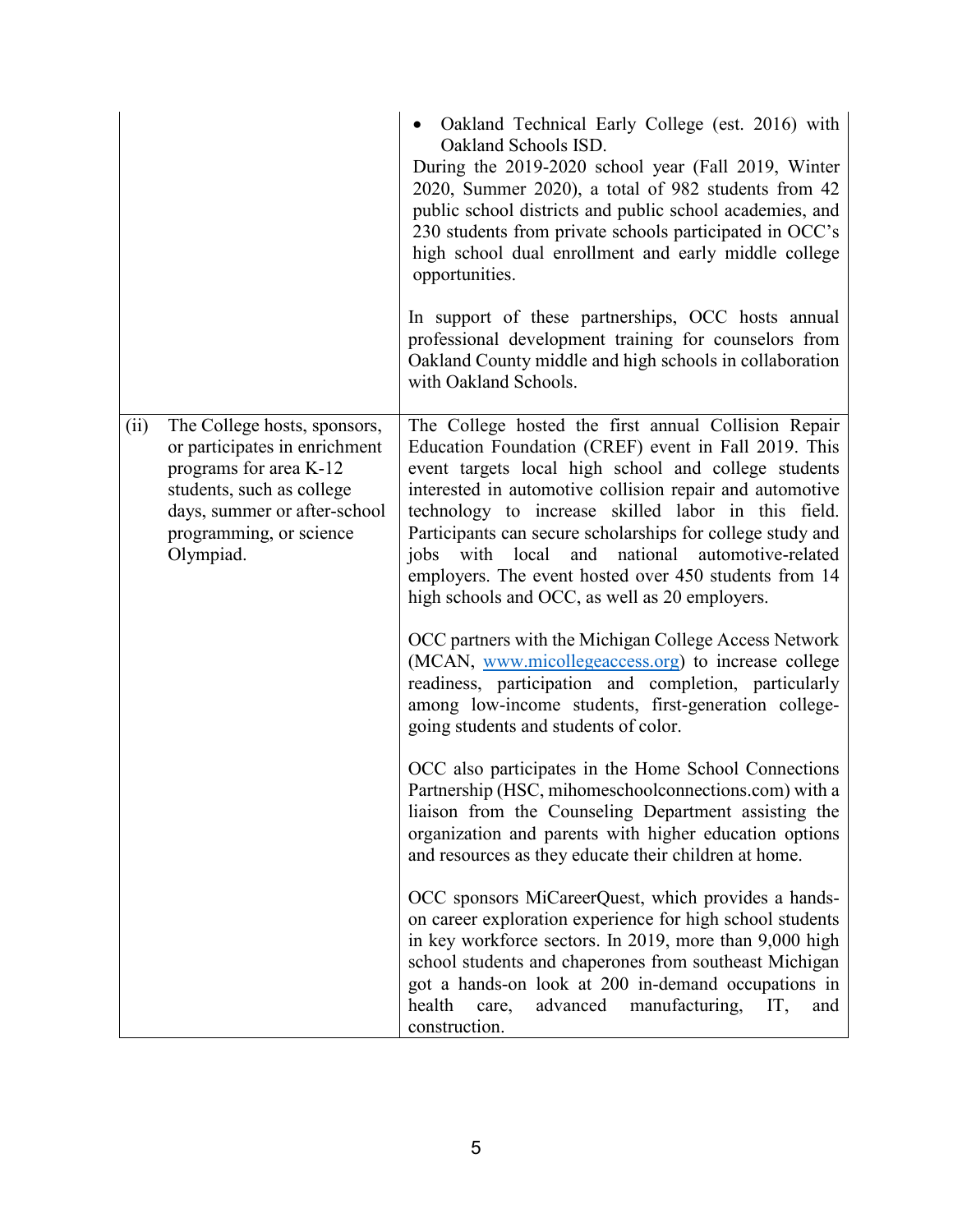| (iii) | The College provides,<br>supports or participates in<br>programming to promote<br>successful transitions to<br>college for traditional age<br>students, including grant<br>programs such as talent<br>search, upward bound, or<br>other activities to promote<br>college readiness in area high<br>schools and community<br>centers. | The OCC Counseling Department partners with Oakland<br>Literacy Council (OLC, www.oaklandliteracy.com) and<br>students who place below ENG 1055 for referrals. OLC<br>focuses on referrals from OCC to assist students who are<br>not college ready and need assistance with building<br>English language skills and providing literacy services, for<br>assessments, literacy instruction,<br>example<br><b>ESL</b><br>conversation, field trips and social events.<br>OCC partners with all three regional Promise Zones –<br>Detroit, Hazel Park, and Pontiac. The College provides<br>office space for Promise Zone coaches, and OCC support<br>services (e.g. Counseling and Academic Support Center)<br>guide these students through the transition to college.<br>Each year, the Man Up Program combines dual enrollment<br>and intense personal interaction with OCC faculty and<br>staff designed to improve the college readiness and<br>success of Black young men. Approximately 40 students<br>participated from the Birmingham, Hazel Park, Oak Park<br>and Southfield public school districts. |
|-------|--------------------------------------------------------------------------------------------------------------------------------------------------------------------------------------------------------------------------------------------------------------------------------------------------------------------------------------|---------------------------------------------------------------------------------------------------------------------------------------------------------------------------------------------------------------------------------------------------------------------------------------------------------------------------------------------------------------------------------------------------------------------------------------------------------------------------------------------------------------------------------------------------------------------------------------------------------------------------------------------------------------------------------------------------------------------------------------------------------------------------------------------------------------------------------------------------------------------------------------------------------------------------------------------------------------------------------------------------------------------------------------------------------------------------------------------------------------|
| (iv)  | The College provides,<br>supports, or participates in<br>programming to promote<br>successful transitions to<br>college for new or reentering<br>adult students, such as adult<br>basic education, GED<br>preparation, GED testing, or<br>recruiting, advising, or<br>orientation activities specific<br>to adults.                  | The College partners with Oakland County Continuing &<br>Adult Education (OCCAE, www.oaklandadulted.com) to<br>assist new and reentering adult students who are not<br>college ready. OCC refers these students to OCCAE to<br>prepare them for post-secondary education and/or<br>workforce training.<br>OCC provides GED testing at its Testing Center, housed<br>in MTEC on the Auburn Hills campus.<br>Under the auspices of a grant from Oakland County<br>Workforce Development Division, OCC provides<br>PowerPath screening and resources for Michigan Works!<br>program participants. PowerPath Steps to Success has<br>been incorporated in a more modular style in recent<br>PLC/Robotics program and the CNC Machining cohorts.                                                                                                                                                                                                                                                                                                                                                                   |
| (v)   | The College has active<br>partnerships with regional 4-<br>year colleges and universities<br>to promote successful<br>transfer, such as articulation,<br>$2+2$ , or reverse transfer<br>agreements or operation of a<br>university center.                                                                                           | The College has active partnerships with 4-year colleges<br>and universities to promote successful transfer and degree<br>attainment, such as articulation agreements, transfer<br>guides, reverse transfer agreements, a<br>concurrent<br>enrollment agreement, MiTransfer Pathways participation<br>and providing on-campus bachelor's degree completion<br>programs.                                                                                                                                                                                                                                                                                                                                                                                                                                                                                                                                                                                                                                                                                                                                       |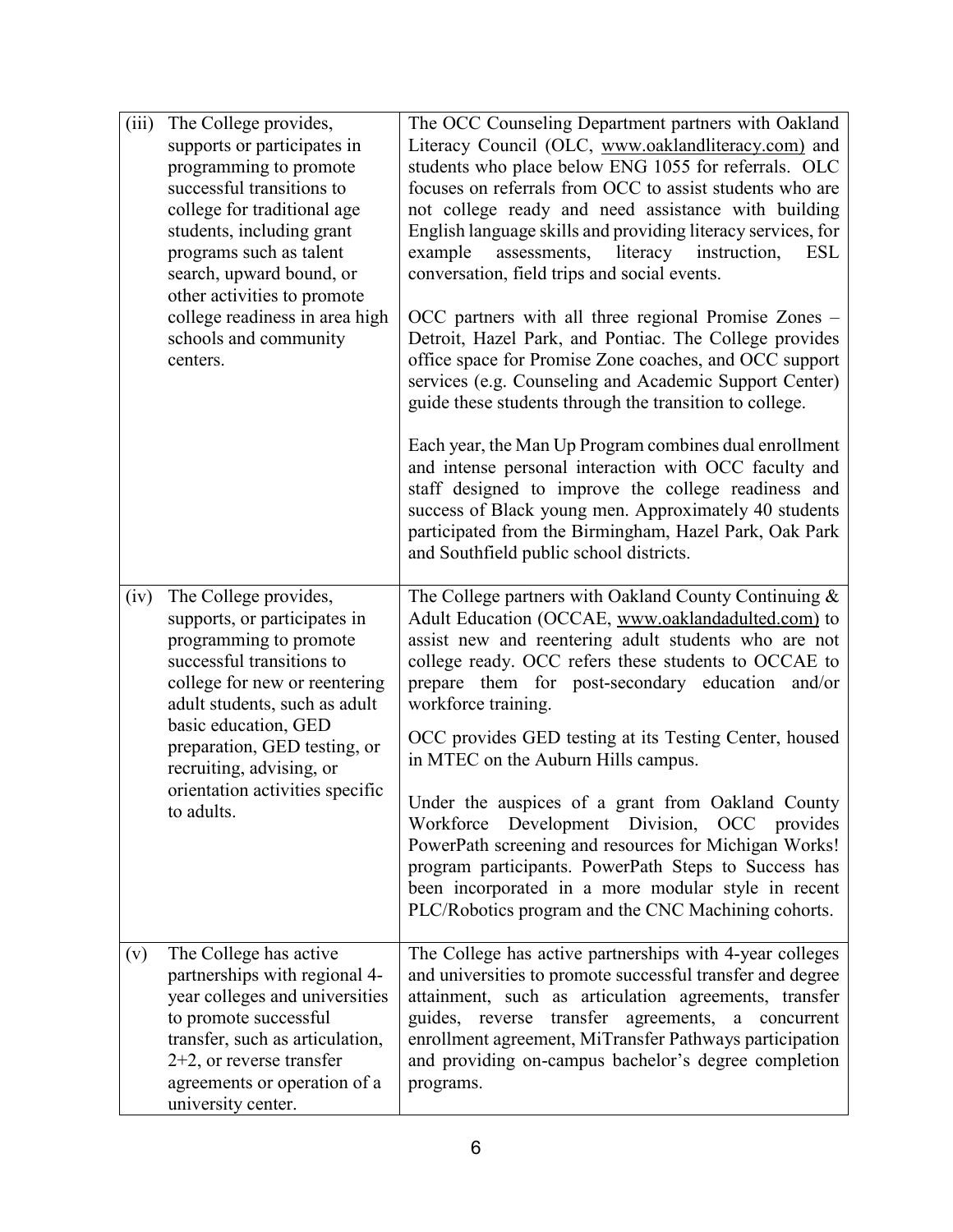| OCC has contacted the 45 regionally accredited four-year  |
|-----------------------------------------------------------|
| private and public institutions in the state to discuss   |
| developing and/or enhancing transfer opportunities for    |
| OCC students. Currently, the College has articulation     |
| agreements with 17 institutions consisting of 266 active  |
| agreement program guides, nine reverse transfer           |
| agreements, one concurrent enrollment agreement with      |
| Walsh College, participation in 10 of the 11 MiTransfer   |
| Pathways, and a partnership with Ferris State University  |
| offering two bachelor's degree completion programs at the |
| Auburn Hills campus. Additionally, Walsh College has      |
| offered upper division undergraduate courses and Wayne    |
| State University has offered graduate courses at the      |
| Orchard Ridge campus. Lastly, the College participates in |
| Michigan-Connect, a program for community college         |
| student who desire to transfer to the University of       |
| Michigan.                                                 |
|                                                           |

# **For Category C, Community Services:**

| <b>Community Services</b>                                                                                                                                          | <b>Examples of Oakland Community College Adherence</b>                                                                                                                                                                                                                                                                                                                                                                                                                                                                                                                                                                                                                                                                                                                                                                                                                                                                                     |
|--------------------------------------------------------------------------------------------------------------------------------------------------------------------|--------------------------------------------------------------------------------------------------------------------------------------------------------------------------------------------------------------------------------------------------------------------------------------------------------------------------------------------------------------------------------------------------------------------------------------------------------------------------------------------------------------------------------------------------------------------------------------------------------------------------------------------------------------------------------------------------------------------------------------------------------------------------------------------------------------------------------------------------------------------------------------------------------------------------------------------|
| The College provides<br>(i)<br>continuing and community<br>education programming for<br>leisure, wellness, personal<br>enrichment, or professional<br>development. | The College offers continuing and community education<br>courses, such as computers, grant-writing, social media,<br>photography, personal finance and financial literacy, and<br>motorcycle safety. OCC shifted continuing education to<br>virtual offerings, launching more than 70 courses in online<br>and webinar formats. Many of these courses provide<br>Continuing Education Credits (CEUs), such as required<br>SCHECHs for teachers and other educators.<br>OCC also offers workshops for pre-employment skills<br>including resume writing, job search techniques and<br>interview skills which are open to students, alumni and<br>Oakland County residents. With the online job board,<br>students, alumni and community members can seek jobs,<br>receive notifications of local career fairs, request<br>assistance with resumes, and view a variety of videos and<br>listen to podcasts related to pre-employment skills. |
| The College operates or<br>(ii)<br>sponsors opportunities for                                                                                                      | The College hosts and/or sponsors many opportunities for<br>community engagement, including Arts, Beats & Eats                                                                                                                                                                                                                                                                                                                                                                                                                                                                                                                                                                                                                                                                                                                                                                                                                             |
| community members to<br>engage in activities that                                                                                                                  | adjacent to the Royal Oak campus; Open Door's Julie Run<br>to End Hunger at the Highland Lakes campus, the OCC 5k                                                                                                                                                                                                                                                                                                                                                                                                                                                                                                                                                                                                                                                                                                                                                                                                                          |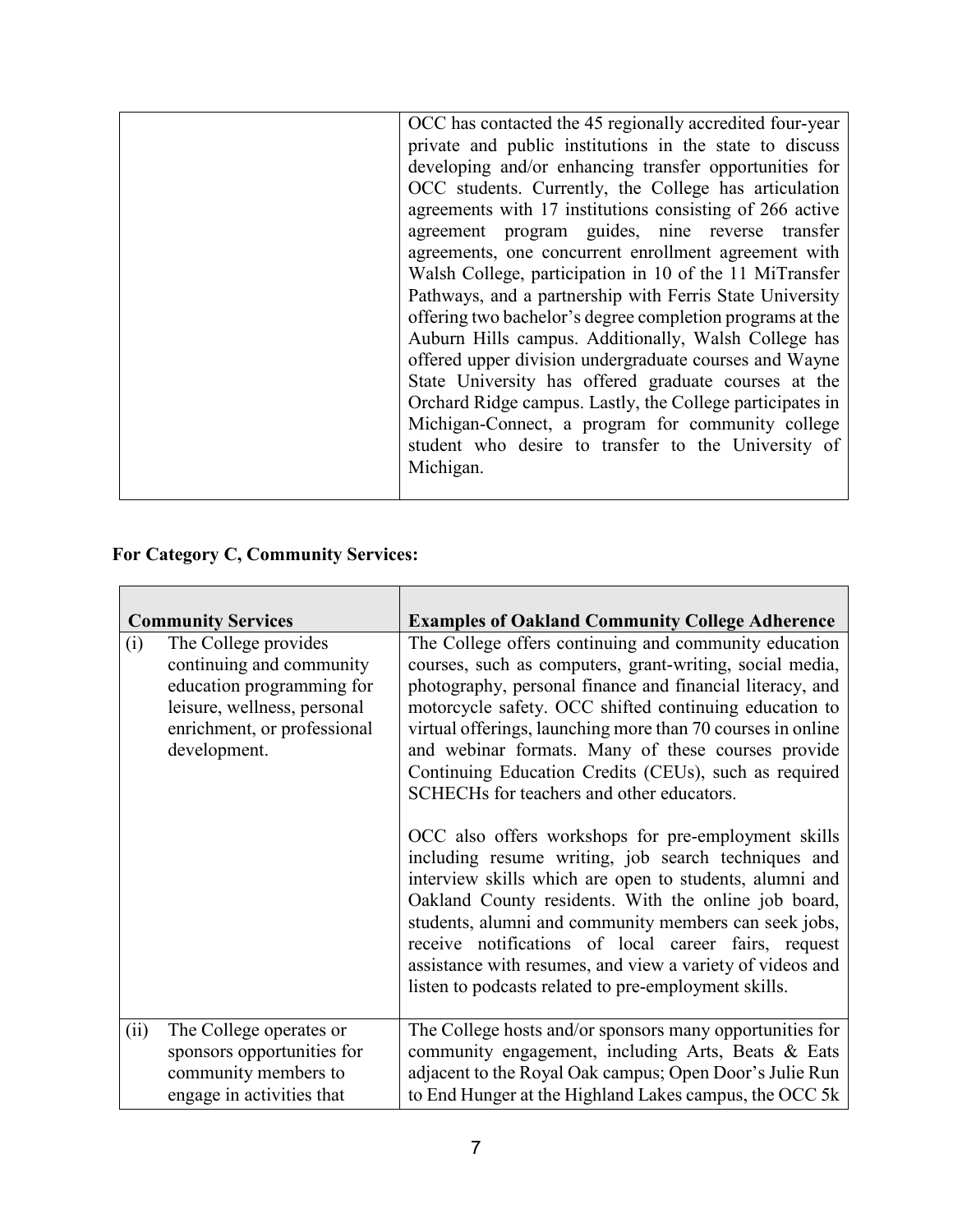|       | promote leisure, wellness,<br>cultural or personal<br>enrichment such as<br>community sports teams,<br>theater or musical ensembles,<br>or artist guilds.                                                                                                          | Run/Walk for Charity at the Orchard Ridge Campus, the<br>Michigan Mud conference of the Michigan Ceramic Arts<br>Association at the Auburn Hills campus, The Brooksie<br>Way Half Marathon, and other events.<br>OCC's Jazz and Concert Bands give community members<br>the opportunity to join current students in these ensembles<br>as they prepare and present concerts to the public<br>throughout the year.                                                                                                                                                                                                                                                                                                                                                                                                                                                                                                                                                                                                                                                                                                                                                                                                                                                                                                                                                                      |
|-------|--------------------------------------------------------------------------------------------------------------------------------------------------------------------------------------------------------------------------------------------------------------------|----------------------------------------------------------------------------------------------------------------------------------------------------------------------------------------------------------------------------------------------------------------------------------------------------------------------------------------------------------------------------------------------------------------------------------------------------------------------------------------------------------------------------------------------------------------------------------------------------------------------------------------------------------------------------------------------------------------------------------------------------------------------------------------------------------------------------------------------------------------------------------------------------------------------------------------------------------------------------------------------------------------------------------------------------------------------------------------------------------------------------------------------------------------------------------------------------------------------------------------------------------------------------------------------------------------------------------------------------------------------------------------|
| (iii) | The College operates public<br>facilities to promote cultural,<br>educational, or personal<br>enrichment for community<br>members, such as libraries,<br>computer labs, performing<br>arts centers, museums, art<br>galleries, or television or<br>radio stations. | The College operates public facilities including libraries,<br>computer labs, theaters, and art exhibits. Civic and<br>community organizations utilize OCC's two theaters for<br>concerts, plays and other events, such as the Royal Oak<br>State of the City address.<br>OCC has hosted the Adult Learning Institute (ALI) at the<br>Orchard Ridge Campus for more than thirty years. The<br>ALI organizes weekly enrichment classes for its<br>membership of active retirees.<br>The OCC Culinary Studies Institute hosts buffet lunches<br>and formal dinners during the fall and winter semesters,<br>and operates a restaurant and bakery, all open to the<br>public.<br>The College hosts the largest installation of the Detroit<br>Institute of Arts (DIA) Inside Out program, with<br>reproductions of 15 masterpieces publicly displayed<br>across five campuses. Also in partnership with the DIA,<br>OCC co-presented a series of free, family-friendly music<br>and dance performances at the Royal Oak campus,<br>followed by a musical instrument "petting zoo." The series<br>drew nearly 1,400 children and their families.<br>Additional examples of public use of OCC facilities<br>include the Martin Luther King Jr. Convocation, area film<br>festivals, book talks, dance performances, and speaker<br>series. OCC athletic events are also open to the public. |
| (iv)  | The College operates public<br>facilities to promote leisure<br>or wellness activities for<br>community members,<br>including gymnasiums,<br>athletic fields, tennis courts,                                                                                       | The College operates public facilities to promote leisure<br>and wellness including gymnasiums, tennis courts and<br>hiking/biking trails in natural areas.                                                                                                                                                                                                                                                                                                                                                                                                                                                                                                                                                                                                                                                                                                                                                                                                                                                                                                                                                                                                                                                                                                                                                                                                                            |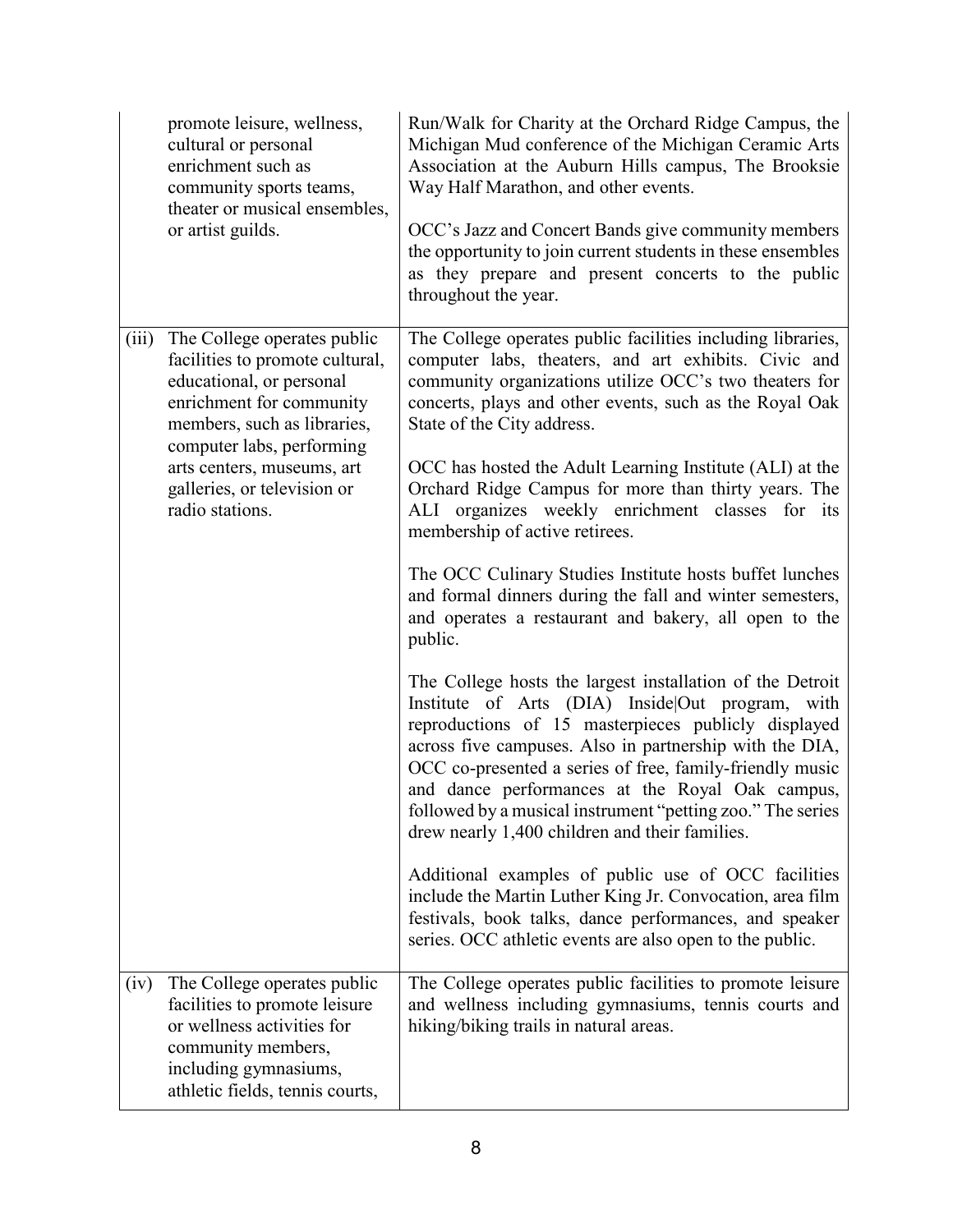| fitness centers, hiking or<br>biking trails, or natural areas.                                                                  | OCC has partnered with the Oakland County Health<br>Division to provide a drive-through COVID-19 testing site<br>at the Orchard Ridge campus.                                                                                                                                                                                                                                                                                                                                                                                                                                                                                                                                                                                                                                                                                                                                                                                                                                                                                                                                                                |
|---------------------------------------------------------------------------------------------------------------------------------|--------------------------------------------------------------------------------------------------------------------------------------------------------------------------------------------------------------------------------------------------------------------------------------------------------------------------------------------------------------------------------------------------------------------------------------------------------------------------------------------------------------------------------------------------------------------------------------------------------------------------------------------------------------------------------------------------------------------------------------------------------------------------------------------------------------------------------------------------------------------------------------------------------------------------------------------------------------------------------------------------------------------------------------------------------------------------------------------------------------|
| The College promotes,<br>(v)<br>sponsors, or hosts community<br>service activities for students,<br>staff or community members. | The College invites community agencies to its campuses<br>each fall and winter for Volunteer & Resource Fairs,<br>where they can introduce students to local resources and<br>community service volunteer opportunities.<br>OCC promotes its annual 5K Run/Walk for Charity, noted<br>above, which benefits several local charities with<br>donations collected in lieu of participant registration fees.<br>Under the direction of Student LIFE, OCC students from<br>various student organizations (e.g., Student Government,<br>Phi Theta Kappa Honor Society, etc.) participate in a<br>variety of community service events such as clothing/food<br>drives, blood drives, voter registration drives and<br>Constitution & Citizenship Day.<br>As further community service activities during the<br>pandemic, the OCC Culinary Studies Institute prepared<br>and delivered meals to the Pontiac Baldwin Center's<br>"Feed the Need" program<br>supporting homeless<br>individuals, and employees organized a donation of<br>personal protective equipment and loan of respirators to<br>area hospitals. |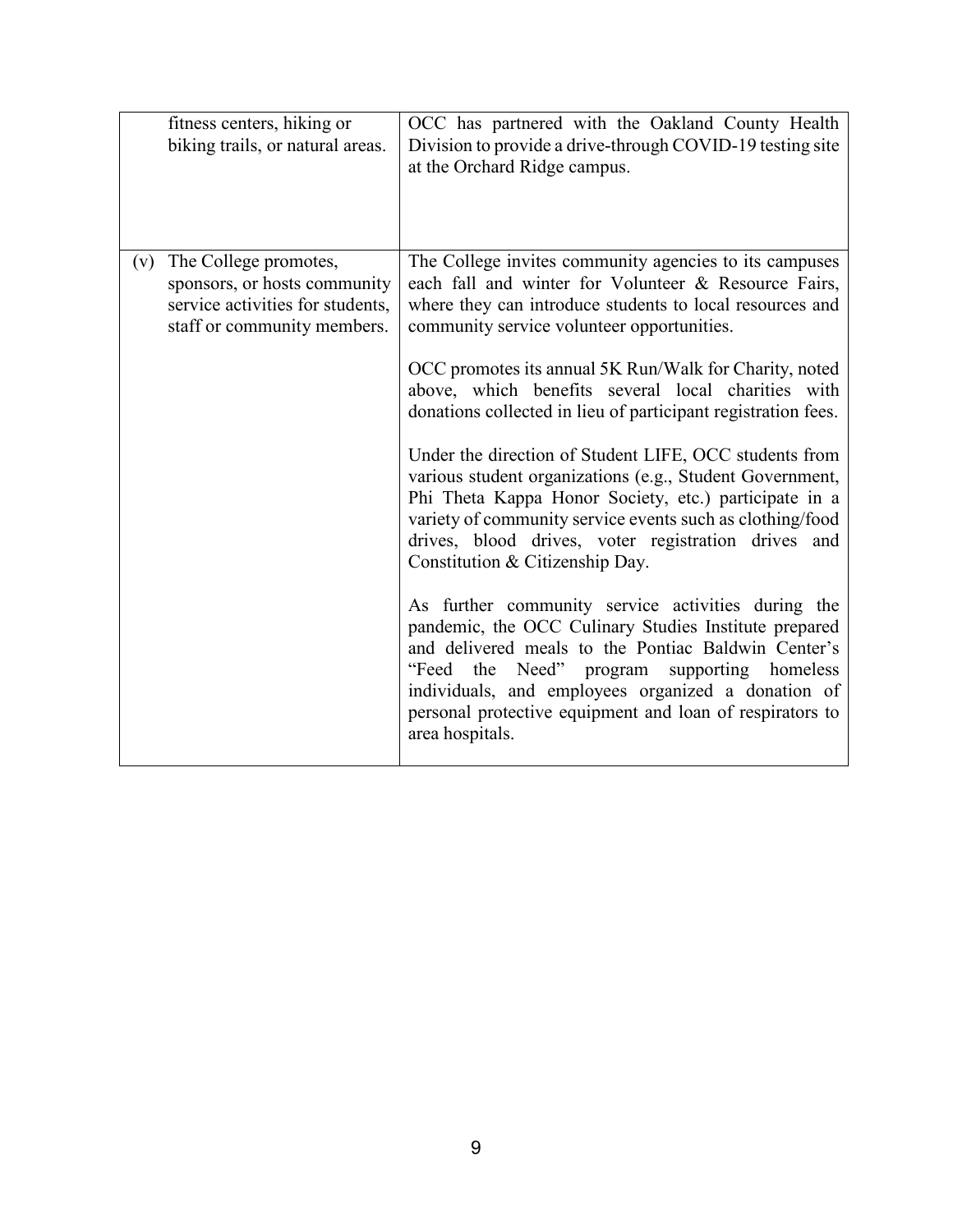#### A ROLL CALL VOTE WAS TAKEN AS FOLLOWS:

YES: \_\_\_\_\_\_\_\_\_\_\_\_\_\_\_\_\_\_\_\_\_\_\_\_\_\_\_\_\_\_\_\_\_\_\_\_\_\_\_\_\_\_\_\_\_\_\_\_\_\_\_\_\_\_\_\_\_\_\_\_\_\_\_\_

NO: \_\_\_\_\_\_\_\_\_\_\_\_\_\_\_\_\_\_\_\_\_\_\_\_\_\_\_\_\_\_\_\_\_\_\_\_\_\_\_\_\_\_\_\_\_\_\_\_\_\_\_\_\_\_\_\_\_\_\_\_\_\_\_\_

THE RESOLUTION WAS DECLARED ADOPTED.

Pamela S. Jackson, PhD, Secretary Board of Trustees, Oakland Community College

STATE OF MICHIGAN ) ) ss. COUNTY OF OAKLAND)

#### **CERTIFICATION**

The undersigned, being the duly qualified and acting Secretary of the Board of Trustees of the Oakland Community College, hereby certifies that the foregoing is a true and complete copy of a resolution duly adopted by the Oakland Community College Board of Trustees at its regular meeting held on the 14<sup>th</sup> day of September, 2020 at which meeting a quorum was present and remained throughout and that an original thereof is on file in the records of the College. I further certify that the meeting was conducted, and public notice thereof was given, pursuant to and in full compliance with Act No. 267, Public Acts of Michigan, 1976, as amended, and that minutes of such meeting were kept and will be or have been made available as required thereby.

> Pamela S. Jackson, PhD, Secretary Board of Trustees, Oakland Community College

 $\mathcal{L}_\mathcal{L}$  , where  $\mathcal{L}_\mathcal{L}$  , we have the set of the set of the set of the set of the set of the set of the set of the set of the set of the set of the set of the set of the set of the set of the set of the set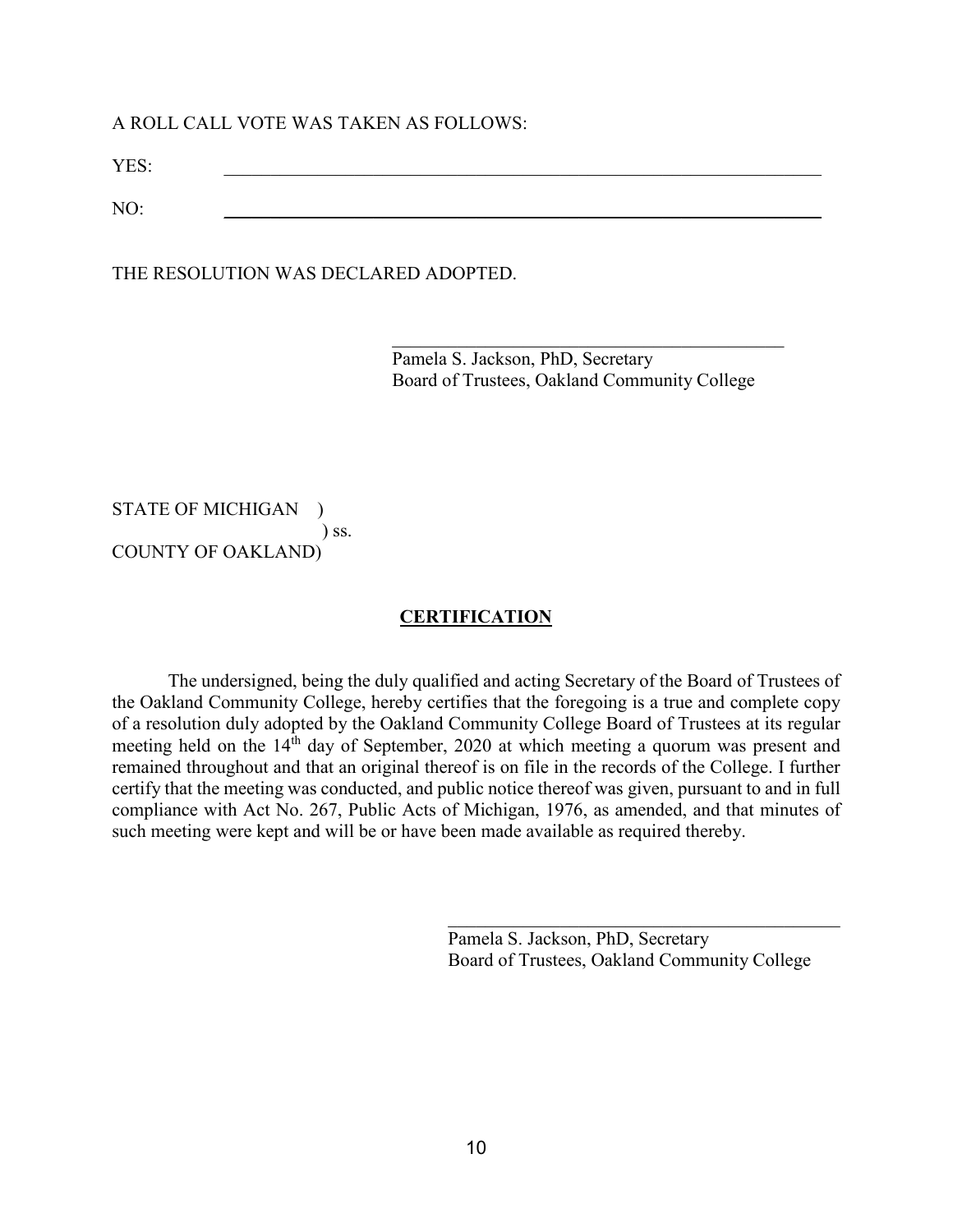

**ACTION Board Agenda Item 7.2 September 14, 2020**

# **SOUTHEAST MICHIGAN COUNCIL OF GOVERNMENTS (SEMCOG) ALTERNATE DELEGATE**

# **PROBLEM/NEEDS STATEMENT**

With the retirement of Executive Director Douglas Smith, who served as Alternate Delegate to the Southeast Michigan Council of Governments (SEMCOG), the College needs to appoint another Alternate Delegate to SEMCOG.

# **MOTION**

MOVE the Board of Trustees appoint Associate Provost Joseph Petrosky as an Alternate Delegate to SEMCOG, to begin the appointment immediately.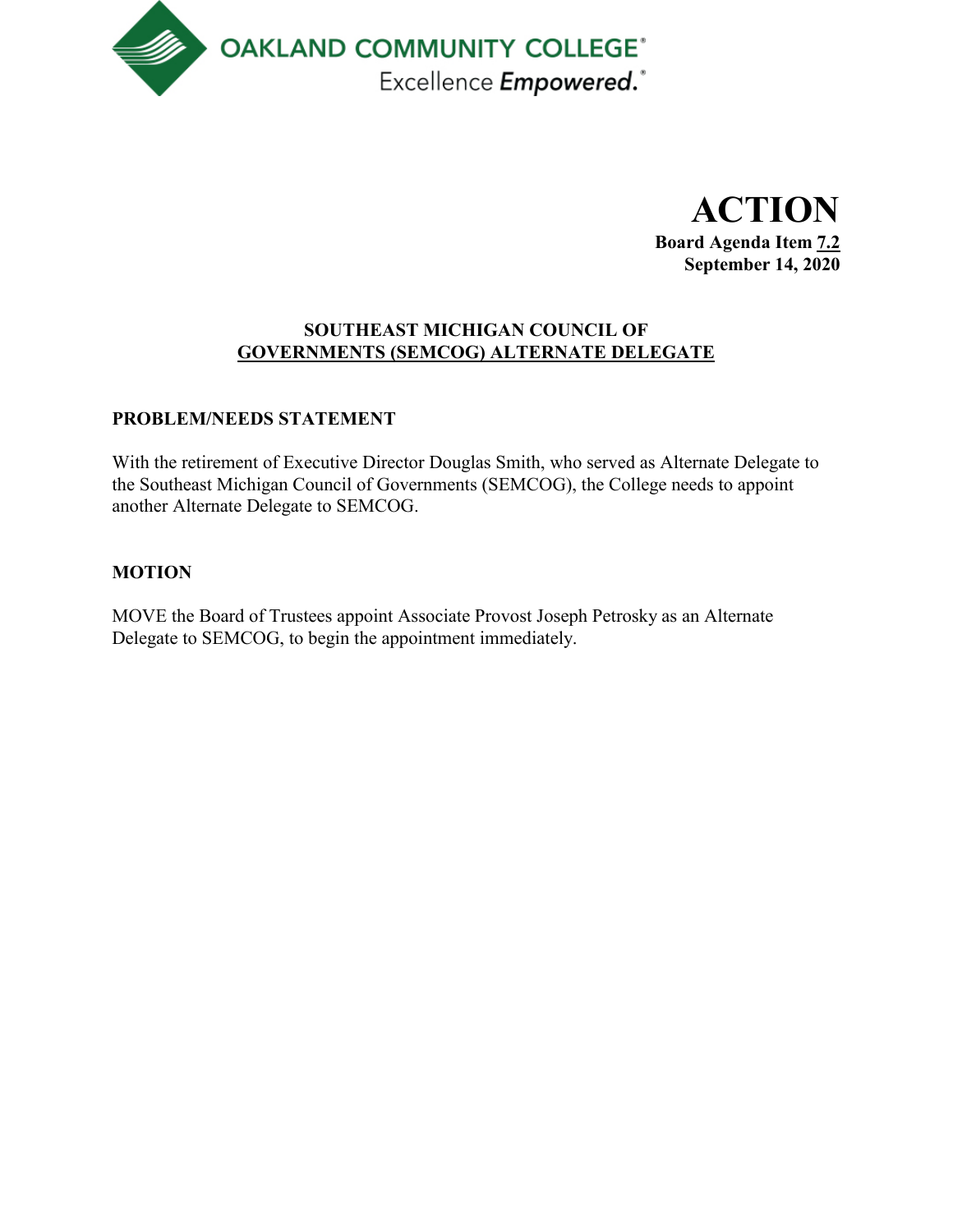

**Board Agenda Item 8.1 September 14, 2020**

**QUARTERLY FINANCE REPORT For the Quarter Ended June 30, 2020**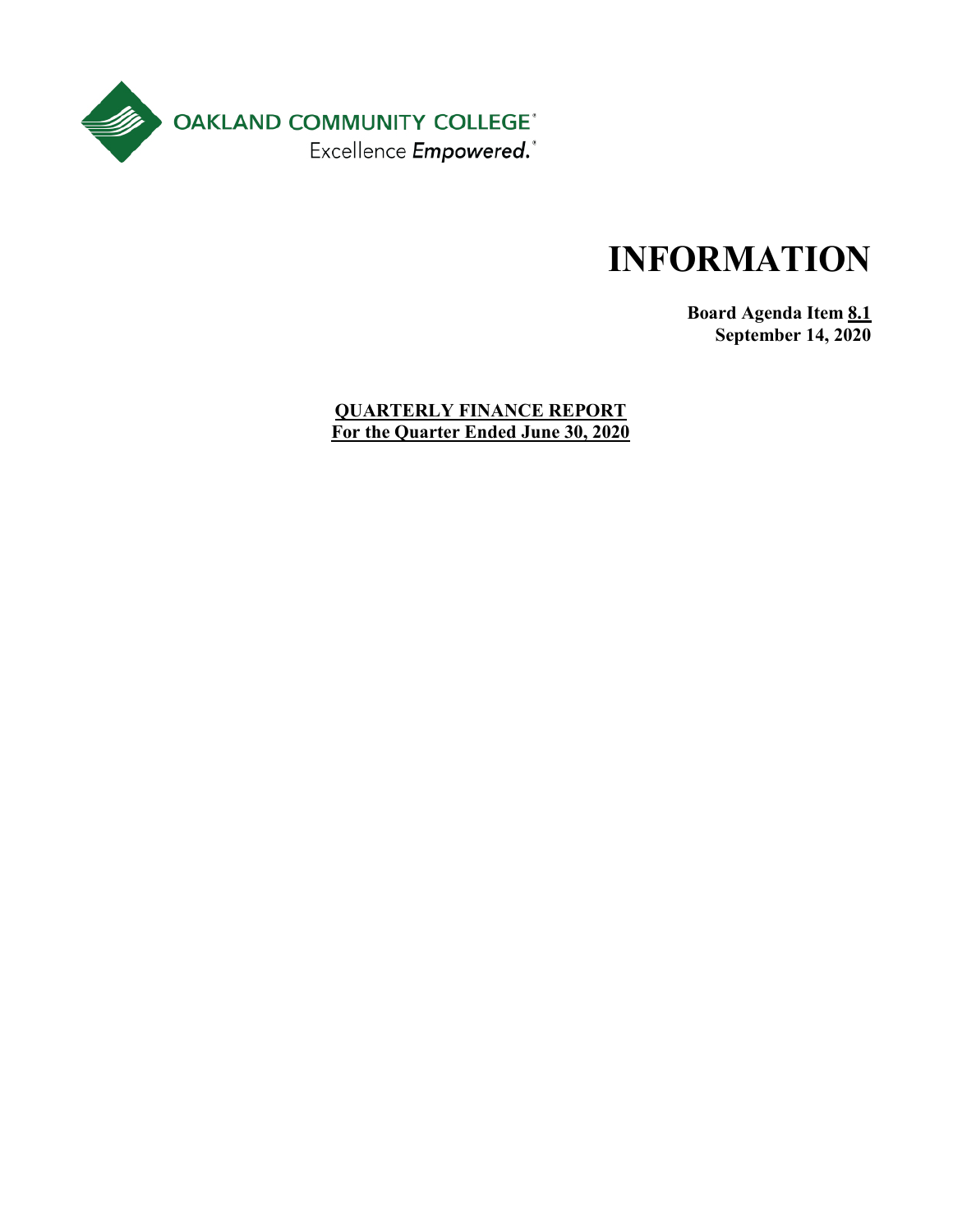

# **INTRODUCTION**

Oakland Community College is a public, non-profit educational institution operating five academic campuses. The academic services of the College are provided during semester quarters and the majority of the expenditures follow the semester quarters – not calendar months. In the General Fund, the College has three major revenue sources following different receipt schedules. Tuition revenues are received on a semester schedule. State appropriations are received on a monthly schedule, October through August. Property taxes are received primarily from August through October.

The Operating Funds of the College are included in the quarterly report – General Fund, Designated Funds, and Auxiliary Funds.

# **COMMENTS**

### **For the Quarter Ended June 30, 2020**

This report includes year-to-date information as of the 4th quarter of the fiscal year and reflects financial activity from July 1, 2019 to June 30, 2020.

# **FINANCIAL HIGHLIGHTS**

#### **Revenues:**

In the General Fund, the College recorded total revenues of \$172,753,483 (column 3) compared to \$165,369,378 (column 4) as of the end of the same quarter last year. In Designated Funds, the College recorded total revenues of \$2,055,702 (column 3) compared to \$2,635,373 (column 4) at the end of the same quarter last year. In Auxiliary Funds, the College recorded total revenues of \$3,944,559 (column 3) compared to \$5,457,397 (column 4) at the end of the same quarter last year.

- *Property Taxes:* The total amount is \$89,630,341 (column 3) compared to \$86,092,187 (column 4) at the end of the same quarter last year in the General Fund. Property taxes are received from August through October. Property tax revenues are higher than fiscal year 2019 due to rising property tax values. The increase is expected to slow, however, due to the economic import of COVID-19. For fiscal year 2021, the College will closely monitor the impact of COVID-19 on property tax values and tax revenues.
- *State Appropriations:* The state of Michigan announced an 11 percent reduction in state appropriations that impacted fiscal year 2020. These funds will be replaced with federal grant dollars from the Coronavirus Relief Fund (CRF) in fiscal year 2021, however, the College is currently assessing the use of these funds based on federal regulations and determining appropriate expenditures.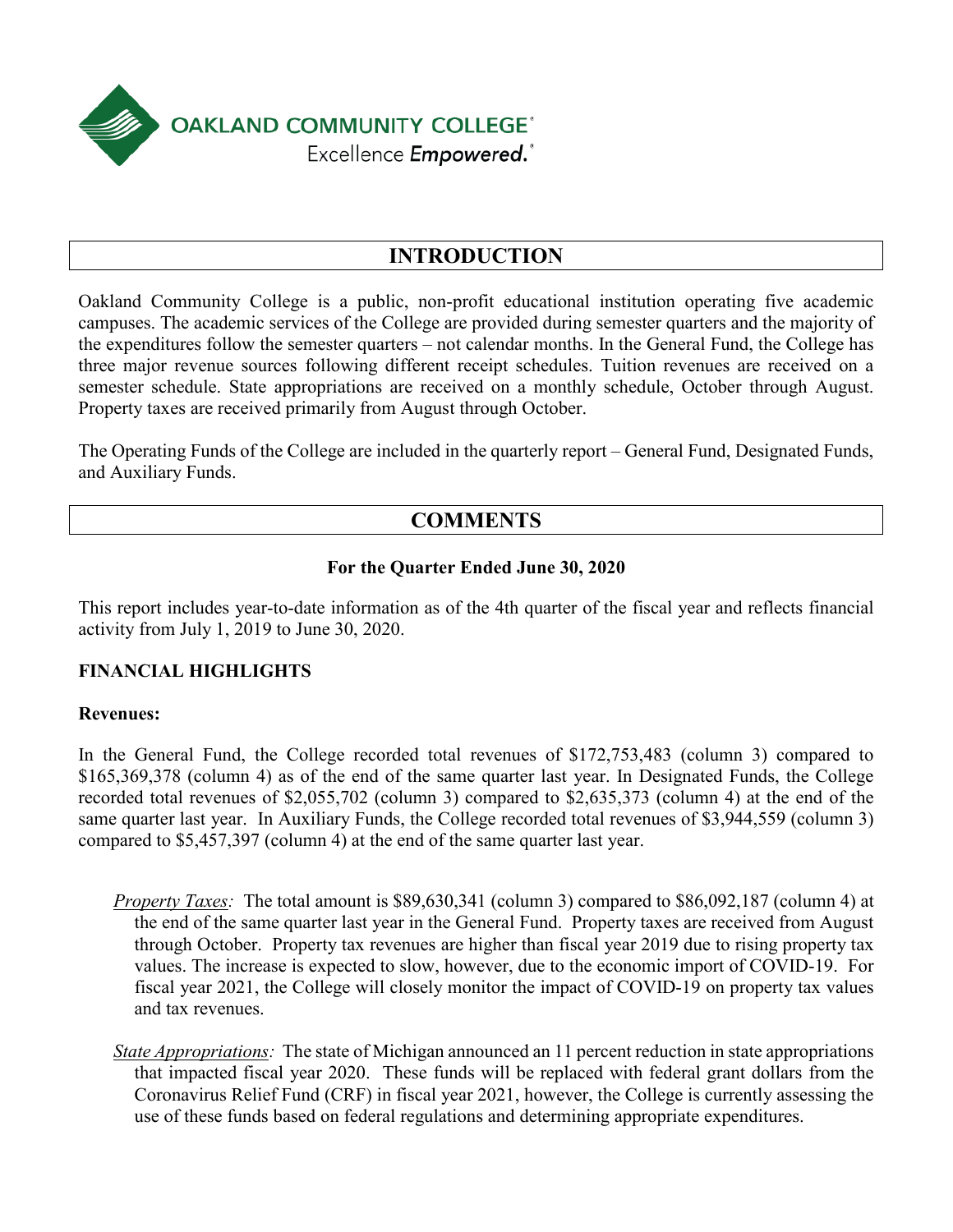- *Tuition and Fees*:The total amount is \$39,300,386 (column 3) compared to \$38,833,879 (column 4) in the General Fund as of the end of the same quarter last year. Enrollment for fall 2019 and winter 2020 were slightly better than the budgeted decline and registered credit hours are compared to fall and winter enrollment last fiscal year.
- *Auxiliary Activities:* The total amount is \$3,930,956 (column 3) compared to \$5,398,547 (column 4) in the Auxiliary Fund as of the end of the same quarter last year. Lower enrollment and cost saving strategies for our students have resulted in decreased sales revenue in the bookstores. The impact of campus closures due to COVID-19 also impact summer sales revenues.

# **Expenditures:**

The College recorded total expenditures in the General Fund of \$118,672,913 (column 3) compared to \$114,290,375 (column 4) as of the end of the same quarter last year. In the Designated Funds, the College recorded total expenditures of \$3,666,765 (column 3) compared to \$4,258,418 (column 4) as of the end of the same quarter last year. In the Auxiliary Funds, the College recorded total expenditures of \$4,388,214 (column 3) compared to \$5,606,176 (column 4) as of the end of the same quarter last year.

- *Employee Salaries and Wages:* The amount is \$65,554,063 (column 3) compared to \$64,910,028 (column 4) as of the end of the same quarter last year in the General Fund. This is an increase due to step movement in union positions and the filling of vacant positions. There remains vacant budgeted positions that have not been filled as well as delays in filling open positions which generate some savings in both salaries and full-time benefits. It is anticipated there will be less vacant positions in fiscal year 2020 and 2021, which means the savings from vacant budgeted positions is not projected to be as high as in past years.
- *Benefits:* The amount is \$30,073,467 (column 3) compared to \$28,560,541 (column 4) as of the end of the same quarter last year in the General Fund. The increase in benefit cost is directly related to the increase in salaries and wages.
- *Other Operating Expenses:* In the General Fund, other operating expenses are higher than the same quarter last year. For the General Fund these increases are due to the purchases of software, hardware maintenance, and other expenses. These operating expenses are expected to trend below budget through year end. In the Auxiliary Fund the amount is \$3,156,903 (column 3) compared to \$3,994,563 (column 4) as of the end of the same quarter last year. This decrease is a result of reduced sales in the campus bookstores.

# **SUMMARY:**

Revenue from property taxes, investment income and tuition/fees have increased in fiscal year 2020. While enrollment has stabilized, the College continues to address enrollment issues with increased marketing, additional recruitment efforts and increased academic offerings. In addition, for fiscal year 2020, the College continued to take cost-cutting measures to reduce expenditures across all funds and in all categories, offsetting any losses in tuition and fee revenue. The College will continue closely monitoring the impact of COVID-19 into fiscal year 2021 as it relates the revenue and will continue to take cost-cutting measures.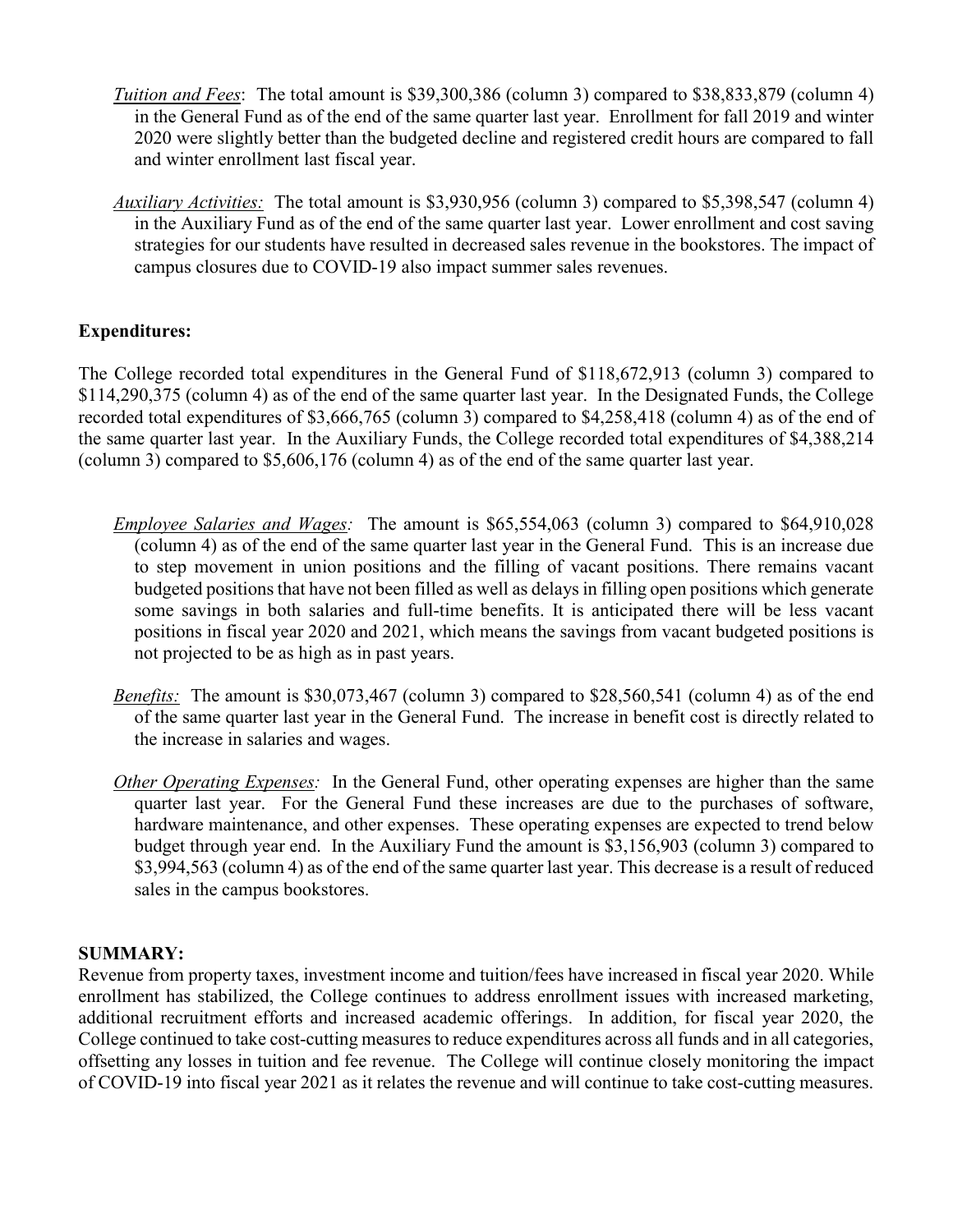

# **GENERAL FUND BUDGET STATUS REPORT For the Quarter Ended June 30, 2020**

| (1)                                                                                                                                                                                                                           |              | (2)<br><b>TOTAL</b><br><b>REVENUES</b><br><b>BUDGET</b>          |             | (3)<br><b>REVENUES</b><br><b>YTD</b>                                           |              | (4)<br><b>PRIOR</b><br><b>YTD</b><br><b>REVENUES</b>                        | (5)<br><b>YTD PERCENT</b><br><b>OF REVENUES</b><br><b>RECOGNIZED</b> |  |
|-------------------------------------------------------------------------------------------------------------------------------------------------------------------------------------------------------------------------------|--------------|------------------------------------------------------------------|-------------|--------------------------------------------------------------------------------|--------------|-----------------------------------------------------------------------------|----------------------------------------------------------------------|--|
| <b>REVENUES:</b><br><b>Property Taxes</b><br><b>State Appropriations</b><br>Tuition & Fees<br><b>Investment Income</b><br>Miscellaneous Revenue<br>Unrealized Gain/(Loss) on Investments                                      | \$           | 88,890,000<br>24,093,000<br>37,473,367<br>4,900,000<br>1,104,840 | \$          | 89,630,341<br>23,345,507<br>39,300,386<br>8,785,420<br>1,220,190<br>10,471,639 | \$           | 86,092,187<br>24,964,215<br>38,833,879<br>5,879,691<br>429,070<br>9,170,336 | 100.83%<br>96.90%<br>104.88%<br>179.29%<br>110.44%<br>$0.00\%$       |  |
| <b>TOTAL REVENUES</b>                                                                                                                                                                                                         | \$.          | 156,461,207                                                      | S           | 172,753,483                                                                    | S            | 165,369,378                                                                 | 110.41%                                                              |  |
|                                                                                                                                                                                                                               |              | <b>TOTAL</b><br><b>EXPENSES</b><br><b>BUDGET</b>                 |             | <b>EXPENSES</b><br><b>YTD</b>                                                  |              | <b>PRIOR</b><br><b>YTD</b><br><b>EXPENSES</b>                               | <b>YTD PERCENT</b><br><b>OF EXPENSES</b><br><b>INCURRED</b>          |  |
| <b>EXPENDITURES:</b><br>Employee Salaries and Wages<br>Fringe Benefits<br><b>Contracted Temporary Personnel</b><br><b>Utilities</b><br>Other Operating Expenses                                                               | \$           | 71,240,210<br>33,435,520<br>2,843,844<br>4,237,512<br>25,206,127 | \$          | 65,554,063<br>30,073,467<br>2,048,880<br>3,341,613<br>17,654,890               | \$           | 64,910,028<br>28,560,541<br>2,086,428<br>3,523,918<br>15,209,460            | 92.02%<br>89.94%<br>72.05%<br>78.86%<br>70.04%                       |  |
| <b>TOTAL EXPENDITURES</b>                                                                                                                                                                                                     | $\mathbf{s}$ | 136,963,213                                                      | \$          | 118,672,913                                                                    | $\mathbf{s}$ | 114,290,375                                                                 | 86.65%                                                               |  |
| <b>TRANSFERS:</b><br>Transfer (to) from General Fund<br>Transfer (to) from Designated<br>Transfer (to) from Auxiliary Fund<br>Transfer (to) from Endowment/Restricted<br>Transfer (to) from Plant Fund<br>All Other Transfers | \$           | (2,719,078)<br>(600,000)<br>(15,000,000)                         | $\mathbf S$ | (1,938,364)<br>1,621,228<br>(40,000,000)                                       | \$           | (1,629,206)<br>1,507<br>(40,000,000)                                        | $0.00\%$<br>$0.00\%$<br>$0.00\%$<br>$0.00\%$<br>266.67%<br>$0.00\%$  |  |
| <b>TOTAL TRANSFERS</b>                                                                                                                                                                                                        | \$           | (18,319,078)                                                     | \$          | (40,317,136)                                                                   | \$           | (41,627,699)                                                                | 220.08%                                                              |  |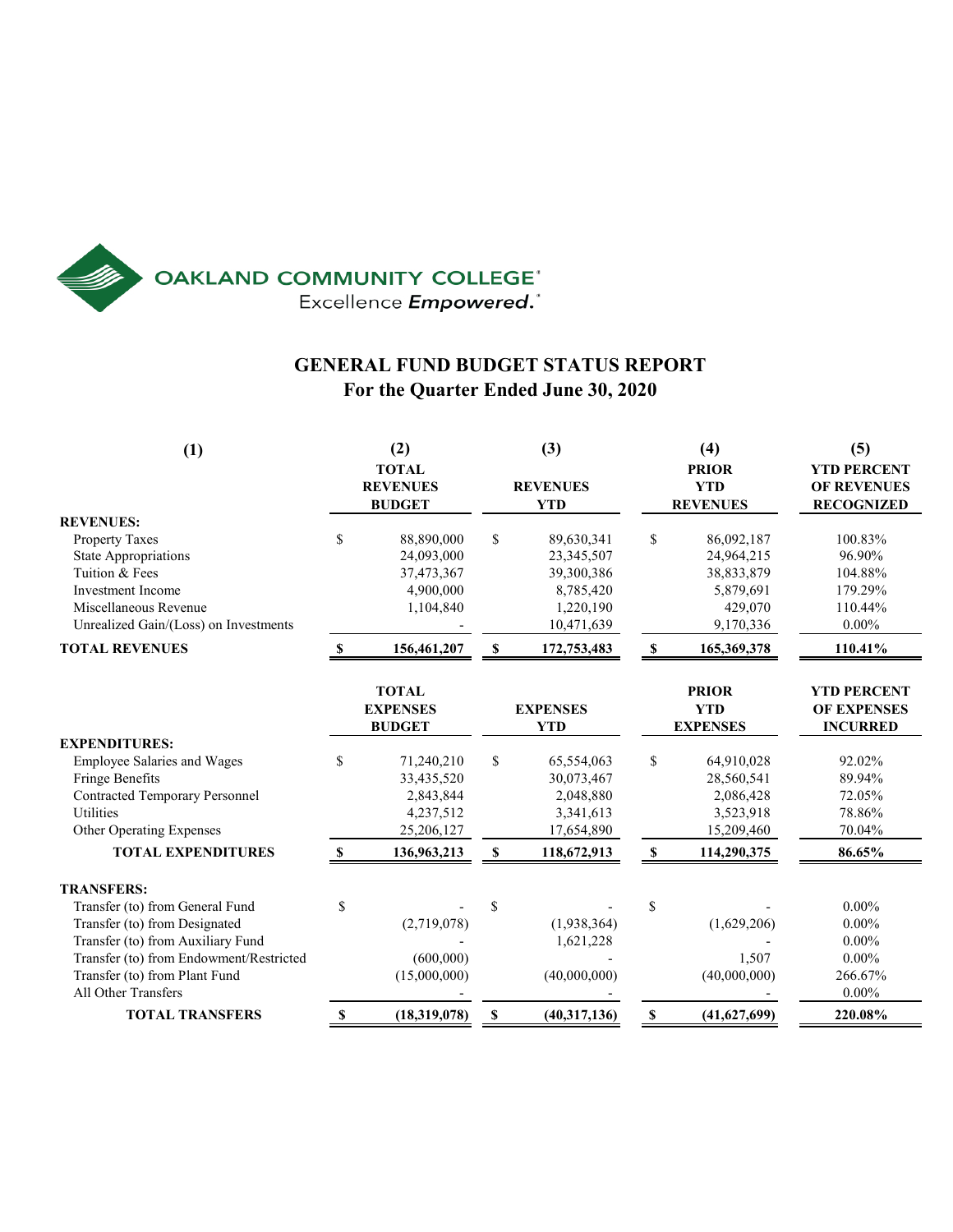

# **DESIGNATED FUND BUDGET STATUS REPORT For the Quarter Ended June 30, 2020**

| (1)                                     | (2)<br><b>TOTAL</b><br><b>REVENUES</b><br><b>BUDGET</b> |           | (3)<br><b>REVENUES</b><br><b>YTD</b> |           |                                               | (4)<br><b>PRIOR</b><br><b>YTD</b><br><b>REVENUES</b> | (5)<br><b>YTD PERCENT</b><br><b>OF REVENUES</b><br><b>RECOGNIZED</b> |  |
|-----------------------------------------|---------------------------------------------------------|-----------|--------------------------------------|-----------|-----------------------------------------------|------------------------------------------------------|----------------------------------------------------------------------|--|
| <b>REVENUES:</b>                        |                                                         |           |                                      |           |                                               |                                                      |                                                                      |  |
| <b>Property Taxes</b>                   | \$                                                      |           | \$                                   |           | \$                                            |                                                      | $0.00\%$                                                             |  |
| <b>State Appropriations</b>             |                                                         |           |                                      |           |                                               |                                                      | $0.00\%$                                                             |  |
| Tuition & Fees                          |                                                         | 3,580,994 |                                      | 1,761,064 |                                               | 2,328,343                                            | 49.18%                                                               |  |
| <b>Investment Income</b>                |                                                         |           |                                      |           |                                               |                                                      | $0.00\%$                                                             |  |
| Miscellaneous Revenue                   |                                                         | 324,775   |                                      | 294,638   |                                               | 307,030                                              | 90.72%                                                               |  |
| Unrealized Gain/(Loss) on Investments   |                                                         |           |                                      |           |                                               |                                                      | $0.00\%$                                                             |  |
| <b>TOTAL REVENUES</b>                   |                                                         | 3,905,769 | \$                                   | 2,055,702 | S                                             | 2,635,373                                            | 52.63%                                                               |  |
|                                         | <b>TOTAL</b><br><b>EXPENSES</b><br><b>BUDGET</b>        |           | <b>EXPENSES</b><br><b>YTD</b>        |           | <b>PRIOR</b><br><b>YTD</b><br><b>EXPENSES</b> |                                                      | <b>YTD PERCENT</b><br><b>OF EXPENSES</b><br><b>INCURRED</b>          |  |
| <b>EXPENDITURES:</b>                    |                                                         |           |                                      |           |                                               |                                                      |                                                                      |  |
| Employee Salaries and Wages             | \$                                                      | 2,240,670 | \$                                   | 1,744,964 | \$                                            | 1,881,994                                            | 77.88%                                                               |  |
| Fringe Benefits                         |                                                         | 1,084,986 |                                      | 674,986   |                                               | 716,878                                              | 62.21%                                                               |  |
| <b>Contracted Temporary Personnel</b>   |                                                         | 1,666,316 |                                      | 693,003   |                                               | 802,448                                              | 41.59%                                                               |  |
| <b>Utilities</b>                        |                                                         |           |                                      |           |                                               |                                                      | $0.00\%$                                                             |  |
| Other Operating Expenses                |                                                         | 1,632,875 |                                      | 553,812   |                                               | 857,098                                              | 33.92%                                                               |  |
| <b>TOTAL EXPENDITURES</b>               | S                                                       | 6,624,847 | \$                                   | 3,666,765 | \$                                            | 4,258,418                                            | 55.35%                                                               |  |
| <b>TRANSFERS:</b>                       |                                                         |           |                                      |           |                                               |                                                      |                                                                      |  |
| Transfer (to) from General Fund         | \$                                                      | 2,719,078 | \$                                   | 1,938,364 | \$                                            | 1,629,206                                            | 71.29%                                                               |  |
| Transfer (to) from Designated Fund      |                                                         |           |                                      |           |                                               |                                                      | $0.00\%$                                                             |  |
| Transfer (to) from Auxiliary Fund       |                                                         |           |                                      |           |                                               |                                                      | $0.00\%$                                                             |  |
| Transfer (to) from Endowment/Restricted |                                                         |           |                                      |           |                                               |                                                      | $0.00\%$                                                             |  |
| Transfer (to) from Plant Fund           |                                                         |           |                                      |           |                                               |                                                      | $0.00\%$                                                             |  |
| All Other Transfers                     |                                                         |           |                                      |           |                                               |                                                      | $0.00\%$                                                             |  |
| <b>TOTAL TRANSFERS</b>                  | S                                                       | 2,719,078 | S                                    | 1,938,364 | -S                                            | 1,629,206                                            | 71.29%                                                               |  |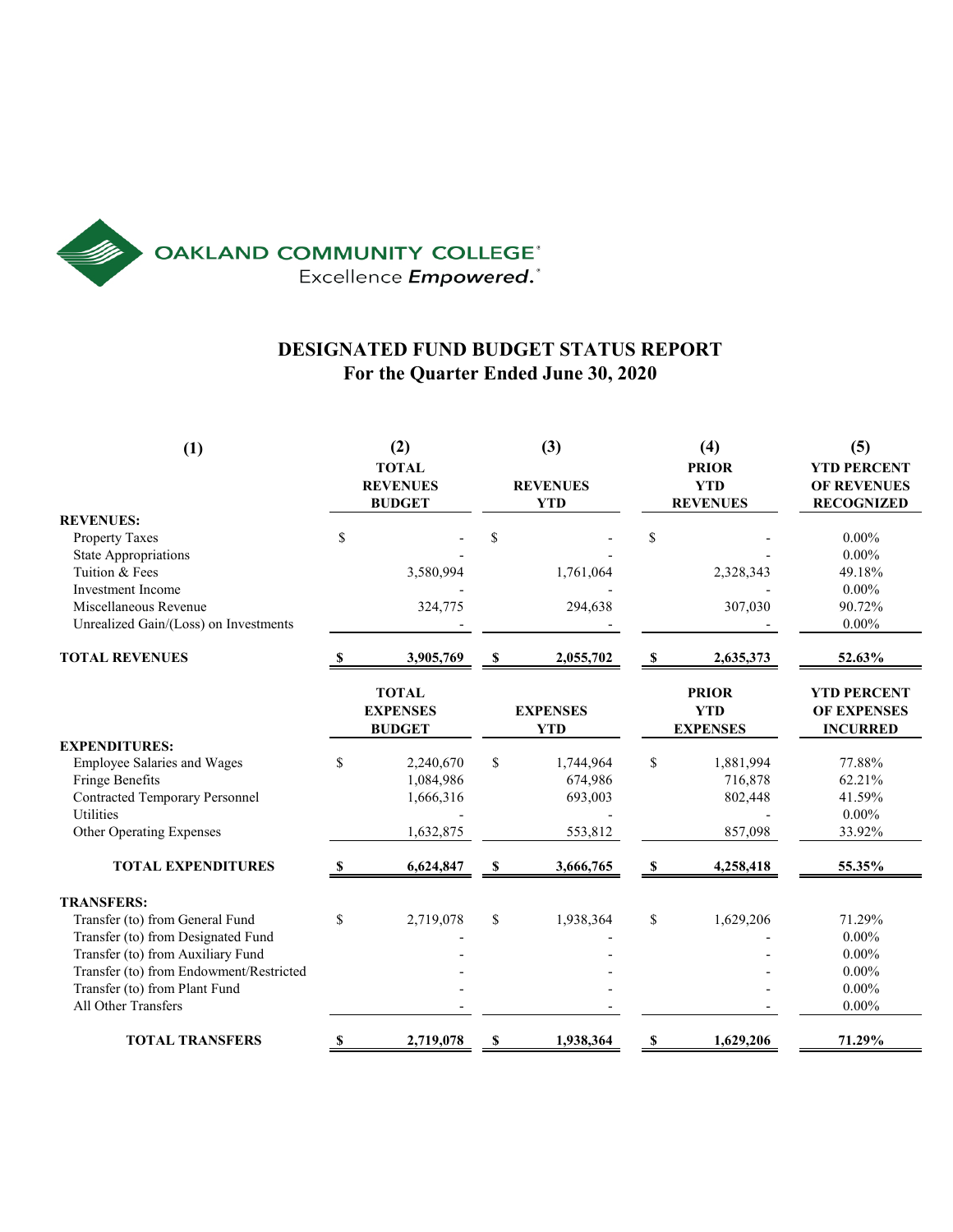

# **AUXILIARY FUND BUDGET STATUS REPORT For the Quarter Ended June 30, 2020**

| (1)                                               |          | (2)<br><b>TOTAL</b><br><b>REVENUES</b><br><b>BUDGET</b> |             | (3)<br><b>REVENUES</b><br><b>YTD</b> | (4)<br><b>PRIOR</b><br><b>YTD</b><br><b>REVENUES</b> |           | (5)<br><b>YTD PERCENT</b><br>OF REVENUES<br><b>RECOGNIZED</b> |
|---------------------------------------------------|----------|---------------------------------------------------------|-------------|--------------------------------------|------------------------------------------------------|-----------|---------------------------------------------------------------|
| <b>REVENUES:</b>                                  |          |                                                         |             |                                      |                                                      |           |                                                               |
| Property Taxes                                    | \$       |                                                         | \$          |                                      | \$                                                   |           | $0.00\%$                                                      |
| <b>State Appropriations</b>                       |          |                                                         |             |                                      |                                                      |           | $0.00\%$                                                      |
| Tuition & Fees                                    |          |                                                         |             |                                      |                                                      |           | $0.00\%$                                                      |
| <b>Auxiliary Activities</b>                       |          | 5,602,825                                               |             | 3,930,956                            |                                                      | 5,398,547 | 70.16%                                                        |
| <b>Investment Income</b><br>Miscellaneous Revenue |          |                                                         |             |                                      |                                                      |           | $0.00\%$                                                      |
|                                                   |          | 4,400                                                   |             | 13,603                               |                                                      | 58,850    | 309.15%<br>$0.00\%$                                           |
| Unrealized Gain/(Loss) on Investments             |          |                                                         |             |                                      |                                                      |           |                                                               |
| <b>TOTAL REVENUES</b>                             |          | 5,607,225                                               | \$          | 3,944,559                            | \$                                                   | 5,457,397 | 70.35%                                                        |
|                                                   |          | <b>TOTAL</b><br><b>EXPENSES</b><br><b>BUDGET</b>        |             | <b>EXPENSES</b><br><b>YTD</b>        | <b>PRIOR</b><br><b>YTD</b><br><b>EXPENSES</b>        |           | <b>YTD PERCENT</b><br><b>OF EXPENSES</b><br><b>INCURRED</b>   |
| <b>EXPENDITURES:</b>                              |          |                                                         |             |                                      |                                                      |           |                                                               |
| <b>Employee Salaries and Wages</b>                | \$       | 904,475                                                 | $\mathbf S$ | 810,733                              | \$                                                   | 1,057,688 | 89.64%                                                        |
| Fringe Benefits                                   |          | 448,014                                                 |             | 401,981                              |                                                      | 522,169   | 89.73%                                                        |
| <b>Contracted Temporary Personnel</b>             |          | 53,500                                                  |             | 18,597                               |                                                      | 31,756    | 34.76%                                                        |
| <b>Utilities</b>                                  |          |                                                         |             |                                      |                                                      |           | $0.00\%$                                                      |
| <b>Other Operating Expenses</b>                   |          | 4,262,900                                               |             | 3,156,903                            |                                                      | 3,994,563 | 74.06%                                                        |
| <b>TOTAL EXPENDITURES</b>                         | <b>S</b> | 5,668,889                                               | S           | 4,388,214                            | $\mathbf{s}$                                         | 5,606,176 | 77.41%                                                        |
| <b>TRANSFERS:</b>                                 |          |                                                         |             |                                      |                                                      |           |                                                               |
| Transfer (to) from General Fund                   | \$       |                                                         | \$          | (1,621,228)                          | \$                                                   |           | $0.00\%$                                                      |
| Transfer (to) from Designated Fund                |          |                                                         |             |                                      |                                                      |           | $0.00\%$                                                      |
| Transfer (to) from Auxiliary Fund                 |          |                                                         |             |                                      |                                                      |           | $0.00\%$                                                      |
| Transfer (to) from Endowment/Restricted           |          |                                                         |             |                                      |                                                      |           | $0.00\%$                                                      |
| Transfer (to) from Plant Fund                     |          |                                                         |             |                                      |                                                      |           | $0.00\%$                                                      |
| All Other Transfers                               |          |                                                         |             |                                      |                                                      |           | $0.00\%$                                                      |
| <b>TOTAL TRANSFERS</b>                            | \$       |                                                         | \$          | (1,621,228)                          | S                                                    |           | $0.00\%$                                                      |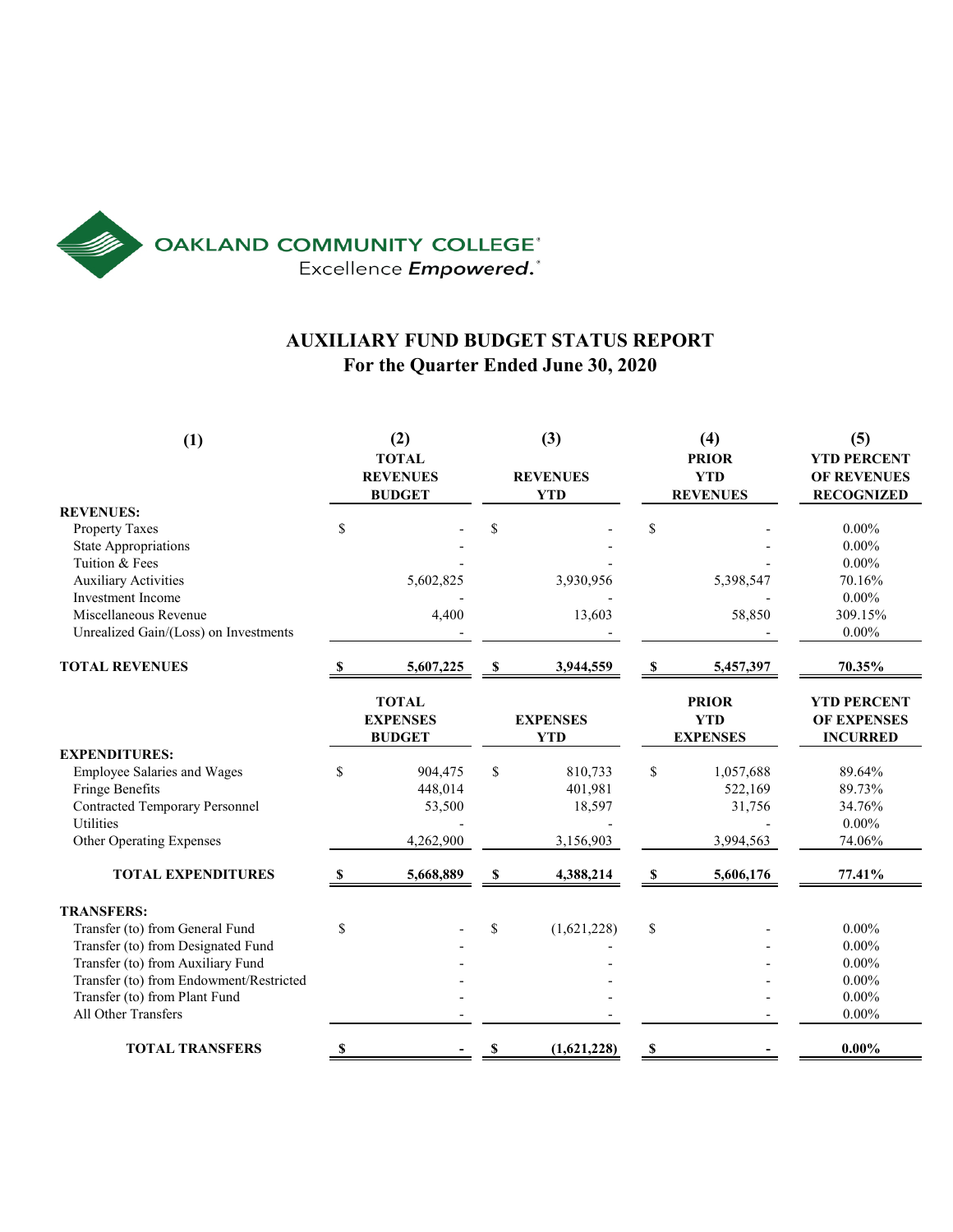

**Board Agenda Item 8.2 September 14, 2020**

# **COLLEGE FACILITIES QUARTERLY REPORT For the Quarter Ending June 30, 2020**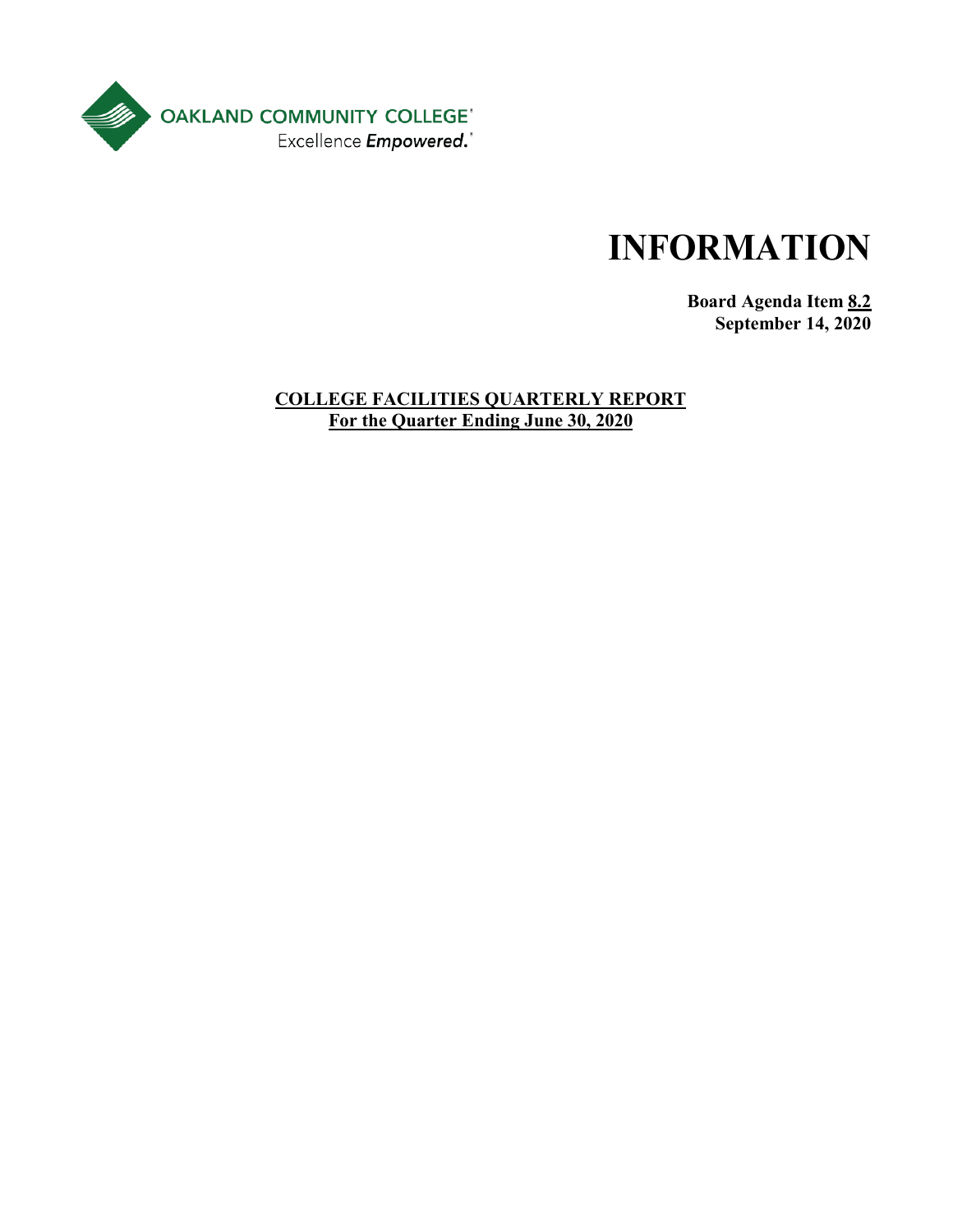# **2020 RENOVATION / MAJOR MAINTENANCE PROGRAM Quarter End Date: June 30, 2020**

| Project ID           | <b>Project Name</b>                                                    | <b>Initial Budget</b> | Adjustments + / -           | <b>Adjusted Budget</b>      | <b>Status</b>                | <b>Committed Cost</b>      | <b>Balance</b>             |
|----------------------|------------------------------------------------------------------------|-----------------------|-----------------------------|-----------------------------|------------------------------|----------------------------|----------------------------|
| AH17-001             | <b>Building A Study</b>                                                | \$283,949.85          | \$0.00                      | \$283,949.85                | 1                            |                            | \$283,949.85               |
| AH17-005             | HVAC Replacement, Mtec                                                 | \$1,494,190.99        | \$0.00                      | \$1,494,190.99              | $\mathbf{1}$                 |                            | \$1,494,190.99             |
| AH18-001             | Ceramic Study / Renovation, Bldg. E                                    | \$297,681.51          | \$0.00                      | \$297,681.51                | 1                            | \$3,285.55                 | \$294,395.96               |
| AH19-012             | Bldg. A Equipment Relocations                                          | \$10,000.00           | $-$10,000.00$               | \$0.00                      | $\mathbf{1}$                 |                            | \$0.00                     |
| AH20-001             | Bldg. F Carpet Replacement                                             | \$0.00                | \$125,000.00                | \$125,000.00                | $\mathbf{1}$                 |                            | \$125,000.00               |
| CW19-003             | Parking Lot Fixture Upgrade                                            | \$190,000.00          | $-$190,000.00$              | \$0.00                      | $\,1\,$                      |                            | \$0.00                     |
| CW19-006             | <b>CCTV Enhancements</b>                                               | \$500,000.00          | $-$65,000.00$               | \$435,000.00                | $\mathbf{1}$                 |                            | \$435,000.00               |
| CW20-001             | Roof Upgrades                                                          | \$1,000,000.00        | -\$90,000.00                | \$910,000.00                | $\mathbf{1}$                 |                            | \$910,000.00               |
| CW20-002             | Paving, Catch Basins & Sidewalk                                        | \$1,000,000.00        | -\$1,000,000.00             | \$0.00                      | $\mathbf{1}$                 |                            | \$0.00                     |
| CW20-003             | Carpet/Flooring Replacement                                            | \$200,000.00          | $-$125,000.00$              | \$75,000.00                 | $\mathbf{1}$                 |                            | \$75,000.00<br>\$31,375.00 |
| CW20-004             | Eyewash Stations/Ventilation                                           | \$100,000.00          | $-565,000.00$               | \$35,000.00                 | $\mathbf{1}$<br>$\mathbf{1}$ | \$3,625.00                 |                            |
| CW20-005<br>CW20-006 | <b>Catch Basin Restorations</b>                                        | \$0.00<br>\$0.00      | \$120,000.00<br>\$90,000.00 | \$120,000.00<br>\$90,000.00 | $\mathbf{1}$                 | \$84,243.14<br>\$63,047.96 | \$35,756.86<br>\$26,952.04 |
| CW20-007             | Roofing Maintenance Program<br><b>Concrete Repairs</b>                 | \$0.00                | \$90,000.00                 | \$90,000.00                 | $\mathbf{1}$                 | \$73,716.33                | \$16,283.67                |
| DO20-001             | Site Work & Small Projects                                             | \$100,000.00          | $-$10,000.00$               | \$90,000.00                 | $\mathbf{1}$                 |                            | \$90,000.00                |
| HL19-006             | Plumbing Fixture Replacement, High Oak Hall                            | \$5,634.00            | \$0.00                      | \$5,634.00                  | $\mathbf{1}$                 |                            | \$5,634.00                 |
| HL19-010             | Install VFD's for Cooling Tower Fans, Site Wide                        | \$125,781.00          | $-$125,781.00$              | \$0.00                      | $\mathbf{1}$                 |                            | \$0.00                     |
| HL20-001             | Site Work & Small Projects                                             | \$150,000.00          | $-$150,000.00$              | \$0.00                      | $\mathbf{1}$                 |                            | \$0.00                     |
| OR19-002             | Exterior Lighting Upgrades, Site Wide                                  | \$135,000.00          | \$0.00                      | \$135,000.00                | $\mathbf{1}$                 |                            | \$135,000.00               |
| OR20-001             | Site Work & Small Projects                                             | \$150,000.00          | $-$150,000.00$              | \$0.00                      | $\,1\,$                      |                            | \$0.00                     |
| OR20-002             | Elevator Restoration - J Bldg.                                         | \$300,000.00          | \$0.00                      | \$300,000.00                | $\mathbf{1}$                 | \$15,548.23                | \$284,451.77               |
| OR20-011             | Bldg. M West Lobby Reconfiguration                                     | \$0.00                | \$100,000.00                | \$100,000.00                | $\mathbf{1}$                 | \$611.00                   | \$99,389.00                |
| RO19-001             | Hot/Cold Water Circulation Upgrade, Site Wide                          | \$150,000.00          | \$0.00                      | \$150,000.00                | $\mathbf{1}$                 | \$4,336.23                 | \$145,663.77               |
| RO20-001             | Site Work & Small Project                                              | \$150,000.00          | $-$20,000.00$               | \$130,000.00                | $\mathbf 1$                  |                            | \$130,000.00               |
| RO20-002             | Culinary Program Development                                           | \$500,000.00          | \$0.00                      | \$500,000.00                | $\mathbf 1$                  | \$73,211.00                | \$426,789.00               |
| RO20-003             | New Powerhouse                                                         | \$10,000,000.00       | \$0.00                      | \$10,000,000.00             | $\,1\,$                      |                            | \$10,000,000.00            |
| SF18-003             | Public Safety Remodel, Bldg. A                                         | \$88,993.63           | \$0.00                      | \$88,993.63                 | $\mathbf{1}$                 | \$2,421.00                 | \$86,572.63                |
| SF19-002             | HVAC Control System Upgrade - Library                                  | \$87,000.00           | -\$87,000.00                | \$0.00                      | $\,1\,$                      |                            | \$0.00                     |
| SF19-003             | Exterior Lighting Upgrade, Bldg. A                                     | \$8,656.00            | \$0.00                      | \$8,656.00                  | $\mathbf 1$                  |                            | \$8,656.00                 |
| SF20-001             | Site Work & Small Projects                                             | \$50,000.00<br>\$0.00 | \$0.00                      | \$50,000.00<br>\$15,000.00  | $\,1\,$<br>$\overline{2}$    |                            | \$50,000.00<br>\$15,000.00 |
| AH20-005<br>AH20-007 | Parking Lot Camera Installations<br>Site Concrete Restorations         | \$0.00                | \$15,000.00<br>\$70,000.00  | \$70,000.00                 | $\sqrt{2}$                   | \$4,661.25                 | \$65,338.75                |
| AH20-008             | Bldg. T Office Modification                                            | \$0.00                | \$10,000.00                 | \$10,000.00                 | $\overline{2}$               |                            | \$10,000.00                |
| AH20-009             | Bldg. A Receiving Lot Restorations                                     | \$0.00                | \$50,000.00                 | \$50,000.00                 | $\mathbf 2$                  | \$5,844.60                 | \$44,155.40                |
| AH20-010             | Bldg. P Chiller Monitoring Replacements                                | \$0.00                | \$10,000.00                 | \$10,000.00                 | $\overline{2}$               |                            | \$10,000.00                |
| CW17-003             | AH Interior Door Hardware Renovation                                   | \$500,000.00          | \$0.00                      | \$500,000.00                | $\sqrt{2}$                   | \$25,576.00                | \$474,424.00               |
| HL18-006             | Erosion & Drainage Improvements, Woodland Hall                         | \$40,631.93           | \$0.00                      | \$40,631.93                 | $\overline{2}$               |                            | \$40,631.93                |
| HL19-003             | Burner Assembly Replacement, Central Plant                             | \$129,000.00          | \$255,485.42                | \$384,485.42                | $\mathbf 2$                  | \$7,808.95                 | \$376,676.47               |
| OR20-012             | Bldg. J Door Replacement                                               | \$0.00                | \$20,000.00                 | \$20,000.00                 | $\overline{2}$               | \$2,640.15                 | \$17,359.85                |
| RO16-002             | HVAC Repair (HV1E), Bldg. A                                            | \$245,075.00          | \$0.00                      | \$245,075.00                | $\sqrt{2}$                   | \$11,647.49                | \$233,427.51               |
| RO20-004             | Market Place & Bookstore Renovation                                    | \$0.00                | \$35,000.00                 | \$35,000.00                 | $\overline{2}$               | \$26,705.71                | \$8,294.29                 |
| SF19-001             | Fire Alarm Upgrade, Site Wide                                          | \$64,500.00           | \$0.00                      | \$64,500.00                 | $\sqrt{2}$                   | \$10,669.06                | \$53,830.94                |
| SF19-004             | Variable Frequency Drive Upgrade, Bldg. A                              | \$15,200.00           | \$87,000.00                 | \$102,200.00                | $\overline{2}$               | \$11,809.18                | \$90,390.82                |
| AH17-009             | Welding/Auto Lab Renovation                                            | \$132,866.00          | \$0.00                      | \$132,866.00                | $\overline{3}$               | \$68,786.84                | \$64,079.16                |
| AH19-006             | Hallway Floor Replacement, Bldg. J                                     | \$70,000.00           | \$0.00                      | \$70,000.00                 | 3                            | \$19,093.45                | \$50,906.55                |
| AH19-011             | Bldg. G IT Generator Replacement                                       | \$137,532.72          | \$0.00                      | \$137,532.72                | $\overline{3}$               | \$24,836.04                | \$112,696.68               |
| OR19-003             | Signage Upgrade, Site Wide                                             | \$1,000,000.00        | \$0.00                      | \$1,000,000.00              | 3                            | \$72,031.63                | \$927,968.37               |
| OR19-005             | Bldgs. A-D Tunnel Drainage Restoration                                 | \$193,660.00          | \$0.00                      | \$193,660.00                | 3                            | \$17,717.90                | \$175,942.10               |
| OR19-006<br>OR20-004 | Smith Theatre Lighting Upgrade<br>Parking Lot Access Gate Replacements | \$95,319.14<br>\$0.00 | \$0.00<br>\$10,000.00       | \$95,319.14<br>\$10,000.00  | 3<br>3                       | \$18,472.86                | \$76,846.28<br>\$10,000.00 |
| AH18-009             | Bldg. C Renovation & Expansion                                         | \$35,000,000.00       | \$0.00                      | \$35,000,000.00             | 4                            | \$5,725,144.27             | \$29,274,855.73            |
| AH20-002             | MTEC Parking Lot Replacement                                           | \$0.00                | \$561,500.00                | \$561,500.00                | 4                            | \$87,633.32                | \$473,866.68               |
| AH20-004             | Bldgs. HJK Heating Line Replacements                                   | \$0.00                | \$720,248.00                | \$720,248.00                | 4                            | \$71,536.40                | \$648,711.60               |
| HL19-002             | Lighting Replacements, Site Wide                                       | \$96,553.00           | \$430,000.00                | \$526,553.00                | 4                            | \$314,761.28               | \$211,791.72               |
| HL19-005             | Entry Door Replacements & Hardware Upgrades, Site Wide                 | \$89,218.31           | \$50,000.00                 | \$139,218.31                | 4                            | \$72,996.95                | \$66,221.36                |
| HL19-008             | Stair Safety Upgrades, High Oak Hall ("Oaks")                          | \$8,382.31            | \$50,000.00                 | \$58,382.31                 | 4                            | \$39,823.50                | \$18,558.81                |
| HL19-012             | Parking Lot Fixture Upgrade                                            | \$10,000.00           | \$0.00                      | \$10,000.00                 | 4                            | \$5,127.20                 | \$4,872.80                 |
| OR17-001             | <b>Boiler Replacement Project</b>                                      | \$5,103,411.86        | \$0.00                      | \$5,103,411.86              | 4                            | \$2,973,374.42             | \$2,130,037.44             |
| OR20-010             | Cooling Tower Pump Restorations                                        | \$0.00                | \$84,617.90                 | \$84,617.90                 | 4                            | \$79,407.70                | \$5,210.20                 |
| OR20-013             | Bldg. A Pilot Classroom Enhancements                                   | \$0.00                | \$10,000.00                 | \$10,000.00                 | 4                            | \$4,994.88                 | \$5,005.12                 |
| SF17-001             | Site work & Small Projects                                             | \$196,392.23          | \$0.00                      | \$196,392.23                | 4                            | \$146,409.68               | \$49,982.55                |
| SF19-006             | Parking Lot Improvements                                               | \$14,892.92           | \$450,000.00                | \$464,892.92                | 4                            | \$311,538.05               | \$153,354.87               |
| AH19-005             | Office Reconfiguration, Bldg. B                                        | \$113,494.99          | \$20,000.00                 | \$133,494.99                | 5                            | \$88,407.64                | \$45,087.35                |
| AH19-013             | Bldgs. HJK Heating Hot Water Piping Restoration                        | \$6,033.50            | \$0.00                      | \$6,033.50                  | 5                            | \$6,033.50                 | \$0.00                     |
| AH20-006             | Bldg. A Collision Lab Flooring Upgrade                                 | \$0.00<br>\$0.00      | \$40,000.00<br>\$15,000.00  | \$40,000.00                 | 5<br>5                       | \$21,931.14                | \$18,068.86<br>\$10,633.00 |
| CW20-008<br>DO20-002 | Safety Equipment<br>Restroom Painting                                  | \$0.00                | \$10,000.00                 | \$15,000.00<br>\$10,000.00  | 5                            | \$4,367.00<br>\$5,204.40   | \$4,795.60                 |
| HL19-011             | HL Marketplace                                                         | \$104,526.13          | \$0.00                      | \$104,526.13                | 5                            | \$86,761.89                | \$17,764.24                |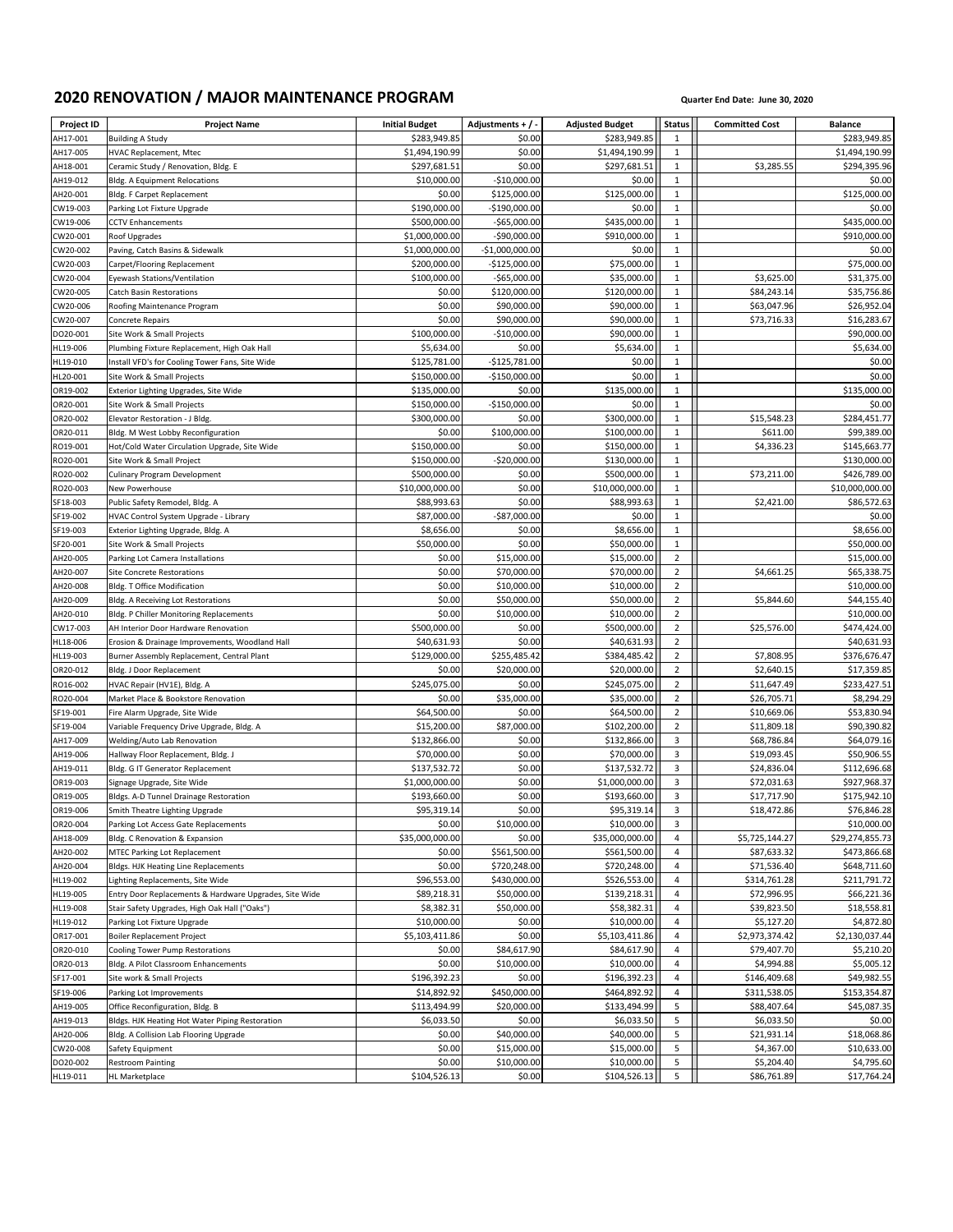# **2020 RENOVATION / MAJOR MAINTENANCE PROGRAM Quarter End Date: June 30, 2020**

| <b>Project ID</b> | <b>Project Name</b>                                | <b>Initial Budget</b> | Adjustments + $/$ - | <b>Adjusted Budget</b> | <b>Status</b> | <b>Committed Cost</b> | <b>Balance</b>  |
|-------------------|----------------------------------------------------|-----------------------|---------------------|------------------------|---------------|-----------------------|-----------------|
| HL19-013          | Woodland Hall Counseling Renovation                | \$52,879.60           | \$41,305.45         | \$94,185.05            | 5             | \$85,619.39           | \$8,565.66      |
| HL20-002          | Levinson Hall Piping Replacement                   | \$0.00                | \$26,815.00         | \$26,815.00            | 5             | \$26,815.00           | \$0.00          |
| OR18-003          | Electrical Distribution Upgrade, Site Wide         | \$950,000.00          | \$0.00              | \$950,000.00           | 5             | \$659,696.38          | \$290,303.62    |
| OR19-008          | Bldg. J Culinary Domestic Hot Water System Upgrade | \$20,000.00           | \$0.00              | \$20,000.00            | 5             | \$3,719.27            | \$16,280.73     |
| OR19-009          | Coil Replacements                                  | \$60,000.00           | \$10,000.00         | \$70,000.00            |               | \$55,189.97           | \$14,810.03     |
| OR20-003          | <b>Bldgs F-J Concrete Ramp Restoration</b>         | \$0.00                | \$30,000.00         | \$30,000.00            | 5             | \$15,661.24           | \$14,338.76     |
| OR20-005          | Bldg. N Garage Door Modifications                  | \$0.00                | \$11,245.00         | \$11,245.00            | 5             | \$11,245.00           | \$0.00          |
| OR20-006          | Bldg. L Equipment Removal                          | \$0.00                | \$85,465.07         | \$85,465.07            | 5             | \$81,667.07           | \$3,798.00      |
| OR20-007          | Bldg. J Freezer Restoration                        | \$0.00                | \$10,962.06         | \$10,962.06            | 5             | \$10,962.06           | \$0.00          |
| OR20-008          | Bldg. F IT Closet Cooling System Replacement       | \$0.00                | \$3,137.10          | \$3,137.10             | 5             | \$3,137.10            | \$0.00          |
| OR20-009          | Oakland Drive Drainage Modifications               | \$0.00                | \$12,000.00         | \$12,000.00            |               | \$12,000.00           | \$0.00          |
| PF - AH           | <b>Insurance Claims</b>                            | \$114,342.64          | $-$50,000.00$       | \$64,342.64            | 5             | $-594, 173.51$        | \$158,516.15    |
| PF-OR19-001       | Insurance Bldg. L Flood Restoration                | \$50,000.00           | \$0.00              | \$50,000.00            | 5             | \$10,975.00           | \$39,025.00     |
| RO18-006          | Public Safety Remodel, Bldg. B                     | \$19,657.78           | \$0.00              | \$19,657.78            | 5             | \$14,300.10           | \$5,357.68      |
| RO19-002          | Parking Structure Restoration, North               | \$462,405.86          | \$0.00              | \$462,405.86           | 5             | \$7,043.16            | \$455,362.70    |
| RO20-005          | Bldg. C Roof Replacement                           | \$0.00                | \$20,000.00         | \$20,000.00            |               | \$24,415.69           | $-54,415.69$    |
| AH19-002          | Bookstore Renovation, Bldg. G                      | \$50,000.00           | \$0.00              | \$50,000.00            | 6             |                       | \$50,000.00     |
| CW20-000          | <b>Construction Management Core Staff</b>          | \$400,000.00          | \$0.00              | \$400,000.00           |               | \$361,740.64          | \$38,259.36     |
| CW20-998          | <b>Academic Enhancements</b>                       | \$1,000,000.00        | $-$642,000.00$      | \$358,000.00           |               |                       | \$358,000.00    |
| CW20-999          | Emerging Needs / Contingency / Emergency Repair    | \$1,000,000.00        | $-$1,000,000.00$    | \$0.00                 |               |                       | \$0.00          |
|                   | <b>Grand Total</b>                                 | \$64,622,862.90       | \$0.00              | \$64,622,862.90        |               | \$11,987,813.33       | \$52,635,049.57 |

1 = Programming 2 = Design 3 = Bid 4 = Construction 5 = Completed 6 = Postponed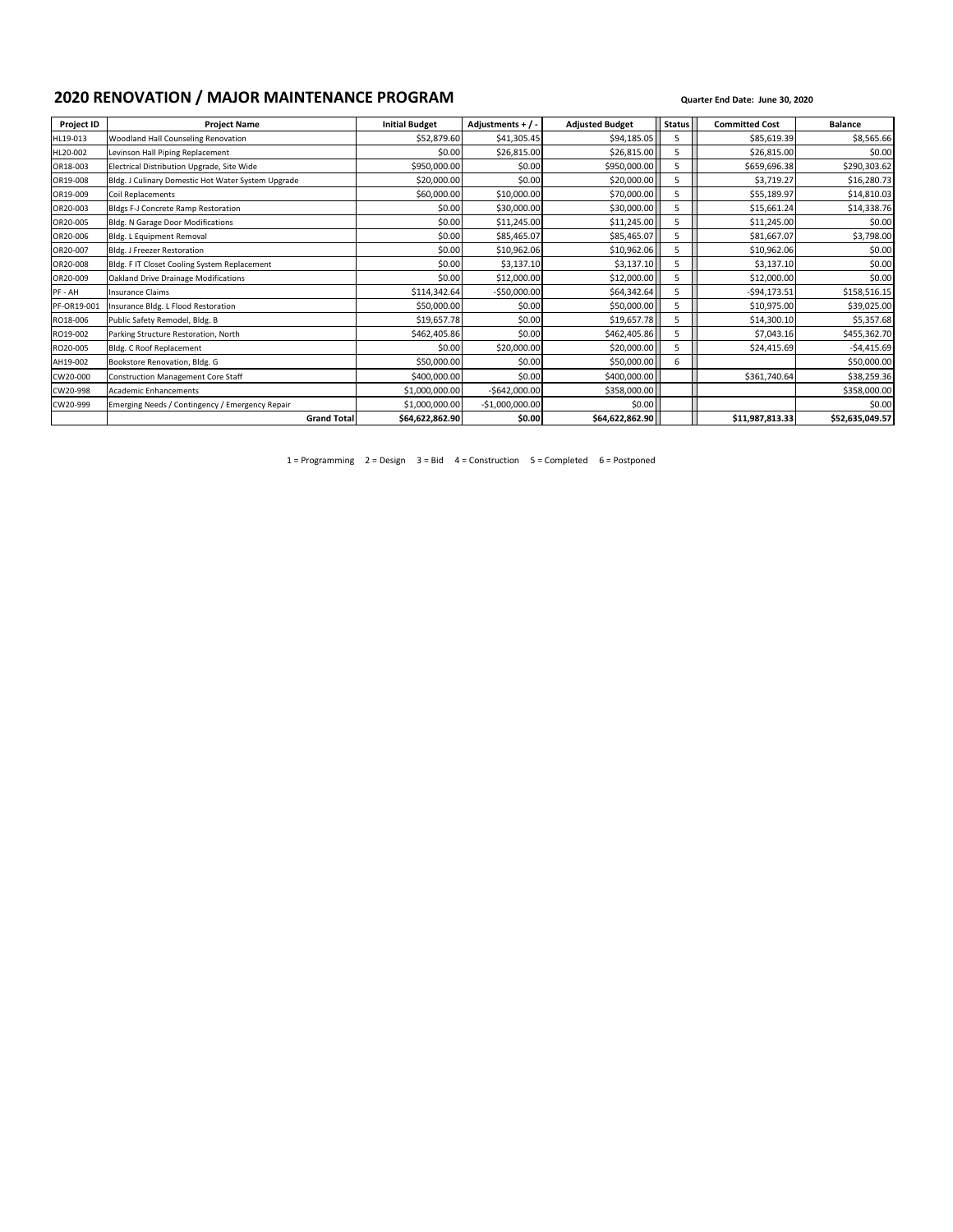

**Board Agenda Item 8.3 September 14, 2020**

### **INFORMATION TECHNOLOGY QUARTERLY REPORT April 1 to June 30, 2020**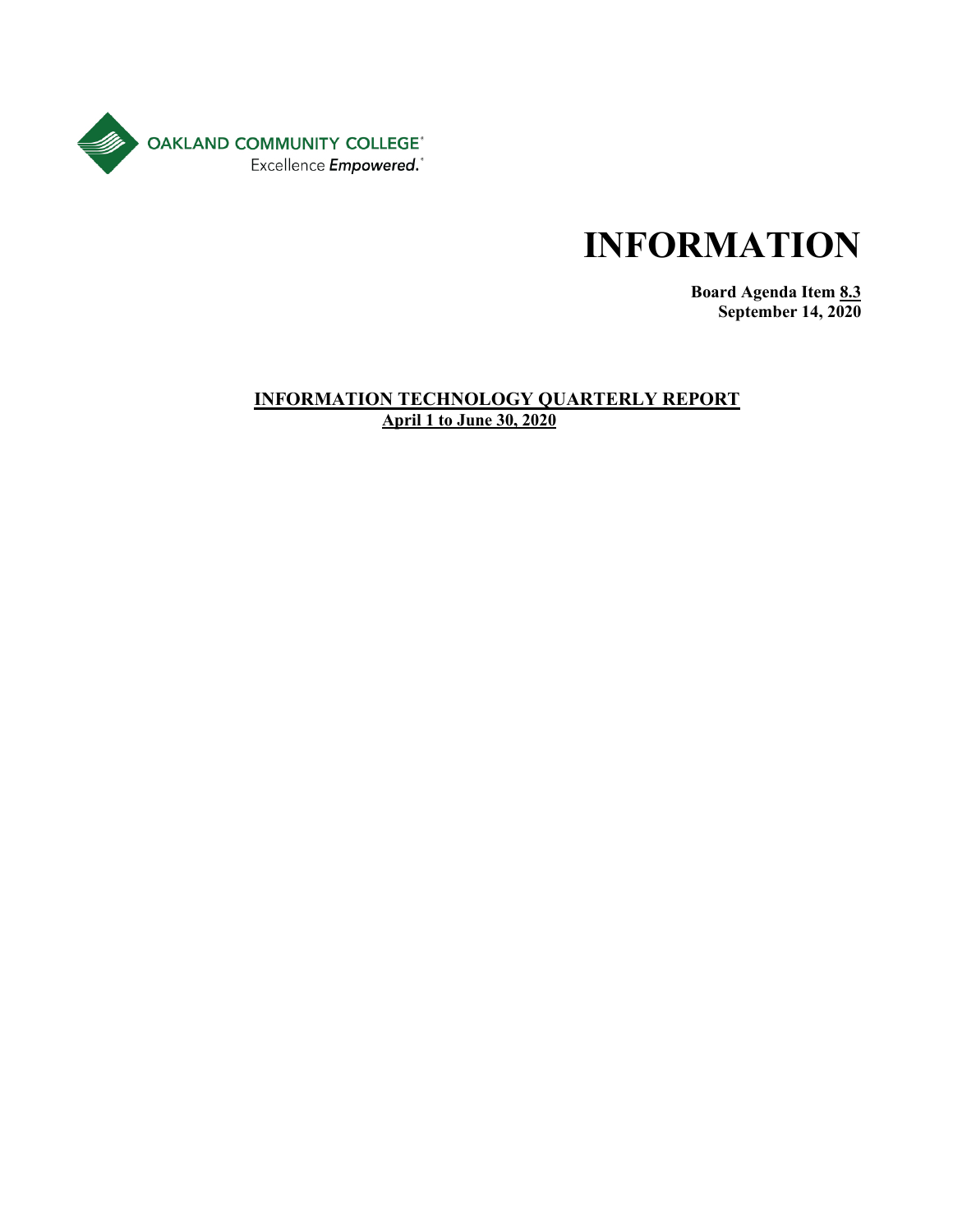# **IT Projects List**

Quarterly Status Report as of June 30, 2020

# **IT PROJECTS**

# Quarterly Status Report as of June 30, 2020

| Select a Quarter End Date to view the<br>Report: |           | June 30, 2020<br>٧ |                                                                                                                                                                                                                                                                                                                                                     |                      |                               |                    |                       |
|--------------------------------------------------|-----------|--------------------|-----------------------------------------------------------------------------------------------------------------------------------------------------------------------------------------------------------------------------------------------------------------------------------------------------------------------------------------------------|----------------------|-------------------------------|--------------------|-----------------------|
| Description                                      | Location  | <b>Status</b>      | Progress                                                                                                                                                                                                                                                                                                                                            | 2019-20<br>Budget \$ | 2019-20<br>Committed<br>Costs | 2019-20<br>Balance | Multi-year<br>Project |
| Campus Server Replacement                        | <b>CW</b> | Implementation     | ull                                                                                                                                                                                                                                                                                                                                                 | \$100,000            | \$98,208                      | \$1,792            | 1                     |
| Chatbot                                          | <b>CW</b> | Complete           | lllo <sub>o</sub>                                                                                                                                                                                                                                                                                                                                   | \$50,000             | \$45,600                      | \$4,400            | 1                     |
| College Data Backup Solution                     | <b>CW</b> | Complete           | ullo                                                                                                                                                                                                                                                                                                                                                | \$300,000            | \$350,000                     | ( \$50,000)        | 1                     |
| Communication and Collaboration tools            | <b>CW</b> | Implementation     | ا اله                                                                                                                                                                                                                                                                                                                                               | \$150,000            | \$150,000                     | \$0                | 1                     |
| Dark Fiber Optics                                | <b>CW</b> | Complete           | alll                                                                                                                                                                                                                                                                                                                                                | \$0                  | \$0                           | \$0                | 5                     |
| Data Center Servers and Storage                  | <b>CW</b> | Complete           | ullo                                                                                                                                                                                                                                                                                                                                                | \$0                  | \$0                           | \$0                | 5                     |
| DO UPS Replacement                               | <b>DO</b> | Deferred           | oOU.                                                                                                                                                                                                                                                                                                                                                | \$50,000             | \$0                           | \$50,000           | 1                     |
| E Doc and E Workflows                            | <b>CW</b> | Implementation     | ullo.                                                                                                                                                                                                                                                                                                                                               | \$160,000            | \$138,250                     | \$21,750           | 1                     |
| Firewall replacement                             | <b>CW</b> | Implementation     | nll                                                                                                                                                                                                                                                                                                                                                 |                      | \$1,500,000 \$1,561,796       | ( \$61,796)        | 1                     |
| Replace Colleague Server Hardware                | AH        | Deferred           | oll l                                                                                                                                                                                                                                                                                                                                               | \$150,000            | \$0                           | \$150,000          | 1                     |
| <b>Text Aggregator</b>                           | <b>CW</b> | Complete           | ullo                                                                                                                                                                                                                                                                                                                                                | \$50,000             | \$12,051                      | \$37,949           | 1                     |
| UPS Replacement for campus Closets               | <b>CW</b> | Deferred           | $\begin{picture}(20,20) \put(0,0){\line(1,0){10}} \put(15,0){\line(1,0){10}} \put(15,0){\line(1,0){10}} \put(15,0){\line(1,0){10}} \put(15,0){\line(1,0){10}} \put(15,0){\line(1,0){10}} \put(15,0){\line(1,0){10}} \put(15,0){\line(1,0){10}} \put(15,0){\line(1,0){10}} \put(15,0){\line(1,0){10}} \put(15,0){\line(1,0){10}} \put(15,0){\line(1$ | \$120,000            | \$0                           | \$120,000          | 1                     |
| <b>VDI</b>                                       | <b>CW</b> | Implementation     | ا اله                                                                                                                                                                                                                                                                                                                                               |                      | \$1,000,000 \$1,000,000       | \$0                | 5                     |
| Totale                                           |           |                    |                                                                                                                                                                                                                                                                                                                                                     |                      | \$2,620,000 \$2,255,005       | <b>COZA NOE</b>    |                       |

Totals

\$3,630,000 \$3,355,905 \$274,095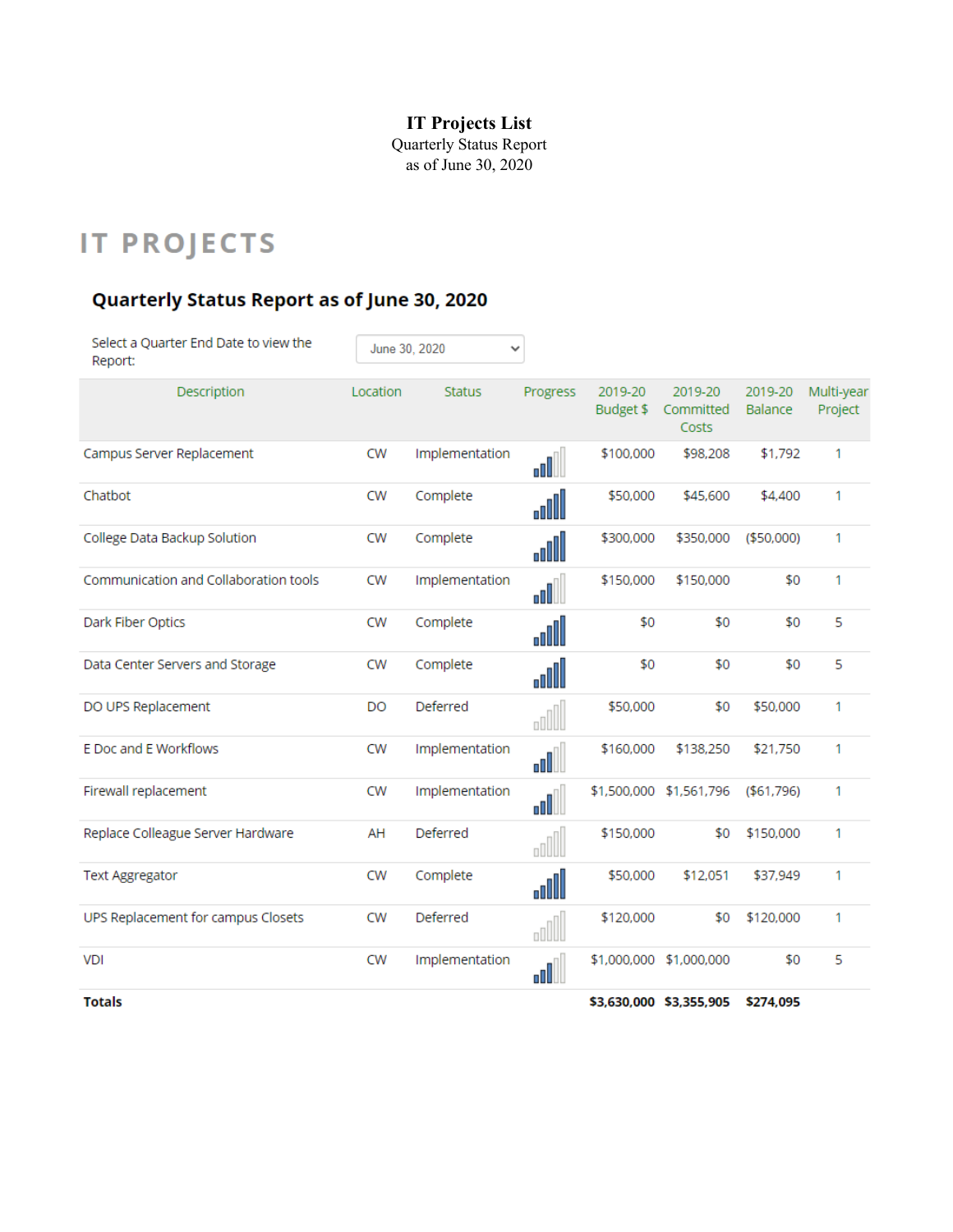#### **IT Capital Project Descriptions**

#### **Campus Server Replacement**

This refers to servers and disk storage installed on our campuses used to manage printer queues, host campus specific software applications, and deploy computer images. The existing servers are past their useful lives and need to be replaced.

#### **Chatbot**

This refers to Artificial Intelligence (AI) software used to improve/streamline our student' interactions. The Chatbot offers students self-service answers via chat using various channels: OCC web page, social media, text, email reducing call transfers; expanding availability to 24x7x365; and to help off-load traffic during business hours allowing our front line staff to handle more complex student questions and issues.

#### **College Data Backup Solution**

This refers to the software and storage devices that are used to make daily backups of the College's digital data. In the event of a hardware failure or accidental deletion, this solution can restores the lost data.

### **Communication and Collaboration tools**

This is a project to implement the Microsoft Office 365 suite for use by employees to improve collegewide efficiency, effectiveness, and collaboration. In addition, this same software suite will be used to replace our aging Infomart intranet.

#### **Dark Fiber Optics**

This refers to the electronic components that are attached to a fiber optic cable to enable it to transmit and receive information: voice and data. Before the electronics are installed, the cable is known as 'dark fiber' because it has no light passing through it and therefore cannot transmit data.

#### **Data Centers Servers and Storage (SAN)**

This refers to computers (Servers) and disk storage installed in our data centers to process and house the software applications and databases of the college. Note: a SAN is a Storage Area Network.

#### **DO UPS Replacement**

This refers to the Uninterruptable Power Supply (UPS) that supports the DO IT closet to ensure that the servers, telephony and networking equipment remain functional in the event of a power outage. The existing UPS equipment has passed its useful life and needs to be replaced.

#### **eDoc and eWorkflow (**electronic document and electronic workflow**)**

This project refers to the expansion of our document imaging solution to all departments throughout the college in an attempt to eliminate all paper documents and move to a 'paper-free' workplace. This project provides a 'greener', more efficient, more effective college.

#### **Firewall Replacement**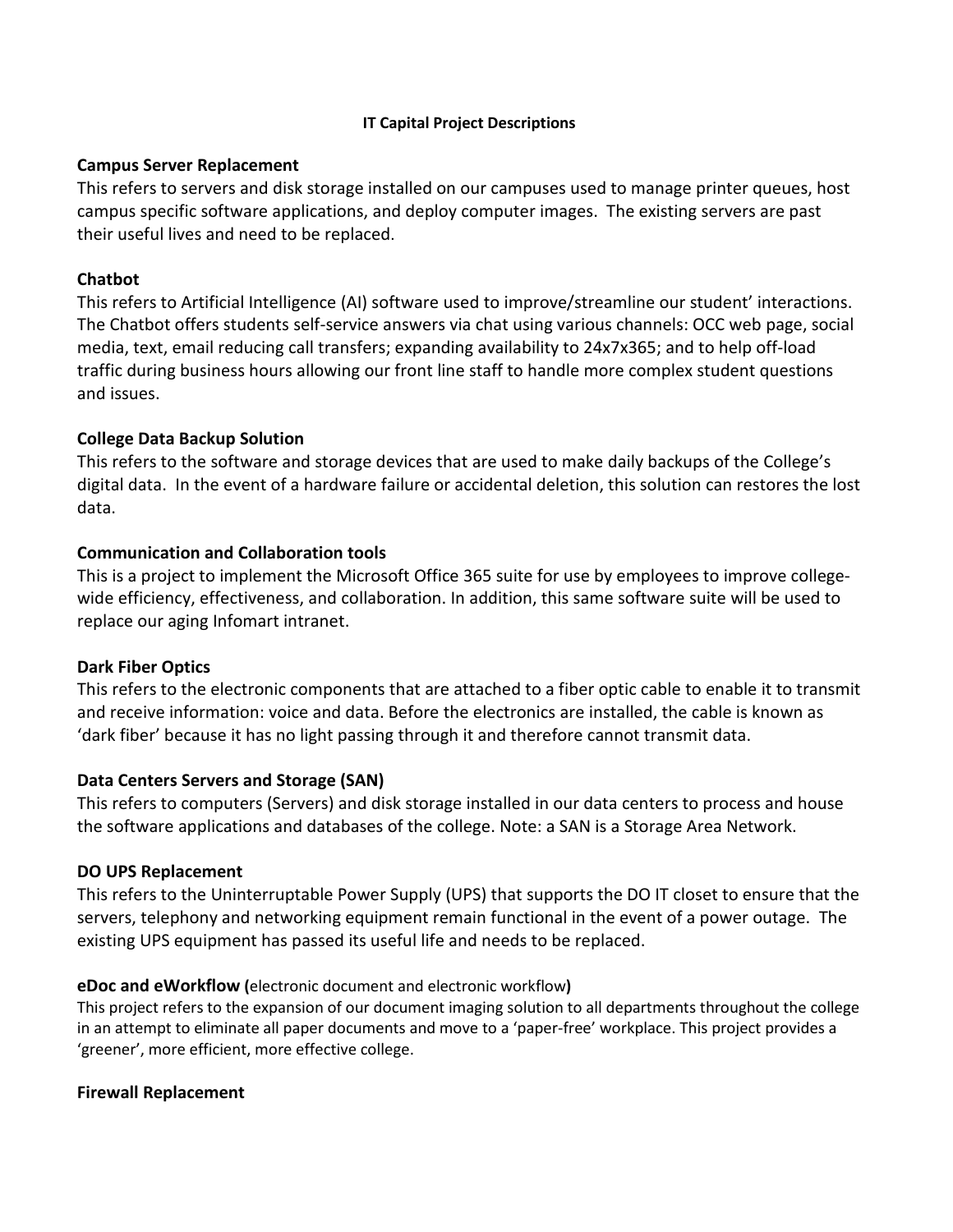This refers to the specialized security equipment that filters, monitors and blocks cybersecurity threats from the Internet. Firewalls create a gateway barrier that limits what traffic can enter the college from the Internet.

#### **Replace Colleague Server Hardware**

This refers to computers (Servers) and disk storage installed in our data centers to process and house the Colleague software application (Student Information System).

### **Text Aggregator**

This refers to the purchase of text message capacity for the college to use to communicate with our students. Text messaging will be added as a channel to a variety of departments who provide student services including Counseling, Admissions, ASC, Registrar, etc.

### **UPS Replacement for Campus Closets**

This refers to the Uninterruptable Power Supply (UPS) that supports the IT closets at each campus to ensure that the servers, telephony and networking equipment remain functional in the event of a power outage. The existing UPS equipment has passed its useful life and needs to be replaced.

### **VDI (Virtual Desktop Infrastructure)**

VDI is a virtualization technology that hosts a desktop (PC) operating system and/or software on a centralized server in a data center. VDI provides easier access to academic software for students by publishing the software to the device where they log in while allowing better asset utilization for the college by reducing the need for discipline-specific classrooms and labs.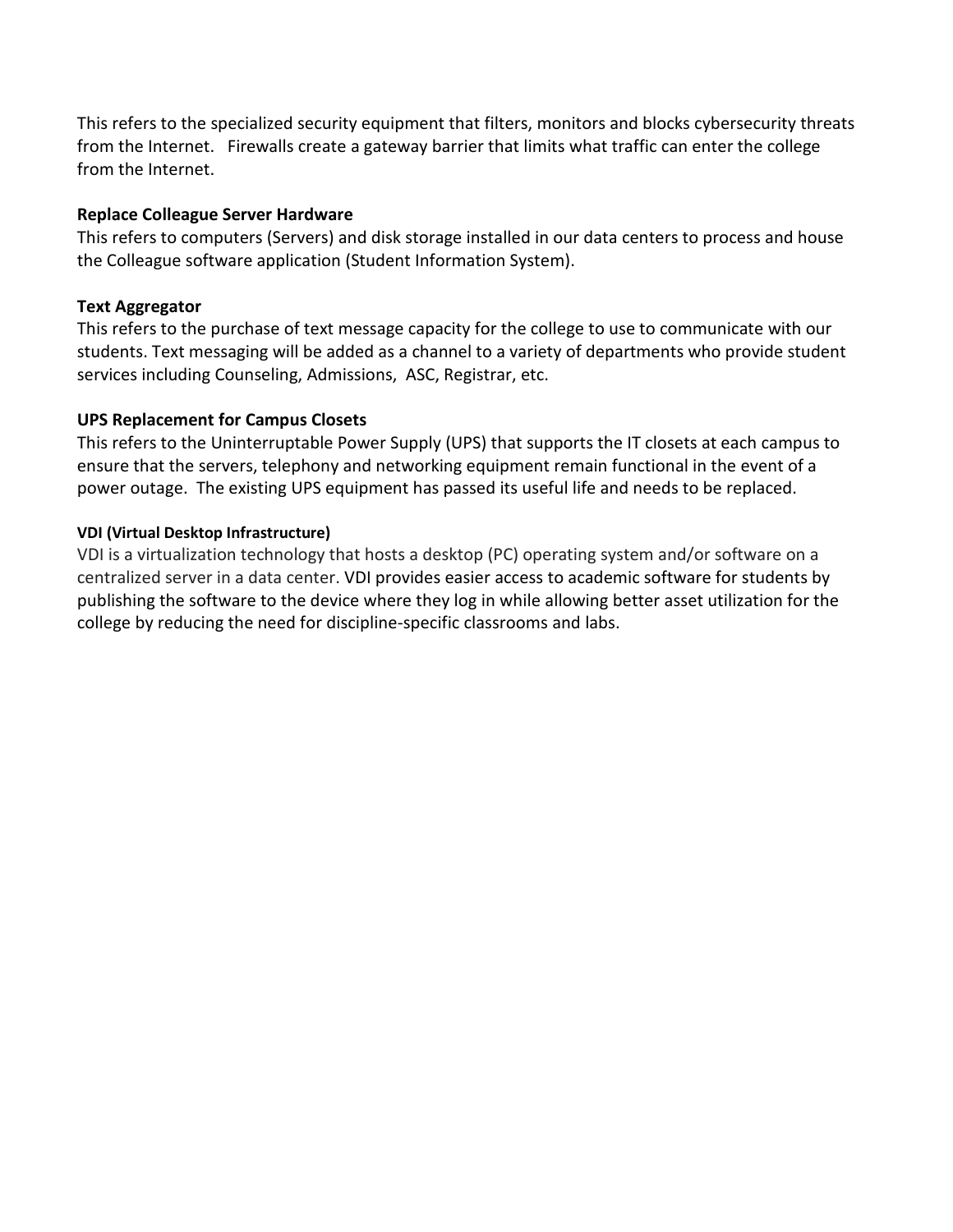

**Board Agenda Item 8.4 September 14, 2020**

# **January 1 to June 30, 2020 OCC FOUNDATION REPORT QUARTERLY PROGRESS TOWARD CALENDAR-YEAR GOALS**

The mission of the OCC Foundation is to obtain and allocate financial support to advance the mission and goals of Oakland Community College. The Foundation sets and tracks its goals on a *calendar-year basis* to correspond to the thinking and behavior of the typical donor.

### **Highlights**

Through the second quarter of the 2020 calendar year, the Foundation raised \$317,604.22 from 188 donors toward its goal of \$578,500 from 476 donors, a 114% increase over the total raised through the second quarter of 2019. The number of donors increased 14.6% over the same period last year.

In June the Foundation received a bequest of \$206,463 from the estate of Peter Strumbos, the largest gift in our history to date. Mr. Strumbos was a lifelong learner and loyal donor who enjoyed taking classes in the arts and humanities at OCC. Through this legacy, future students will be able to share his love of learning

In response to the ongoing pandemic, the OCC Foundation and its benefactor The Garden Party Foundation announced in April the cancellation of The Garden Party, scheduled for Sunday, June 14, 2020. As the Foundation's only fundraising event, TGP has consistently provided over \$100,000 in net proceeds for scholarships and program support in the skilled trades. To mitigate the loss of this revenue, Foundation staff have invited sponsors to support the Student Success Fund instead, with some early success.

With resources carried forward from prior TGP event proceeds and from other scholarship funds, the Foundation opened a special scholarship cycle for Summer 2020. A video feauturing Foundation Coordinator Candy Geeter shared the opportunity with our students through email and social media. More than 600 applied, and 225 students in the technical trades, health professions and public service academies received \$500 scholarships to support their continued studies.

With support from the Foundation's Provenzano Empowerment Fund, faculty are leading an initiative to adopt Open Educational Resources. OERs reduce the cost of textbooks and other instructional materials. The effort has saved 915 students enrolled in the Winter and Summer 2020 semesters more than \$89,000, an impact of more than 21-fold. Savings from OERs compound as faculty continue to use them in future semesters.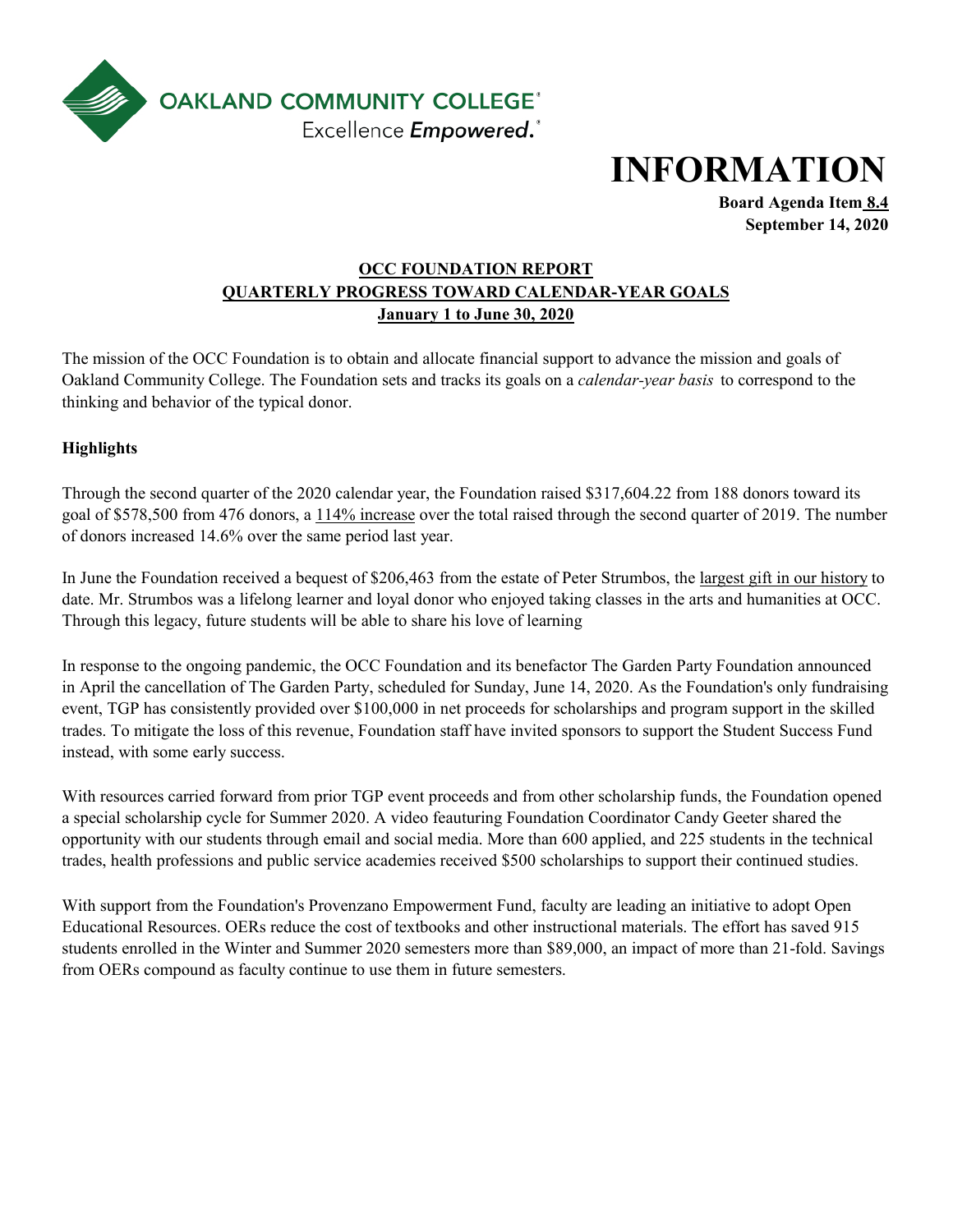

**Board Agenda Item 8.4 September 14, 2020**

### **OCC FOUNDATION REPORT January 1 to June 30, 2020 QUARTERLY PROGRESS TOWARD CALENDAR-YEAR GOALS**

The mission of the OCC Foundation is to obtain and allocate financial support to advance the mission and goals of Oakland Community College. The Foundation sets and tracks its goals on a *calendar-year basis* to correspond to the thinking and behavior of the typical donor. Fiscal year results are provided here as well.

|                          |                  | CY2019 Actual |              | CY2020 Goals  |              | CY2020 Actual td | % of Goal |          |
|--------------------------|------------------|---------------|--------------|---------------|--------------|------------------|-----------|----------|
|                          | Count            | Amount        | Count        | <b>Amount</b> | Count        | Amount           | Count     | Amount   |
| <b>Total</b>             | 461              | \$499,197     | 476          | \$578,500     | 188          | \$317,604        | 39.5%     | 54.9%    |
| <b>Giving Level</b>      |                  |               |              |               |              |                  |           |          |
| \$100,000 and up         | $\boldsymbol{0}$ | \$0           | $\mathbf{1}$ | \$100,000     | $\mathbf{1}$ | \$203,463        | 100.0%    | 203.5%   |
| \$10,000 and up          | 12               | 190,521       | 11           | 140,000       | 3            | 32,000           | 27.3%     | 22.9%    |
| \$1,000 to \$9,999       | 113              | 249,973       | 118          | 280,000       | 23           | 52,086           | 19.5%     | 18.6%    |
| <b>Under \$1,000</b>     | 336              | 58,704        | 346          | 58,500        | 161          | 30,055           | 46.5%     | 51.4%    |
| <b>Retention Status</b>  |                  |               |              |               |              |                  |           |          |
| Acquired                 | 135              | \$75,065      | 138          | \$89,000      | 50           | \$15,663         | 36.2%     | 17.6%    |
| Recovered                | 60               | 60,830        | 67           | 57,000        | 40           | 34,195           | 59.7%     | $60.0\%$ |
| Retained                 | 266              | 363,302       | 271          | 432,500       | 98           | 267,747          | 36.2%     | 61.9%    |
| Retained from Prior Year | 57.6%            | 67.6%         | 58.8%        | 86.6%         | 21.3%        | 53.6%            | 36.2%     | 61.9%    |
|                          |                  | FY2015-16     |              | FY2016-17     |              | FY2017-18        |           |          |
|                          | Count            | Amount        | Count        | Amount        | Count        | Amount           |           |          |
| <b>Giving Level</b>      |                  |               |              |               |              |                  |           |          |
| \$1,000 and up           | 79               | \$294,430     | 74           | \$285,064     | 89           | \$395,989        |           |          |
| <b>Under \$1,000</b>     | 260              | 55,135        | 309          | 54,622        | 284          | 51,542           |           |          |
| <b>Total</b>             | 339              | \$349,565     | 383          | \$339,686     | 373          | \$447,531        |           |          |
| <b>Retention Status</b>  |                  |               |              |               |              |                  |           |          |
| Acquired                 | 64               | \$39,946      | 120          | \$29,882      | 97           | \$95,061         |           |          |
| Recovered                | 55               | 55,341        | 68           | 65,201        | 97           | 60,927           |           |          |
| Retained                 | 220              | 254,278       | 195          | 244,603       | 179          | 291,543          |           |          |
| <b>Total</b>             | 339              | \$349,565     | 383          | \$339,686     | 373          | \$447,531        |           |          |
| Retained from Prior Year | 50.6%            | 72.2%         | 57.5%        | 70.0%         | 46.7%        | 85.8%            |           |          |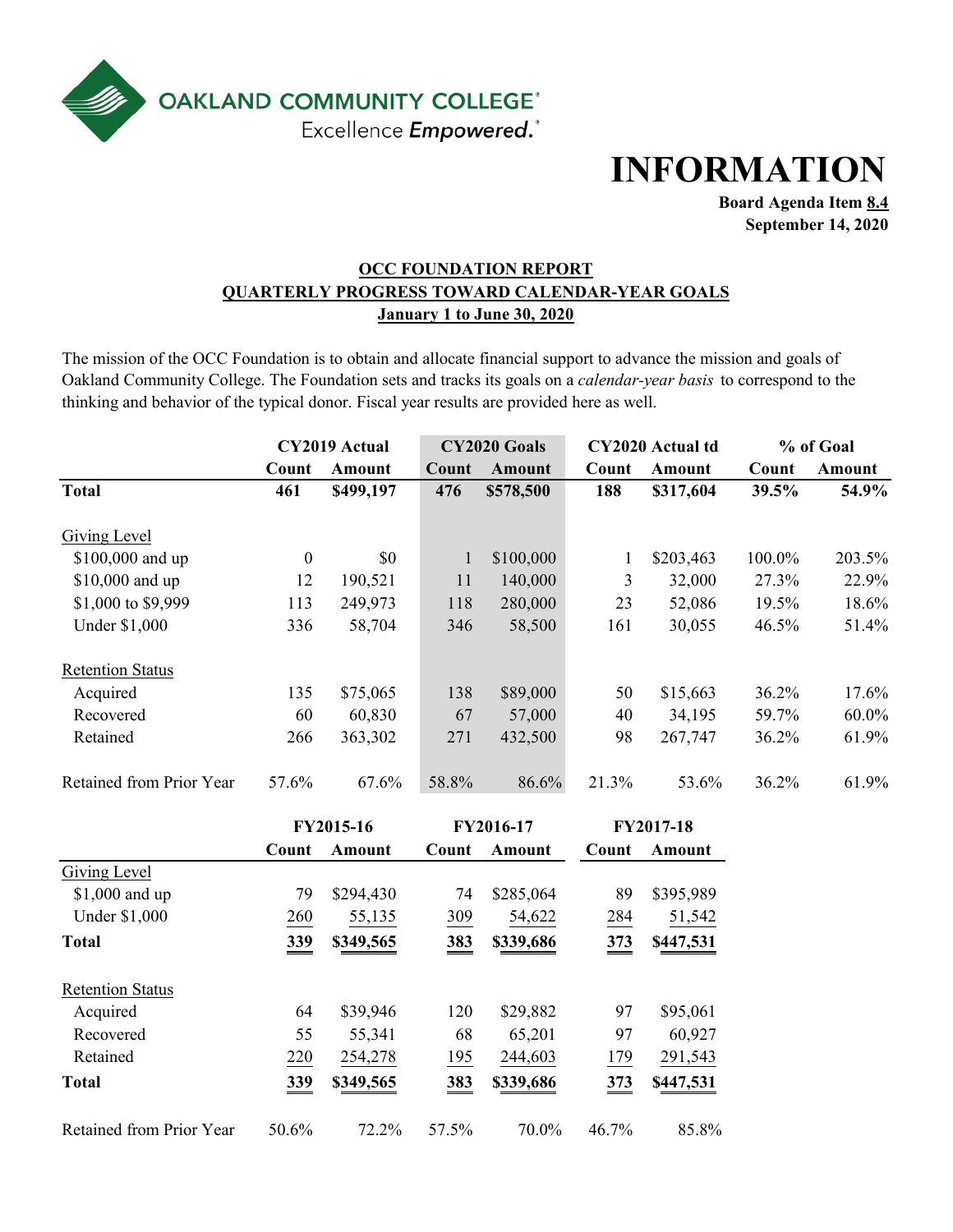

**Board Agenda Item 8.5 September 14, 2020**

# **STRATEGIC PLAN UPDATE**

At this point in the process, the Strategic Plan is now in the work and implementation phase. The College remains committed to advancing the following Directions and Objectives:

Strategic Direction 1: Optimize Educational Offerings and Opportunities to Meet the Needs of the Community

- Promote Educational Access
- Implement a Strategic Enrollment Management Framework
- Promote a Climate of Educational Innovation and Excellence
- Promote the Holistic Development of all Individuals
- Implement Innovative, Comprehensive and Effective Student Support Services
- Advance Diversity, Equity, and Inclusion Policy and Practice
- Improve Retention, Persistence, and Completion

# Strategic Direction 2: Improve Institutional Culture and Climate

- Promote a Culture of Accountability to Shared Goals
- Improve the Availability, Access, and Timely Publication of Essential Institutional Data
- Develop and Deploy Intentional Communication Structures and Systems
- Promote a Culture of Collaboration and Civility

Each strategic objective has defined 1-3 actions for work this year. These teams are in the process of carefully defining and implementing data-driven improvements to many facets of the College's processes including but not restricted to student placement, developmental education, institutional collaboration, institutional communication, teaching excellence, and online portfolio expansion.